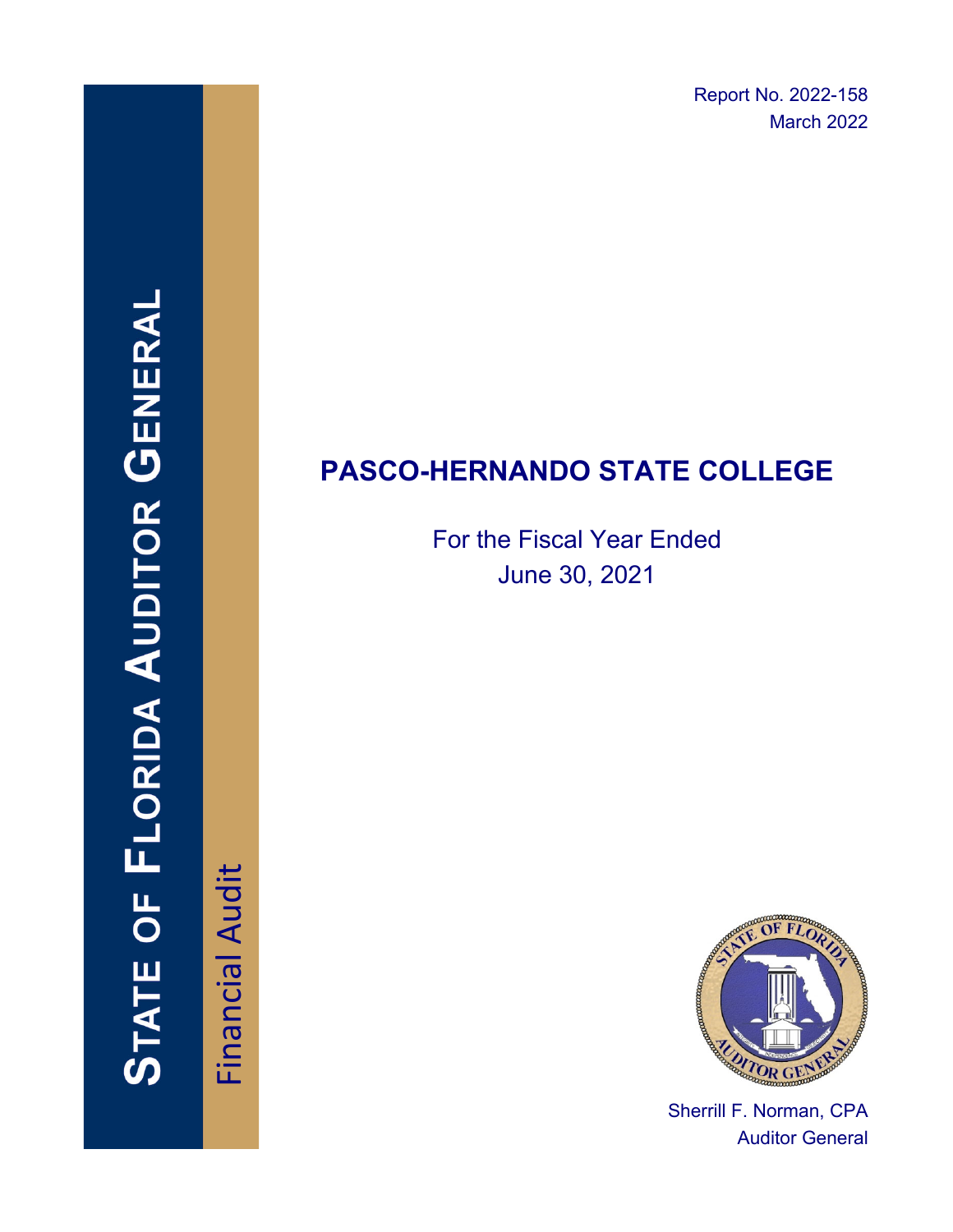### **Board of Trustees and President**

During the 2020-21 fiscal year, Dr. Timothy L. Beard served as President of Pasco-Hernando State College and the following individuals served as Members of the Board of Trustees:

|                                                                                                                          | Countv   |
|--------------------------------------------------------------------------------------------------------------------------|----------|
| Marilyn Pearson-Adams, Chair from 7-21-20,<br>Vice Chair through 7-20-20                                                 | Hernando |
| Dr. Rao Musunuru, Vice Chair from 7-21-20                                                                                | Pasco    |
| Alvaro A. Hernandez through 3-25-21, a<br>Chair through 7-20-20                                                          | Pasco    |
| Raymond "Ray" E. Gadd Jr. through 3-29-21 <sup>b</sup>                                                                   | Pasco    |
| Dr. David A. Garcia                                                                                                      | Hernando |
| Dr. Jeffrey E. Harrington                                                                                                | Pasco    |
| Lee Maggard                                                                                                              | Pasco    |
| John Richard Mitten                                                                                                      | Hernando |
| Robin Schneider                                                                                                          | Hernando |
| Dr. Rebecca Schulkowski from 3-26-21                                                                                     | Pasco    |
| <sup>a</sup> Member resigned 3-25-21.<br>Member resigned 3-29-21, and Trustee position vacant through<br>$6 - 30 - 21$ . |          |

The Auditor General conducts audits of governmental entities to provide the Legislature, Florida's citizens, public entity management, and other stakeholders unbiased, timely, and relevant information for use in promoting government accountability and stewardship and improving government operations.

The team leader was Ruth G. Pennewell, CPA, and the audit was supervised by Anna A. McCormick, CPA.

Please address inquiries regarding this report to Jaime N. Hoelscher, CPA, Audit Manager, by e-mail at jaimehoelscher@aud.state.fl.us or by telephone at (850) 412-2868.

This report and other reports prepared by the Auditor General are available at:

[FLAuditor.gov](http://flauditor.gov/) 

Printed copies of our reports may be requested by contacting us at:

**State of Florida Auditor General** 

**Claude Pepper Building, Suite G74 · 111 West Madison Street · Tallahassee, FL 32399-1450 · (850) 412-2722**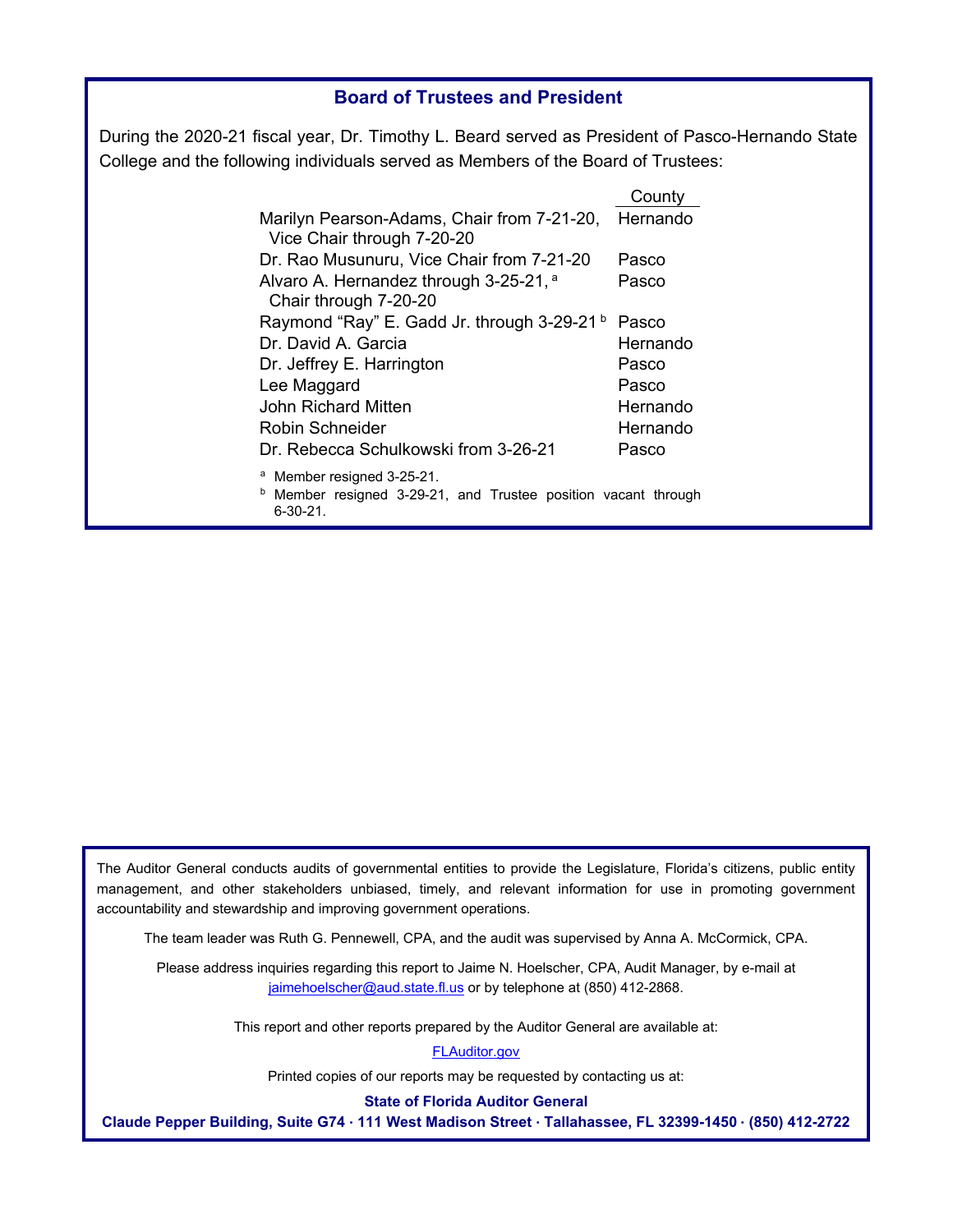# **PASCO-HERNANDO STATE COLLEGE TABLE OF CONTENTS**

Page

|                                                                                                                                                                         | No. |
|-------------------------------------------------------------------------------------------------------------------------------------------------------------------------|-----|
|                                                                                                                                                                         |     |
|                                                                                                                                                                         |     |
|                                                                                                                                                                         |     |
|                                                                                                                                                                         |     |
|                                                                                                                                                                         |     |
| <b>BASIC FINANCIAL STATEMENTS</b>                                                                                                                                       |     |
|                                                                                                                                                                         |     |
|                                                                                                                                                                         |     |
|                                                                                                                                                                         |     |
|                                                                                                                                                                         |     |
| OTHER REQUIRED SUPPLEMENTARY INFORMATION                                                                                                                                |     |
| Schedule of Changes in the College's Total Other Postemployment Benefits Liability                                                                                      |     |
| Schedule of the College's Proportionate Share of the Net Pension Liability - Florida                                                                                    |     |
| Schedule of College Contributions - Florida Retirement System Pension Plan  48                                                                                          |     |
| Schedule of the College's Proportionate Share of the Net Pension Liability - Health                                                                                     |     |
|                                                                                                                                                                         |     |
|                                                                                                                                                                         |     |
| INDEPENDENT AUDITOR'S REPORT ON INTERNAL CONTROL OVER<br>FINANCIAL REPORTING AND ON COMPLIANCE AND OTHER MATTERS<br>BASED ON AN AUDIT OF FINANCIAL STATEMENTS PERFORMED |     |
|                                                                                                                                                                         |     |
|                                                                                                                                                                         |     |
|                                                                                                                                                                         |     |
|                                                                                                                                                                         |     |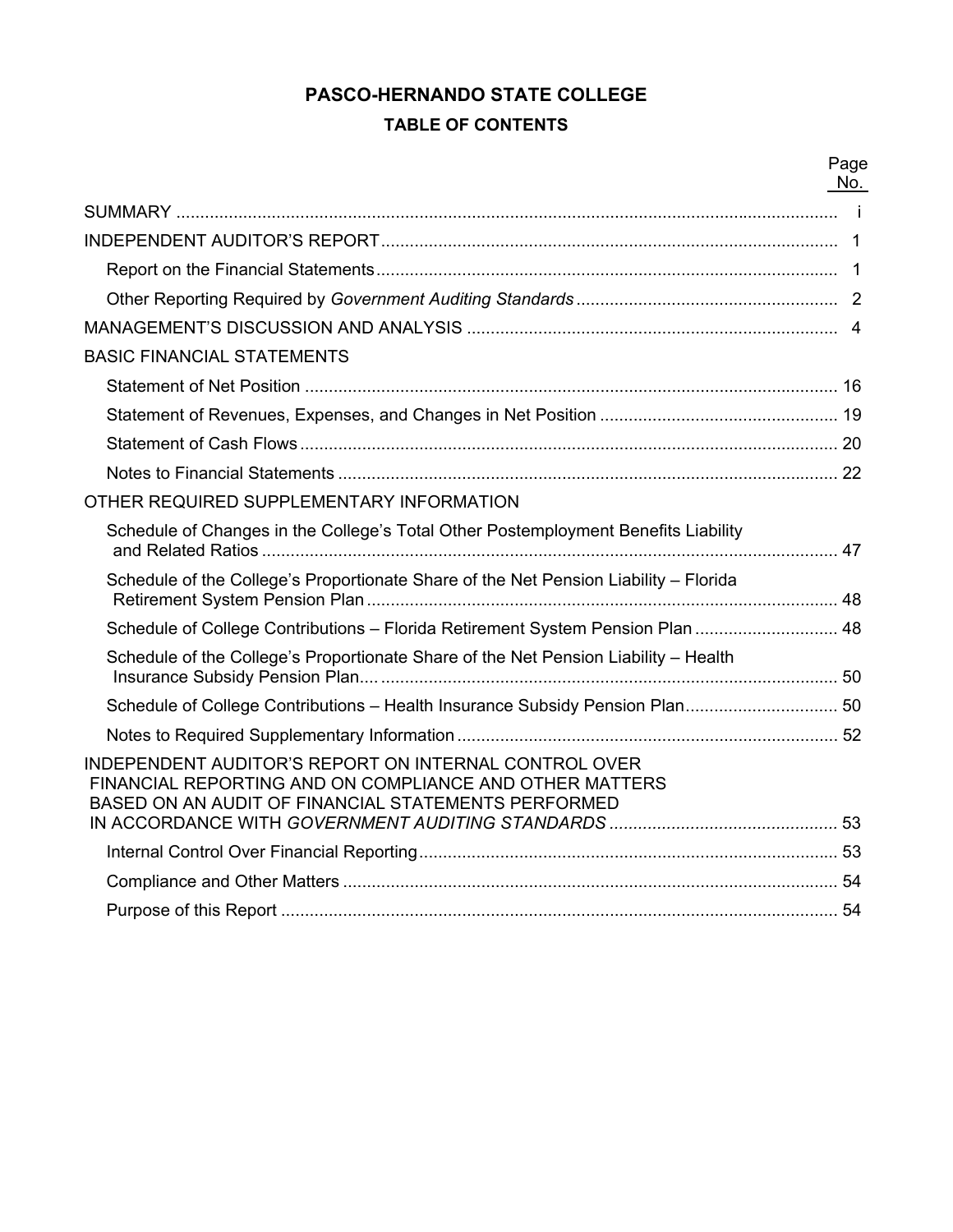### SUMMARY OF REPORT ON FINANCIAL STATEMENTS

<span id="page-3-0"></span>Our audit disclosed that the basic financial statements of Pasco-Hernando State College (a component unit of the State of Florida) were presented fairly, in all material respects, in accordance with prescribed financial reporting standards.

SUMMARY OF REPORT ON INTERNAL CONTROL AND COMPLIANCE

Our audit did not identify any deficiencies in internal control over financial reporting that we consider to be material weaknesses.

The results of our tests disclosed no instances of noncompliance or other matters that are required to be reported under *Government Auditing Standards*, issued by the Comptroller General of the United States.

### AUDIT OBJECTIVES AND SCOPE

Our audit objectives were to determine whether Pasco-Hernando State College and its officers with administrative and stewardship responsibilities for College operations had:

- Presented the College's basic financial statements in accordance with generally accepted accounting principles;
- Established and implemented internal control over financial reporting and compliance with requirements that could have a direct and material effect on the financial statements; and
- Complied with the various provisions of laws, rules, regulations, contracts, and grant agreements that are material to the financial statements.

The scope of this audit included an examination of the College's basic financial statements as of and for the fiscal year ended June 30, 2021. We obtained an understanding of the College's environment, including its internal control, and assessed the risk of material misstatement necessary to plan the audit of the basic financial statements. We also examined various transactions to determine whether they were executed, in both manner and substance, in accordance with governing provisions of laws, rules, regulations, contracts, and grant agreements.

An examination of Federal awards administered by the College is included within the scope of our Statewide audit of Federal awards administered by the State of Florida.

# AUDIT METHODOLOGY

We conducted our audit in accordance with auditing standards generally accepted in the United States of America and applicable standards contained in *Government Auditing Standards*, issued by the Comptroller General of the United States.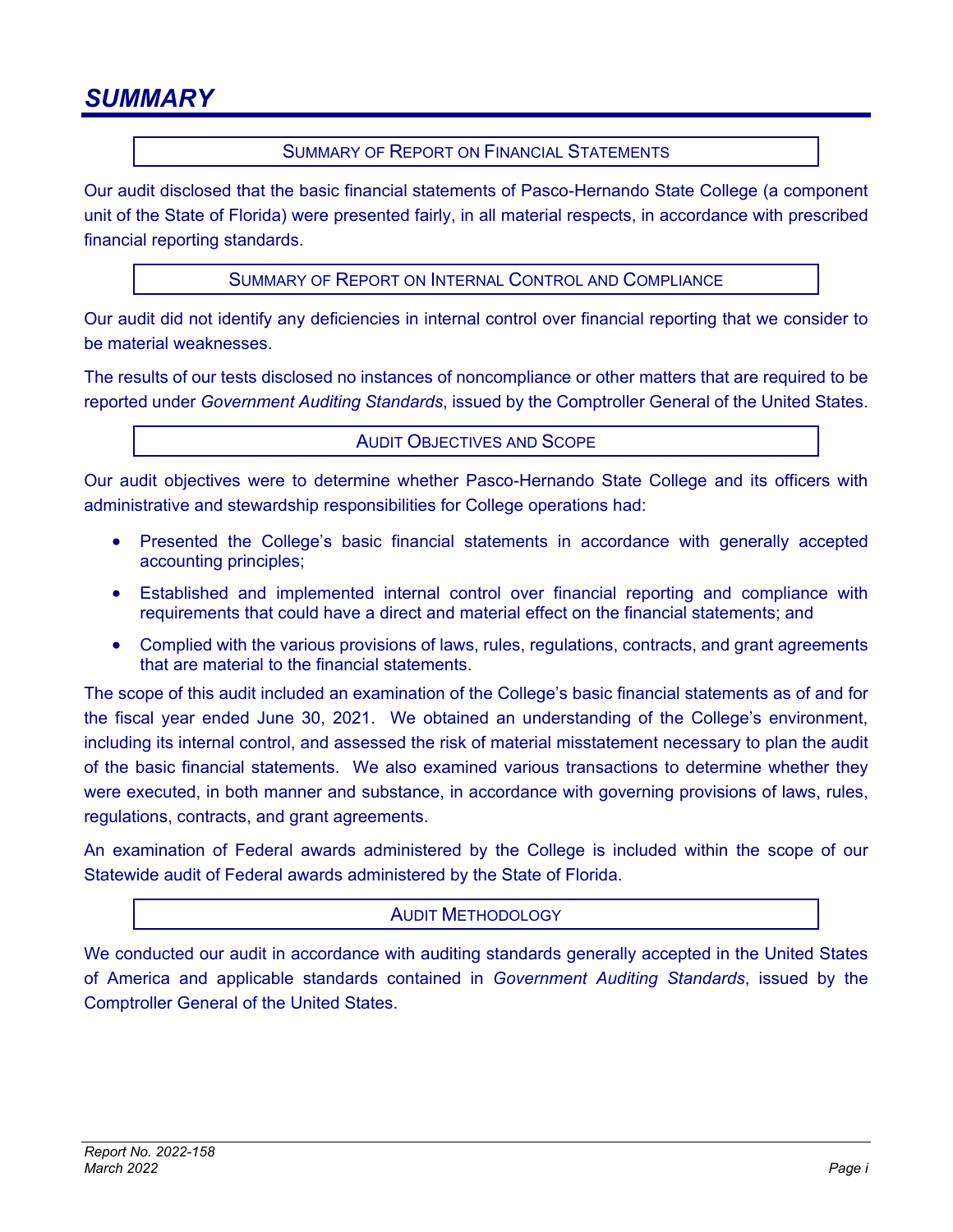<span id="page-4-0"></span>

Sherrill F. Norman, CPA Auditor General

# **AUDITOR GENERAL STATE OF FLORIDA**

Claude Denson Pepper Building, Suite G74 111 West Madison Street Tallahassee, Florida 32399-1450



Phone: (850) 412-2722 Fax: (850) 488-6975

The President of the Senate, the Speaker of the House of Representatives, and the Legislative Auditing Committee

# **INDEPENDENT AUDITOR'S REPORT**

# **Report on the Financial Statements**

We have audited the accompanying financial statements of Pasco-Hernando State College, a component unit of the State of Florida, and its discretely presented component unit as of and for the fiscal year ended June 30, 2021, and the related notes to the financial statements, which collectively comprise the College's basic financial statements as listed in the table of contents.

# *Management's Responsibility for the Financial Statements*

Management is responsible for the preparation and fair presentation of these financial statements in accordance with accounting principles generally accepted in the United States of America; this includes the design, implementation, and maintenance of internal control relevant to the preparation and fair presentation of financial statements that are free from material misstatement, whether due to fraud or error.

# *Auditor's Responsibility*

Our responsibility is to express opinions on these financial statements based on our audit. We did not audit the financial statements of the discretely presented component unit, which represent 100 percent of the transactions and account balances of the discretely presented component unit columns. Those statements were audited by other auditors whose report has been furnished to us, and our opinion, insofar as it relates to the amounts included for the discretely presented component unit, is based solely on the report of the other auditors. We conducted our audit in accordance with auditing standards generally accepted in the United States of America and the standards applicable to financial audits contained in *Government Auditing Standards*, issued by the Comptroller General of the United States. Those standards require that we plan and perform the audit to obtain reasonable assurance about whether the financial statements are free from material misstatement.

An audit involves performing procedures to obtain audit evidence about the amounts and disclosures in the financial statements. The procedures selected depend on the auditor's judgment, including the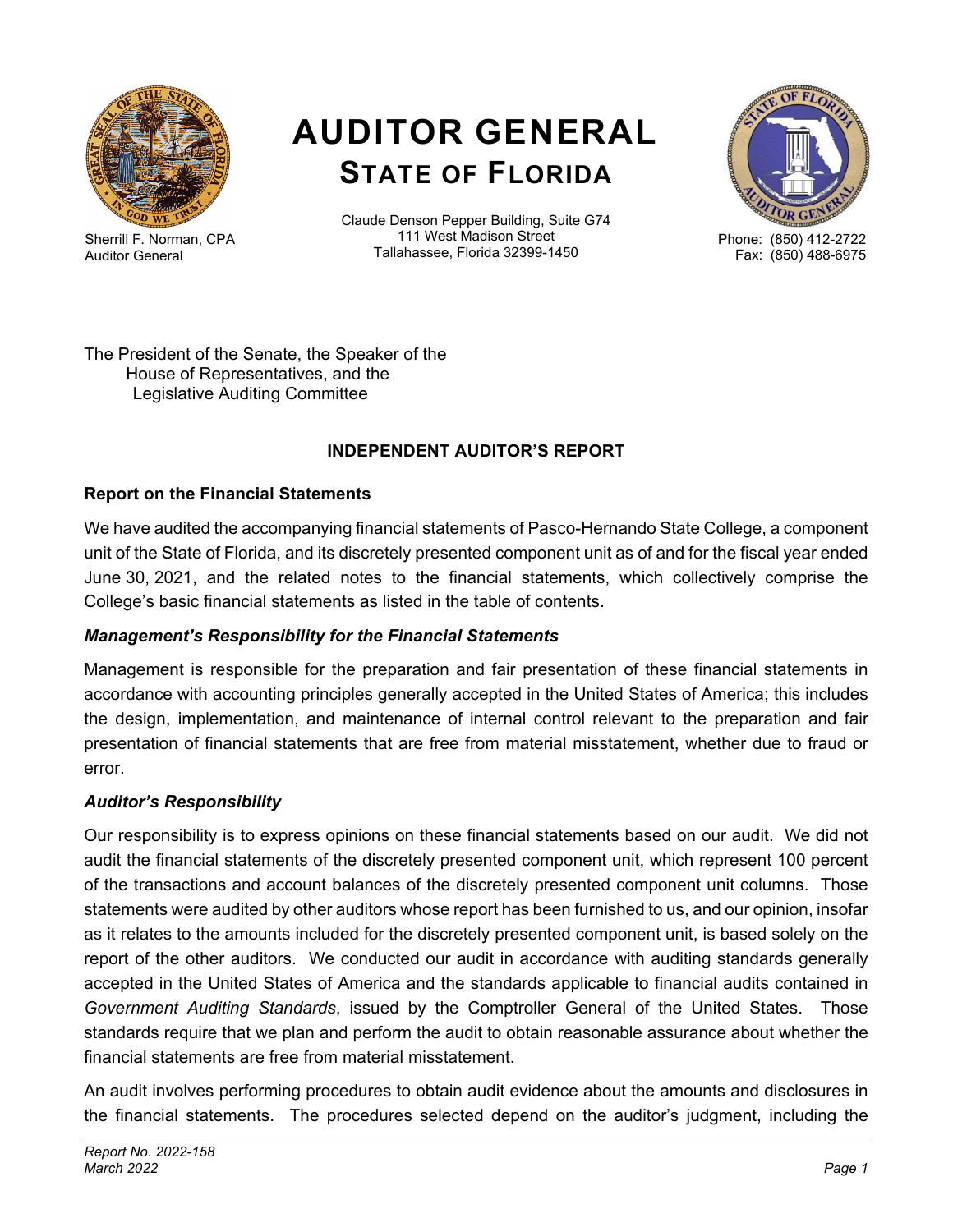<span id="page-5-0"></span>assessment of the risks of material misstatement of the financial statements, whether due to fraud or error. In making those risk assessments, the auditor considers internal control relevant to the entity's preparation and fair presentation of the financial statements in order to design audit procedures that are appropriate in the circumstances, but not for the purpose of expressing an opinion on the effectiveness of the entity's internal control. Accordingly, we express no such opinion. An audit also includes evaluating the appropriateness of accounting policies used and the reasonableness of significant accounting estimates made by management, as well as evaluating the overall presentation of the financial statements.

We believe that the audit evidence we have obtained is sufficient and appropriate to provide a basis for our audit opinions.

# *Opinions*

In our opinion, based on our audit and the report of other auditors, the financial statements referred to above present fairly, in all material respects, the respective financial position of Pasco-Hernando State College and of its discretely presented component unit as of June 30, 2021, and the respective changes in financial position and, where applicable, cash flows thereof for the fiscal year then ended in accordance with accounting principles generally accepted in the United States of America.

# *Other Matter*

# *Required Supplementary Information*

Accounting principles generally accepted in the United States of America require that **MANAGEMENT'S DISCUSSION AND ANALYSIS**, the **Schedule of Changes in the College's Total Other Postemployment Benefits Liability and Related Ratios**, **Schedule of the College's Proportionate Share of the Net Pension Liability – Florida Retirement System Pension Plan**, **Schedule of College Contributions – Florida Retirement System Pension Plan**, **Schedule of the College's Proportionate Share of the Net Pension Liability – Health Insurance Subsidy Pension Plan**, **Schedule of College Contributions – Health Insurance Subsidy Pension Plan**, and **Notes to Required Supplementary Information**, as listed in the table of contents, be presented to supplement the basic financial statements. Such information, although not a part of the basic financial statements, is required by the Governmental Accounting Standards Board who considers it to be an essential part of financial reporting for placing the basic financial statements in an appropriate operational, economic, or historical context. We have applied certain limited procedures to the required supplementary information in accordance with auditing standards generally accepted in the United States of America, which consisted of inquiries of management about the methods of preparing the information and comparing the information for consistency with management's responses to our inquiries, the basic financial statements, and other knowledge we obtained during our audit of the basic financial statements. We do not express an opinion or provide any assurance on the information because the limited procedures do not provide us with sufficient evidence to express an opinion or provide any assurance.

# **Other Reporting Required by** *Government Auditing Standards*

In accordance with *Government Auditing Standards*, we have also issued our report dated March 21, 2022, on our consideration of the Pasco-Hernando State College's internal control over financial reporting and on our tests of its compliance with certain provisions of laws, rules, regulations,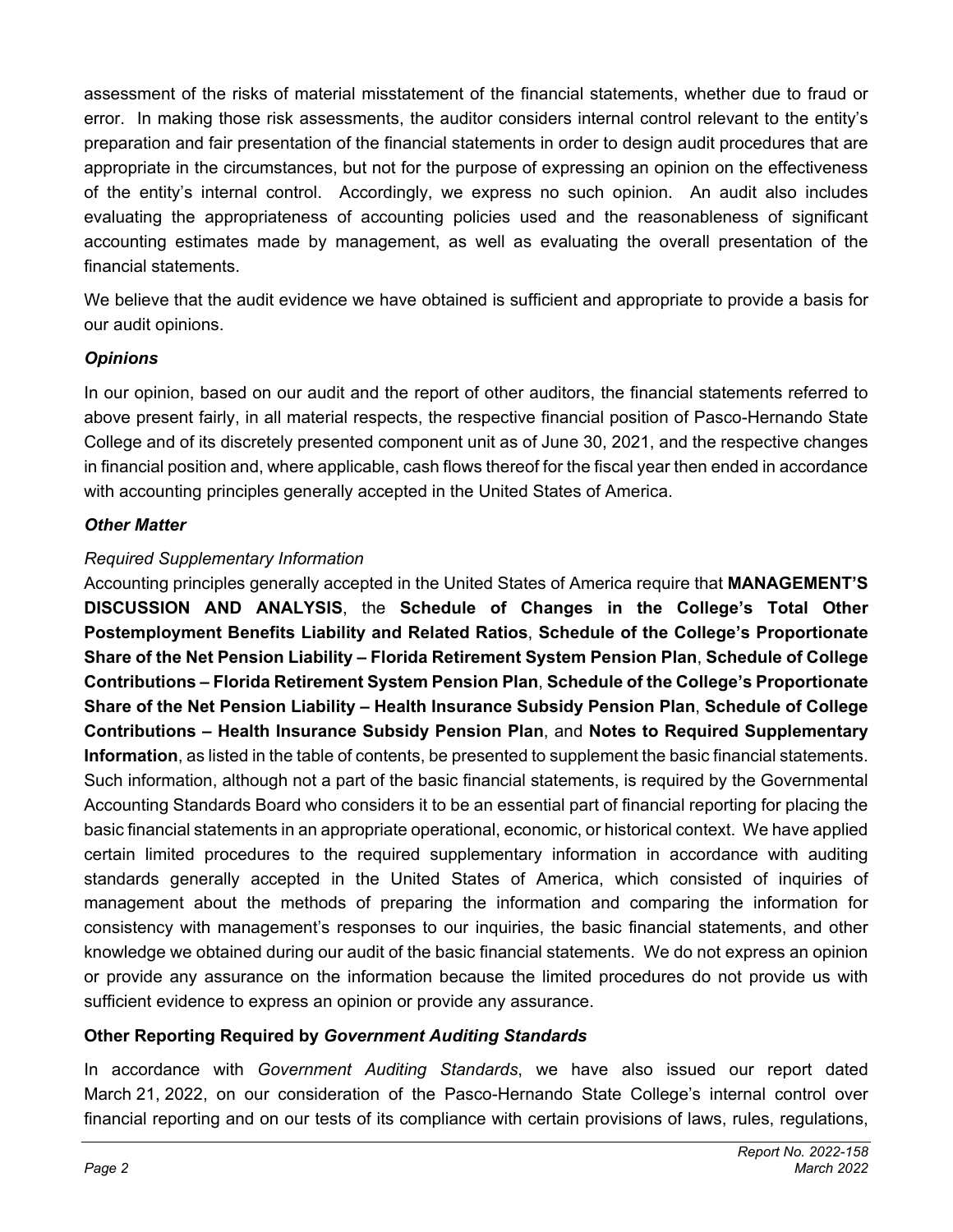contracts, and grant agreements and other matters included under the heading **INDEPENDENT AUDITOR'S REPORT ON INTERNAL CONTROL OVER FINANCIAL REPORTING AND ON COMPLIANCE AND OTHER MATTERS BASED ON AN AUDIT OF FINANCIAL STATEMENTS PERFORMED IN ACCORDANCE WITH** *GOVERNMENT AUDITING STANDARDS*. The purpose of that report is solely to describe the scope of our testing of internal control over financial reporting and compliance and the results of that testing, and not to provide an opinion on the effectiveness of the internal control over financial reporting or on compliance. That report is an integral part of an audit performed in accordance with *Government Auditing Standards* in considering the Pasco-Hernando State College's internal control over financial reporting and compliance.

Respectfully submitted,

Sherrill F. Norman, CPA Tallahassee, Florida March 21, 2022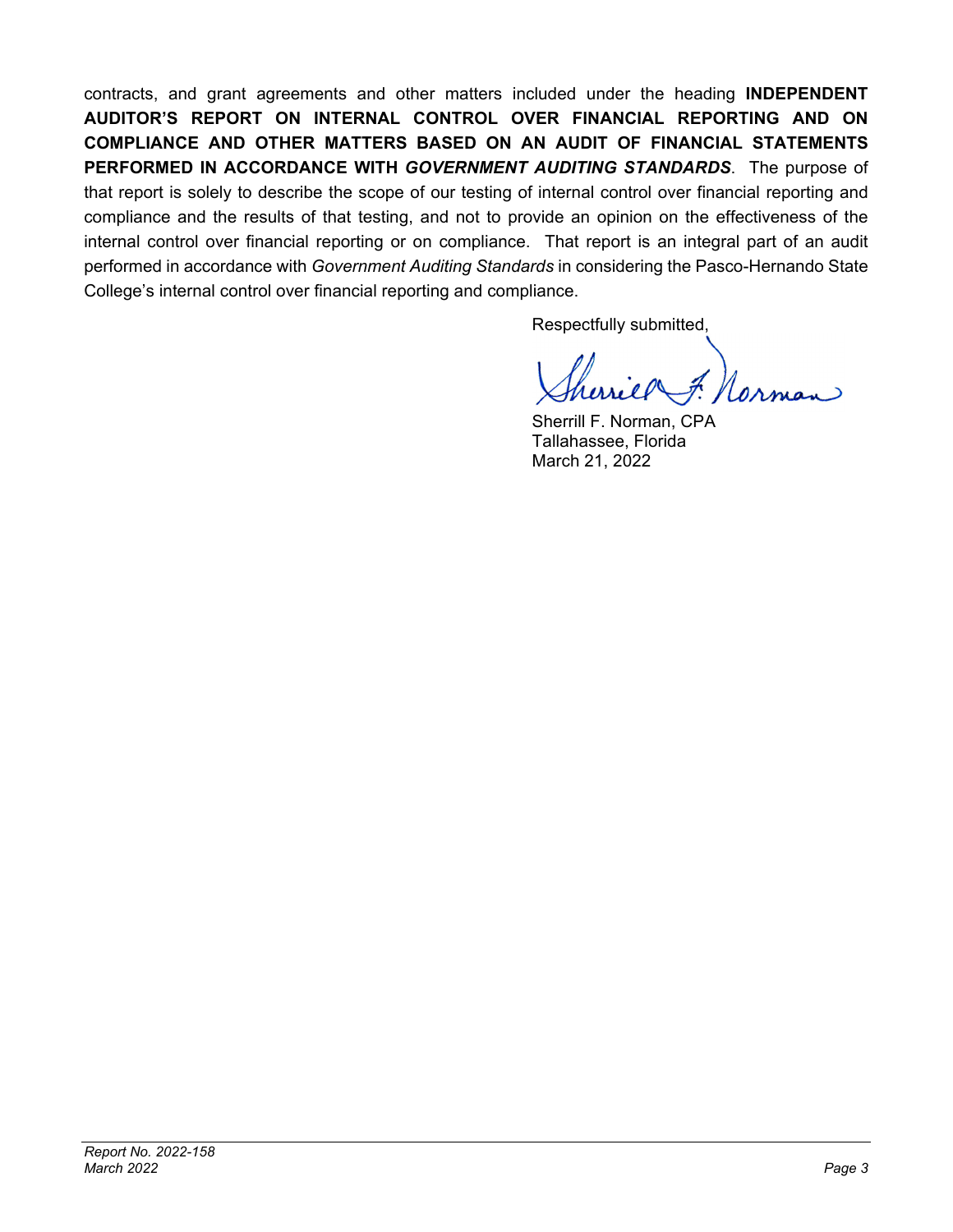# <span id="page-7-0"></span>*MANAGEMENT'S DISCUSSION AND ANALYSIS*

Management's discussion and analysis (MD&A) provides an overview of the financial position and activities of the College for the fiscal year ended June 30, 2021, and should be read in conjunction with the financial statements and notes thereto. The MD&A, and financial statements and notes thereto, are the responsibility of College management. The MD&A contains financial activity of the College for the fiscal years ended June 30, 2021, and June 30, 2020.

# FINANCIAL HIGHLIGHTS

The College's assets and deferred outflows of resources totaled \$211 million at June 30, 2021. This balance reflects a decrease of \$2.4 million compared to the 2019-20 fiscal year, mainly resulting from the following: a decrease in restricted cash and cash equivalents used to pay final expenses for the Instructional Performing Arts Center (IPAC) and parking lot improvements on the various campuses and an increase in due from component unit for outstanding invoices billed to the College Foundation at June 30, 2021.

While assets and deferred outflows of resources decreased, liabilities and deferred inflows of resources increased \$6.6 million, or 15.4 percent, totaling \$49.6 million at June 30, 2021, compared to \$43 million at June 30, 2020. The increase is mainly attributed to the increase in salaries and payroll taxes payable (\$2.3 million), an increase in the Net Pension Liability related to the Florida Retirement System (FRS) Pension and Health Insurance Subsidy (HIS) program (\$4 million) and an increase in accounts payable (\$1.5 million). Consequently, ending net position decreased \$9 million resulting in a year-end net position balance of \$161.5 million.

The College's operating revenues totaled \$13.6 million for the 2020-21 fiscal year, representing a 6.4 percent decrease compared to the 2019-20 fiscal year. The decrease is mainly attributed to a decrease in Federal grants and contracts of \$0.2 million which resulted from less expenses made compared to the prior fiscal year as of June 30, 2021, and a decrease of \$0.7 million in auxiliary enterprises; attributed to enrollment reductions related to the COVID-19 pandemic.

Operating expenses totaled \$90.8 million for the 2020-21 fiscal year, representing an increase of 4.4 percent as compared to the 2019-20 fiscal year due to an increase in depreciation expense for the addition of the IPAC building, increased amortization for data software, and the addition of a new capital lease.

Net position represents the residual interest in the College's assets and deferred outflows of resources after deducting liabilities and deferred inflows of resources. The College's comparative total net position by category for the fiscal years ended June 30, 2021, and June 30, 2020, is shown in the following graph: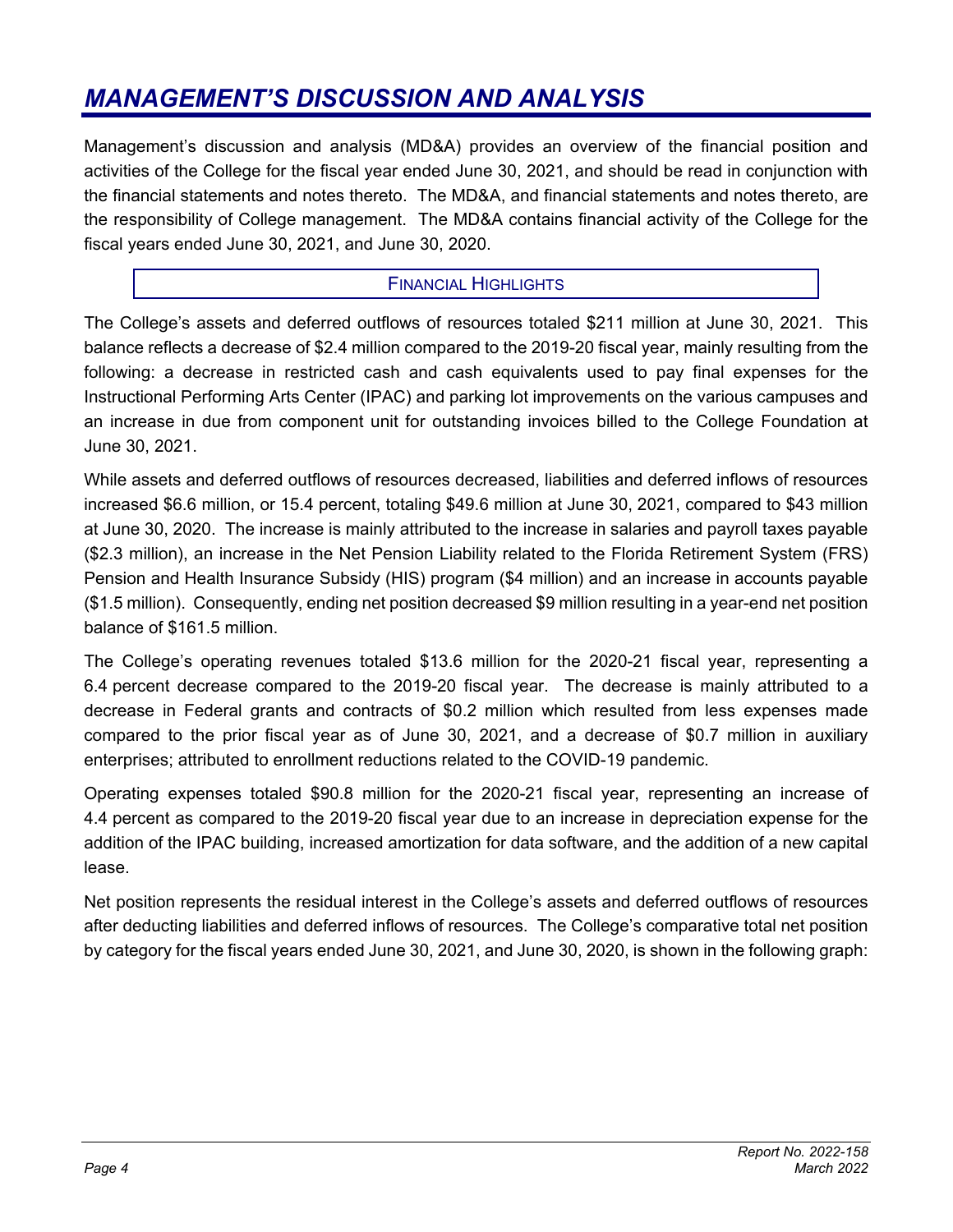# **Net Position (In Thousands)**



The following chart provides a graphical presentation of College revenues by category for the 2020-21 fiscal year:



# OVERVIEW OF FINANCIAL STATEMENTS

Pursuant to the Governmental Accounting Standards Board (GASB) Statement No. 35, the College's financial report consists of three basic financial statements: the statement of net position; the statement of revenues, expenses, and changes in net position; and the statement of cash flows. The financial statements, and notes thereto, encompass the College and its component unit, Pasco-Hernando State College Foundation, Inc. (Foundation). Although legally separate, this component unit is important because the College is financially accountable for it, as the College reports its financial activities to the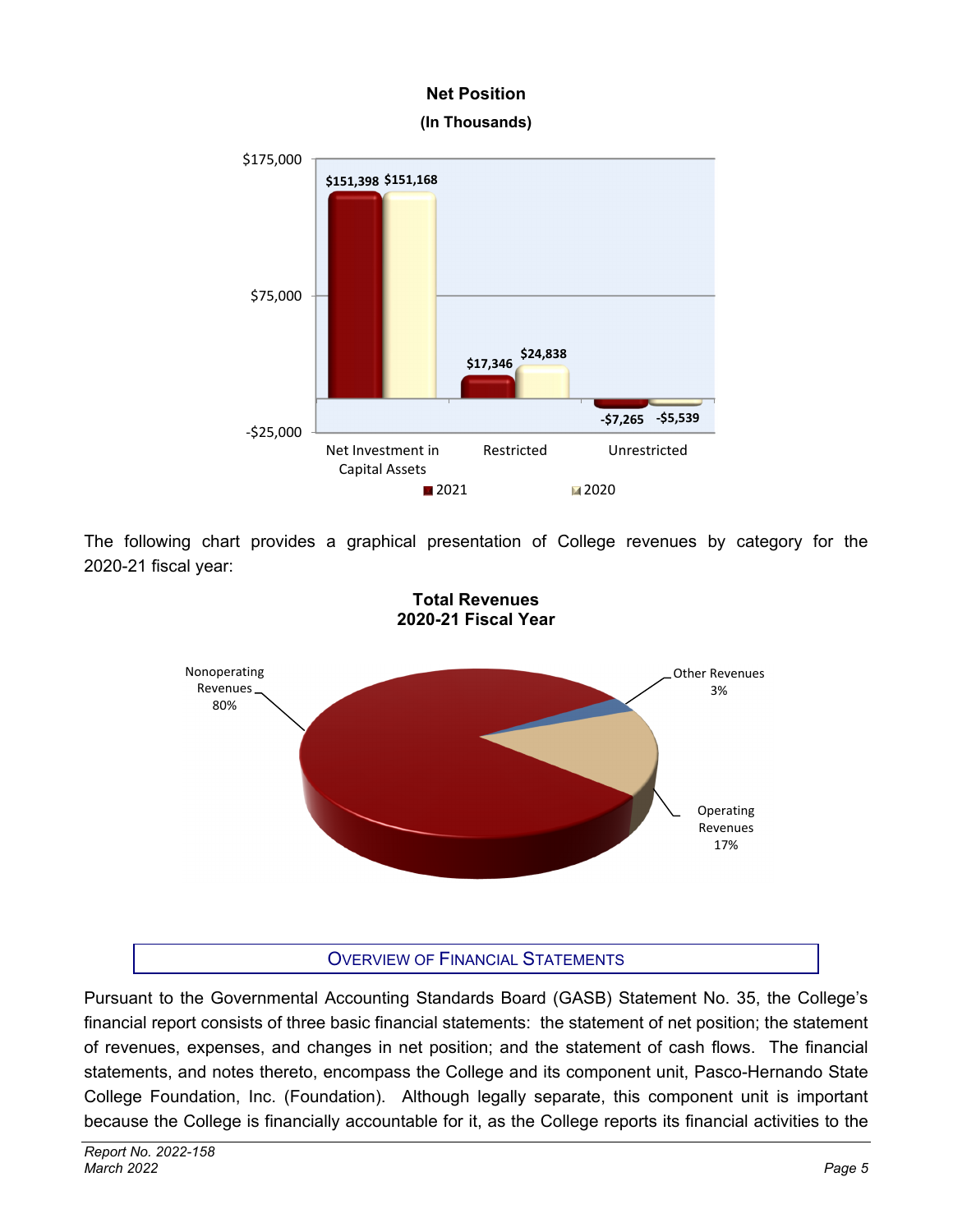State of Florida. Based on the application of the criteria for determining component units, the Foundation is included within the College reporting entity as a discretely presented component unit.

Information regarding the Foundation including copies of their separately issued financial statements can be obtained from the Office of the Senior Vice President and Chief Financial Officer, 10230 Ridge Road, New Port Richey, Florida 34654. This MD&A focuses on the College, excluding the discretely presented component unit. For this component unit reporting under GASB standards, MD&A information is included in their separately issued audit report.

# **The Statement of Net Position**

The statement of net position reflects the assets, deferred outflows of resources, liabilities, and deferred inflows of resources of the College, using the accrual basis of accounting, and presents the financial position of the College at a specified time. Assets, plus deferred outflows of resources, less liabilities, less deferred inflows of resources, equals net position, which is one indicator of the College's current financial condition. The changes in net position that occur over time indicate improvement or deterioration in the College's financial condition.

The following summarizes the College's assets, deferred outflows of resources, liabilities, deferred inflows of resources, and net position at June 30:

|                                                                                                 | 2021                          | 2020                           |
|-------------------------------------------------------------------------------------------------|-------------------------------|--------------------------------|
| <b>Assets</b><br><b>Current Assets</b><br>Capital Assets, Net<br><b>Other Noncurrent Assets</b> | \$34,413<br>151,699<br>14,089 | \$ 34,109<br>151,169<br>17,866 |
| <b>Total Assets</b>                                                                             | 200,201                       | 203,144                        |
| <b>Deferred Outflows of Resources</b>                                                           | 10,830                        | 10,275                         |
| Liabilities<br><b>Current Liabilities</b><br><b>Noncurrent Liabilities</b>                      | 10,543<br>36,832              | 8,047<br>32,179                |
| <b>Total Liabilities</b>                                                                        | 47,375                        | 40,226                         |
| Deferred Inflows of Resources                                                                   | 2,177                         | 2,726                          |
| <b>Net Position</b><br>Net Investment in Capital Assets<br>Restricted<br>Unrestricted           | 151,398<br>17,346<br>(7, 265) | 151,168<br>24,838<br>(5, 539)  |
| <b>Total Net Position</b>                                                                       | \$161,479                     | \$170,467                      |

# **Condensed Statement of Net Position at June 30**

**(In Thousands)** 

The College's assets and deferred outflows totaled \$211 million at June 30, 2021. This balance reflects a decrease of \$2.4 million compared to the 2019-20 fiscal year mainly resulting from the following: a decrease in restricted cash and cash equivalents used to pay final expenses for the Instructional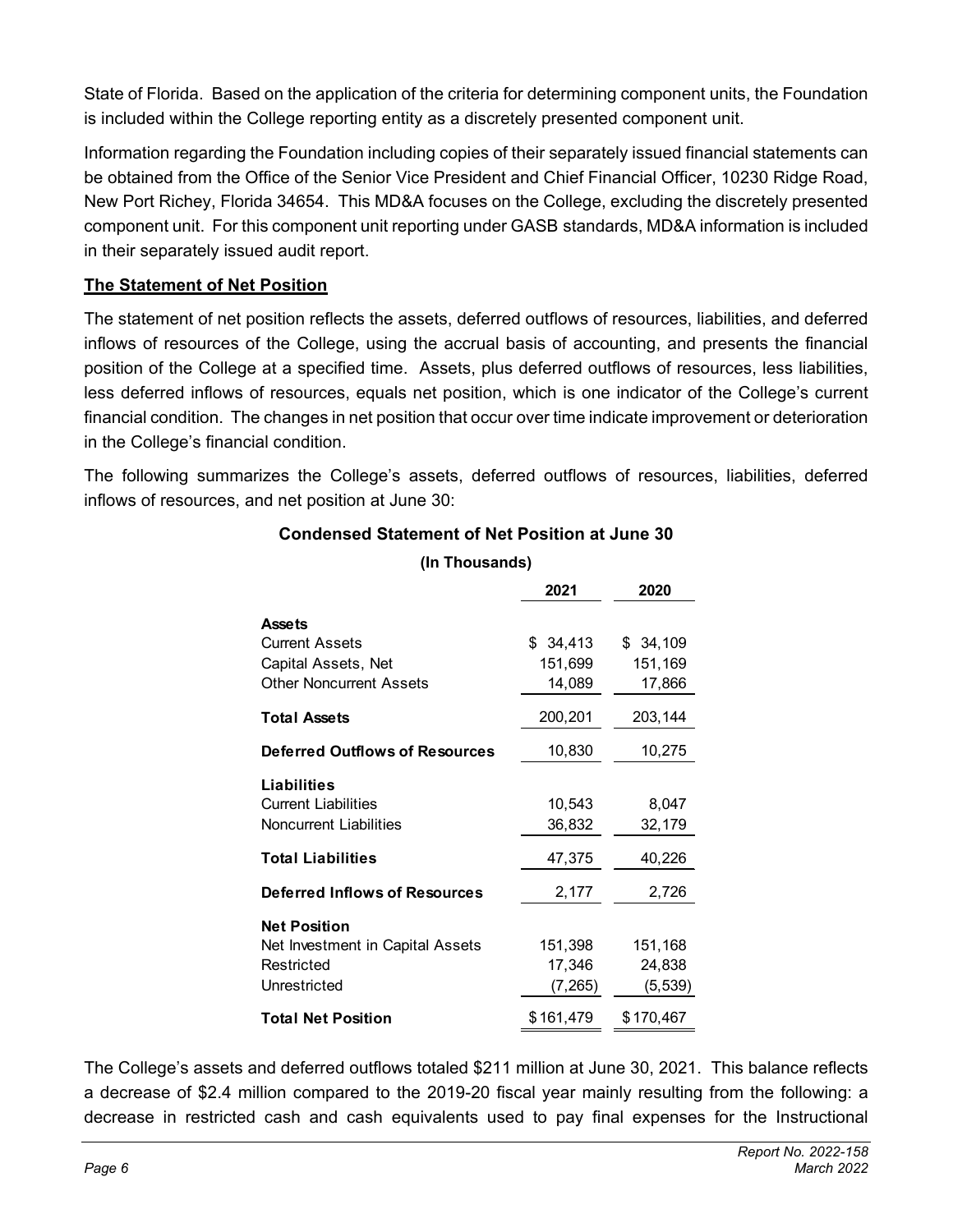Performing Arts Center and parking lot improvements on the various campuses and an increase in due from component unit for outstanding invoices billed to the College Foundation at June 30, 2021.

Total liabilities and deferred inflows increased \$6.6 million, or 15.4 percent, totaling \$49.6 million at June 30, 2021, compared to \$43 million at June 30, 2020. The increase is mainly attributed to the increase in salaries and payroll taxes payable (\$2.3 million), an increase in the Net Pension Liability related to the FRS Pension and HIS program (\$4 million) and an increase in accounts payable (\$1.5 million).

# **The Statement of Revenues, Expenses, and Changes in Net Position**

The statement of revenues, expenses, and changes in net position presents the College's revenue and expense activity, categorized as operating and nonoperating. Revenues and expenses are recognized when earned or incurred, regardless of when cash is received or paid.

The following summarizes the College's activity for the 2020-21 and 2019-20 fiscal years:

# **Condensed Statement of Revenues, Expenses, and Changes in Net Position For the Fiscal Years**

|                                                            | 2020-21 |                     | 2019-20 |                     |
|------------------------------------------------------------|---------|---------------------|---------|---------------------|
| <b>Operating Revenues</b><br>Less, Operating Expenses      | \$      | 13,581<br>90,825    | \$      | 14.507<br>87,032    |
| <b>Operating Loss</b><br>Net Nonoperating Revenues         |         | (77, 244)<br>65,698 |         | (72, 525)<br>59,625 |
| <b>Loss Before Other Revenues</b><br><b>Other Revenues</b> |         | (11, 546)<br>2,558  |         | (12,900)<br>3,119   |
| <b>Net Decrease In Net Position</b>                        |         | (8,988)             |         | (9,781)             |
| Net Position, Beginning of Year                            |         | 170,467             |         | 180,248             |
| <b>Net Position, End of Year</b>                           | S       | 161,479             | S       | 170,467             |

# **(In Thousands)**

### **Operating Revenues**

GASB Statement No. 35 categorizes revenues as either operating or nonoperating. Operating revenues generally result from exchange transactions where each of the parties to the transaction either gives or receives something of equal or similar value.

The following summarizes the operating revenues by source that were used to fund operating activities for the 2020-21 and 2019-20 fiscal years: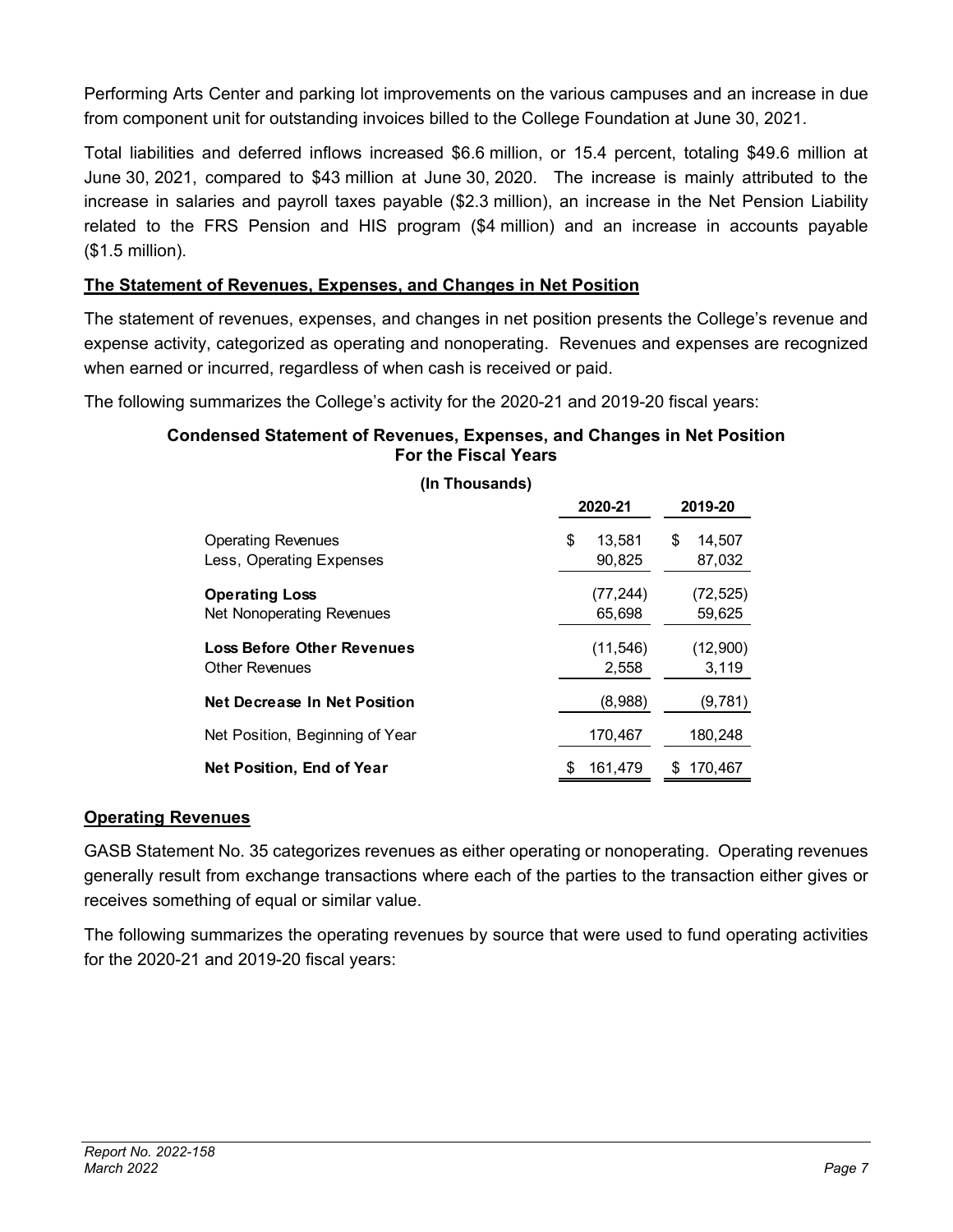# **Operating Revenues For the Fiscal Years**

### **(In Thousands)**

|                                               | 2020-21   |   | 2019-20   |
|-----------------------------------------------|-----------|---|-----------|
| Student Tuition and Fees, Net                 | \$ 11,017 |   | \$ 10,830 |
| <b>Grants and Contracts</b>                   | 514       |   | 820       |
| Sales and Services of Educational Departments | 9         |   |           |
| Auxiliary Enterprises, Net                    | 1.814     |   | 2,533     |
| Other                                         | 227       |   | 317       |
| <b>Total Operating Revenues</b>               | 13.581    | S | 14.507    |

The following chart presents the College's operating revenues for the 2020-21 and 2019-20 fiscal years:



# **Operating Revenues**

**(In Thousands)** 

College operating revenue totaled \$13.6 million for the 2020-21 fiscal year, representing a 6.4 percent decrease compared to the 2019-20 fiscal year. The decrease is mainly attributed to a decrease in Federal grants and contracts of \$0.2 million which resulted from less expenses made compared to the prior fiscal year as of June 30, 2021, and a decrease of \$0.7 million in auxiliary enterprises; attributed to enrollment reductions related to the COVID-19 pandemic.

# **Operating Expenses**

Expenses are categorized as operating or nonoperating. The majority of the College's expenses are operating expenses as defined by GASB Statement No. 35. GASB gives financial reporting entities the choice of reporting operating expenses in the functional or natural classifications. The College has chosen to report the expenses in their natural classification on the statement of revenues, expenses, and changes in net position and has displayed the functional classification in the notes to financial statements.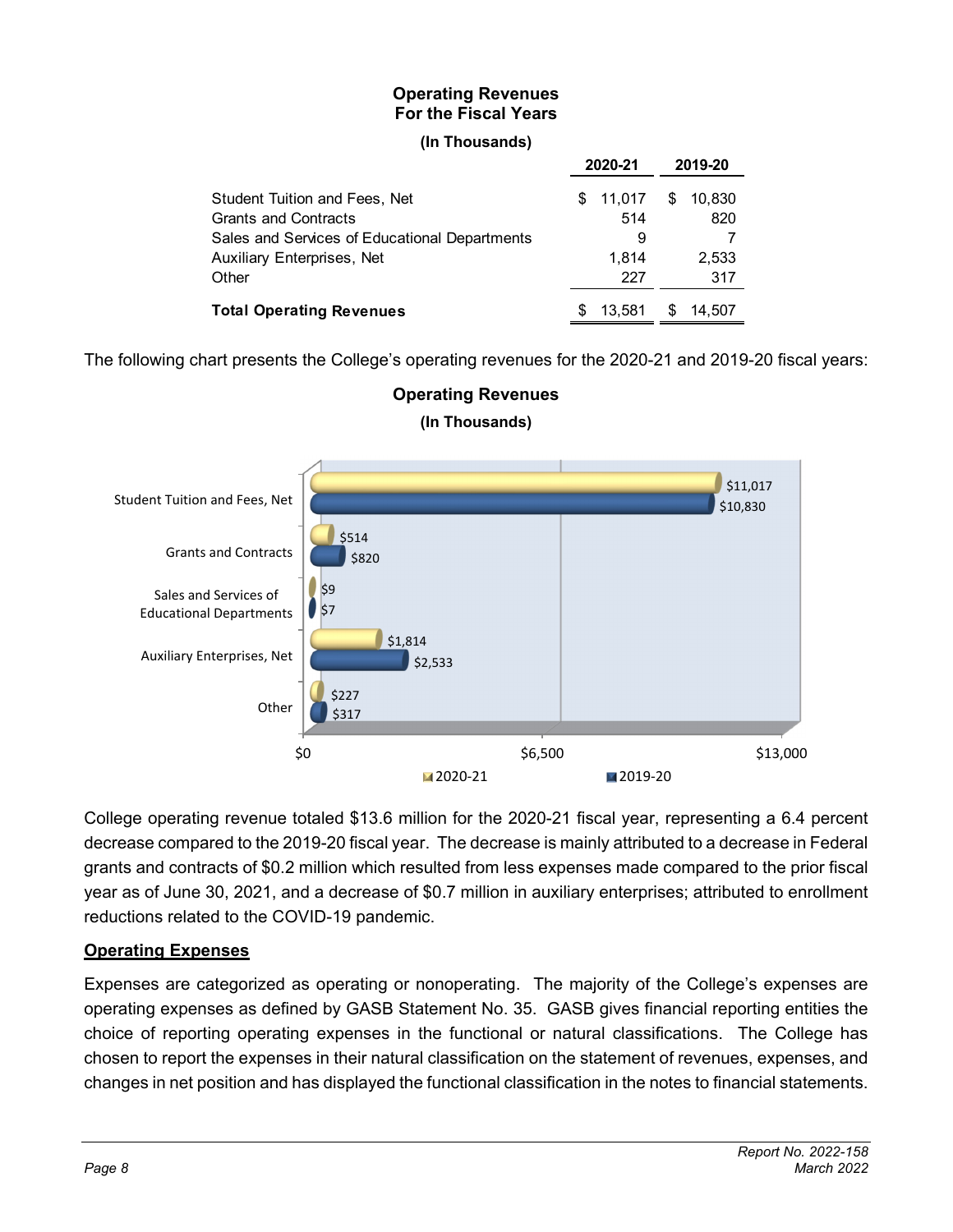The following summarizes operating expenses by natural classification for the 2020-21 and 2019-20 fiscal years:

# **Operating Expenses For the Fiscal Years**

### **(In Thousands)**

|                                                                                                    | 2020-21 |                           | 2019-20 |                           |
|----------------------------------------------------------------------------------------------------|---------|---------------------------|---------|---------------------------|
| <b>Personnel Services</b><br>Scholarships and Waivers<br>Utilities and Communications              | S       | 42,292<br>15,240<br>1,525 | S.      | 42,985<br>13,920<br>1,599 |
| <b>Contractual Services</b><br><b>Other Services and Expenses</b><br><b>Materials and Supplies</b> |         | 6,300<br>2,796<br>8,843   |         | 6,372<br>3,073<br>8,891   |
| Depreciation                                                                                       |         | 13,829                    |         | 10,192                    |
| <b>Total Operating Expenses</b>                                                                    |         | 90.825                    | S       | 87,032                    |

The following chart presents the College's operating expenses for the 2020-21 and 2019-20 fiscal years:



# **Operating Expenses**

**(In Thousands)** 

College operating expense increased by \$3.8 million, or 4.4 percent, from \$87 million to \$90.8 million primarily as a result of an increase in depreciation expense of \$3.6 million related to amortization of implementation costs for the College's new Enterprise Resource Planning (ERP) system.

# **Nonoperating Revenues and Expenses**

Certain revenue sources that the College relies on to provide funding for operations, including State noncapital appropriations, Federal and State student financial aid, certain gifts and grants, and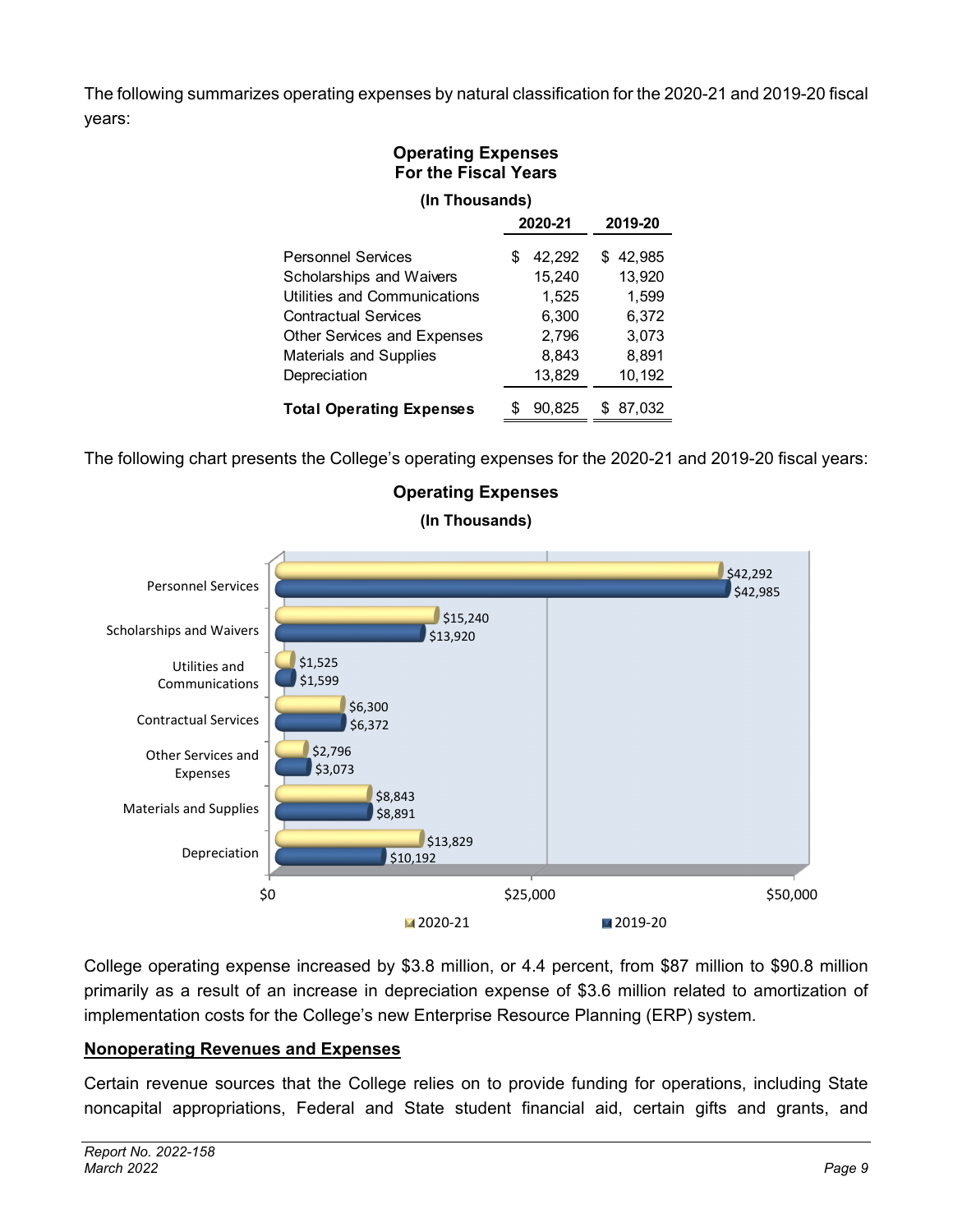investment income, are defined by GASB as nonoperating. Nonoperating expenses include capital financing costs and other costs related to capital assets. The following summarizes the College's nonoperating revenues and expenses for the 2020-21 and 2019-20 fiscal years:

# **Nonoperating Revenues (Expenses) For the Fiscal Years**

### **(In Thousands)**

|                                         | 2020-21  | 2019-20      |
|-----------------------------------------|----------|--------------|
| <b>State Noncapital Appropriations</b>  | \$32,563 | \$ 32,366    |
| Federal and State Student Financial Aid | 22,634   | 23,187       |
| Gifts and Grants                        | 10,181   | 3,399        |
| Investment Income                       | 289      | 716          |
| Interest on Capital Asset-Related Debt  | (60)     | (77)         |
| <b>Other Nonoperating Revenues</b>      | 91       | 34           |
| <b>Net Nonoperating Revenues</b>        | 65.698   | 59.625<br>\$ |

Total nonoperating revenues for the College increased by \$6.1 million, or 10.2 percent, to \$65.7 million for the 2020-21 fiscal year due primarily to an increase in Federal and State nonoperating grants and student financial aid of \$6.2 million related to increased funding received to assist students during the COVID-19 pandemic.

### **Other Revenues**

This category is mainly composed of State capital appropriations and capital grants, contracts, gifts, and fees. The following summarizes the College's other revenues for the 2020-21 and 2019-20 fiscal years:

# **Other Revenues For the Fiscal Years**

### **(In Thousands)**

|                                                                                   |               | 2020-21           |    | 2019-20       |
|-----------------------------------------------------------------------------------|---------------|-------------------|----|---------------|
| <b>State Capital Appropriations</b><br>Capital Grants, Contracts, Gifts, and Fees | $\mathcal{S}$ | 241<br>2.317      | S. | -313<br>2,806 |
| Total                                                                             |               | $$2,558$ $$3,119$ |    |               |

Total other revenues for the College decreased by \$0.6 million, or 18 percent, to \$2.6 million for the 2020-21 fiscal year.

### **The Statement of Cash Flows**

The statement of cash flows provides information about the College's financial results by reporting the major sources and uses of cash and cash equivalents. This statement will assist in evaluating the College's ability to generate net cash flows, its ability to meet its financial obligations as they come due, and its need for external financing. Cash flows from operating activities show the net cash used by the operating activities of the College. Cash flows from capital financing activities include all plant funds and related long-term debt activities. Cash flows from investing activities show the net source and use of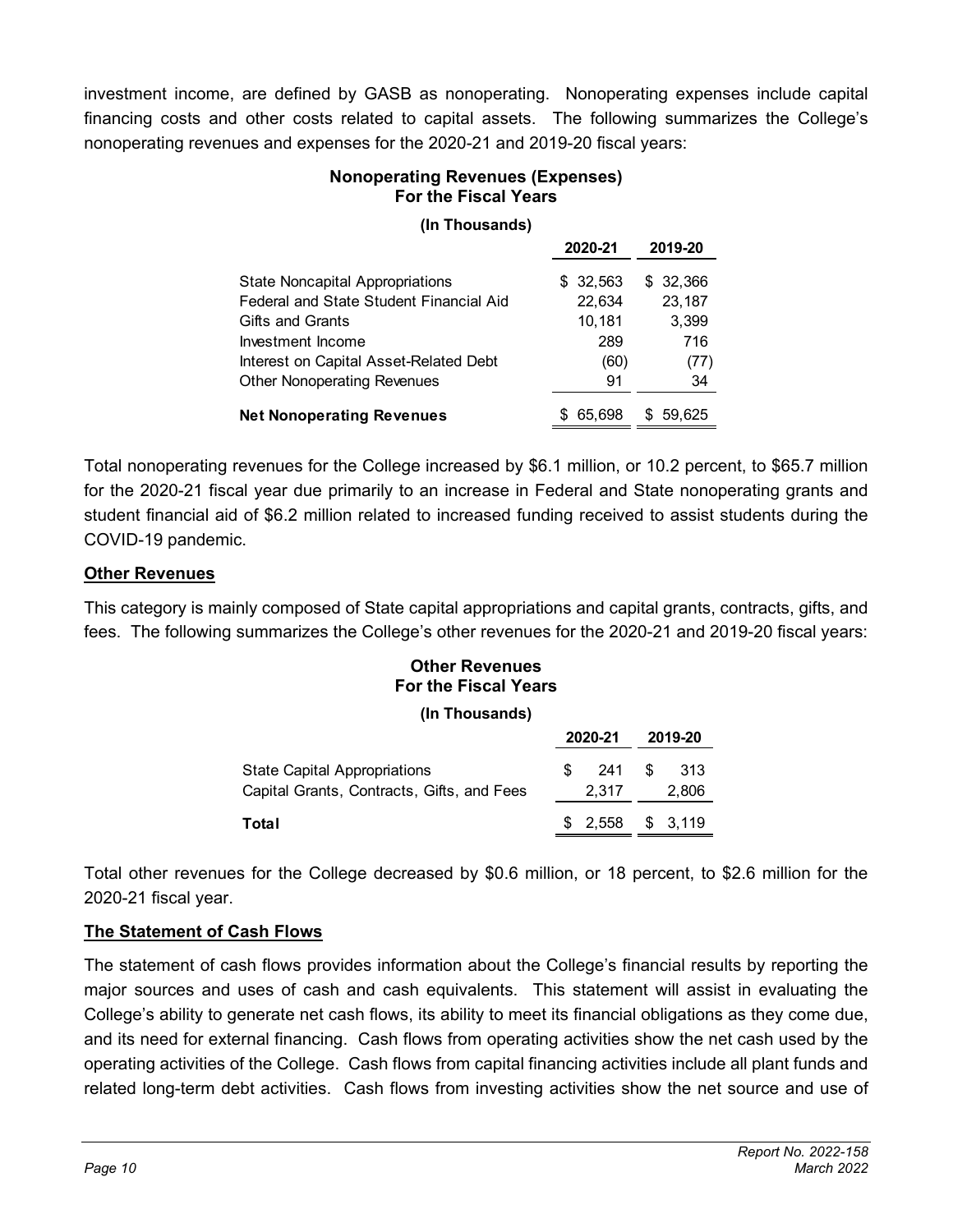cash related to purchasing or selling investments, and earning income on those investments. Cash flows from noncapital financing activities include those activities not covered in other sections.

The following summarizes the College's cash flows for the 2020-21 and 2019-20 fiscal years:

# **Condensed Statement of Cash Flows For the Fiscal Years**

### **(In Thousands)**

|                                              | 2020-21      | 2019-20      |
|----------------------------------------------|--------------|--------------|
| Cash Provided (Used) by:                     |              |              |
| <b>Operating Activities</b>                  | \$ (57, 103) | \$ (58, 987) |
| <b>Noncapital Financing Activities</b>       | 59,829       | 58,828       |
| Capital and Related Financing Activities     | (6,958)      | (1, 426)     |
| <b>Investing Activities</b>                  | 303          | 730          |
| Net Decrease in Cash and Cash Equivalents    | (3,929)      | (855)        |
| Cash and Cash Equivalents, Beginning of Year | 40.844       | 41,699       |
| Cash and Cash Equivalents, End of Year       | \$ 36,915    | 40.844       |

Major sources of funds came from State noncapital appropriations (\$32.6 million), Federal and State student financial aid (\$22.3 million), net student tuition and fees (\$10.4 million), State capital appropriations (\$4.9 million), and noncapital gifts and grants (\$5 million).

Major uses of funds were for payments to employees for salaries and benefits (\$36.7 million), disbursements to providers of goods and services (\$16.4 million), disbursements to students for scholarships (\$15.3 million), and purchases of capital assets (\$14.1 million).

Changes in cash and cash equivalents were the result of the following factors:

- Cash flows from noncapital financing activities increased by \$1 million related to the additional Federal funding received for the institutional portion of COVID-19 funding which was spent mainly to recover lost revenue.
- Cash used by capital related financing activities amounted to \$7 million for the 2020-21 fiscal year, which represents a \$5.5 million increase as compared to the 2019-20 fiscal year. Incoming cash receipts for the 2020-21 fiscal year were \$5.7 million lower for State capital appropriations than the 2019-20 fiscal year mainly due to a decrease in cash received through the Public Education Capital Outlay funding and the College using local funding to complete current construction projects.

CAPITAL ASSETS, CAPITAL EXPENSES AND COMMITMENTS, AND DEBT ADMINISTRATION

# **Capital Assets**

At June 30, 2021, the College had \$267.7 million in capital assets, less accumulated depreciation of \$116 million, for net capital assets of \$151.7 million. Depreciation charges for the current fiscal year totaled \$13.8 million. The following table summarizes the College's capital assets, net of accumulated depreciation, at June 30: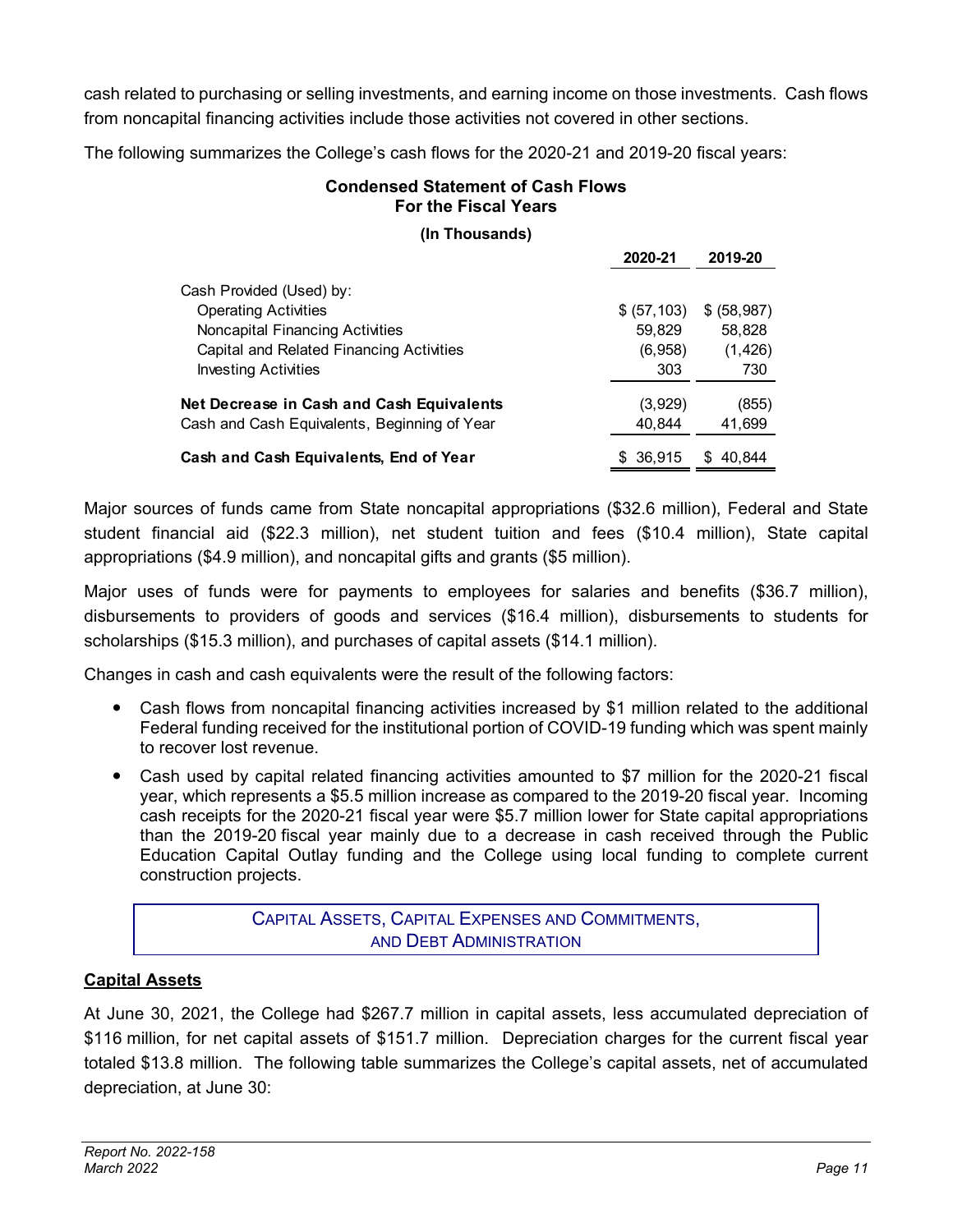# **Capital Assets, Net at June 30**

| (In Thousands) |  |
|----------------|--|
|----------------|--|

|                                     | 2021        | 2020        |
|-------------------------------------|-------------|-------------|
| Land                                | 4,407<br>\$ | 4.407<br>\$ |
| Construction in Progress            | 5,149       | 14,876      |
| <b>Buildings</b>                    | 123,201     | 111,223     |
| Other Structures and Improvements   | 17,784      | 19,006      |
| Furniture, Machinery, and Equipment | 857         | 884         |
| Data Software                       |             | 773         |
| Assets Under Capital Lease          | 301         |             |
| <b>Capital Assets, Net</b>          | \$151,699   | \$151,169   |

Additional information about the College's capital assets is presented in the notes to financial statements.

### **Capital Expenses and Commitments**

Major capital expenses through June 30, 2021, were incurred on the following projects:

- Construction in progress additions included replacement of the West Campus M Building roof; renovations to West Campus parking lots 5 and 6, addition of the West Campus Walking Trail, architectural work on the future West Campus Center for Advancement and Administrative Services Building, and design services for the IPAC sign in Wesley Chapel.
- Additions to buildings included the completion of construction of the IPAC in Wesley Chapel.
- Additions to other structures and improvements included completion of the renovation of the East Campus parking lots, completion of repairs to the East Campus Library sewer lines, completion of repairs to the North Campus Library sewer lines, completion of the Chiller Plant, and telecommunications at the IPAC in Wesley Chapel.
- Furniture, machinery, and equipment additions consisted of technology equipment, computer related equipment, educational equipment, and maintenance carts.

The College's major construction commitments, totaling \$5.9 million at June 30, 2021, are as follows:

- East Campus A-Building crack repair
- North and West Campus air filtration with Bi-Polar Ionization
- West Campus M-Building roof replacement
- West Campus Walking Trail
- West Campus Renovation parking lots 5 and 6
- West Campus Performing Arts Center lighting
- West Campus Baseball Fields master plan
- West Campus Center for Advancement and Administrative Services Building
- Hernando County joint use complex master planning
- Instructional Performing Arts Center sign design services Wesley Chapel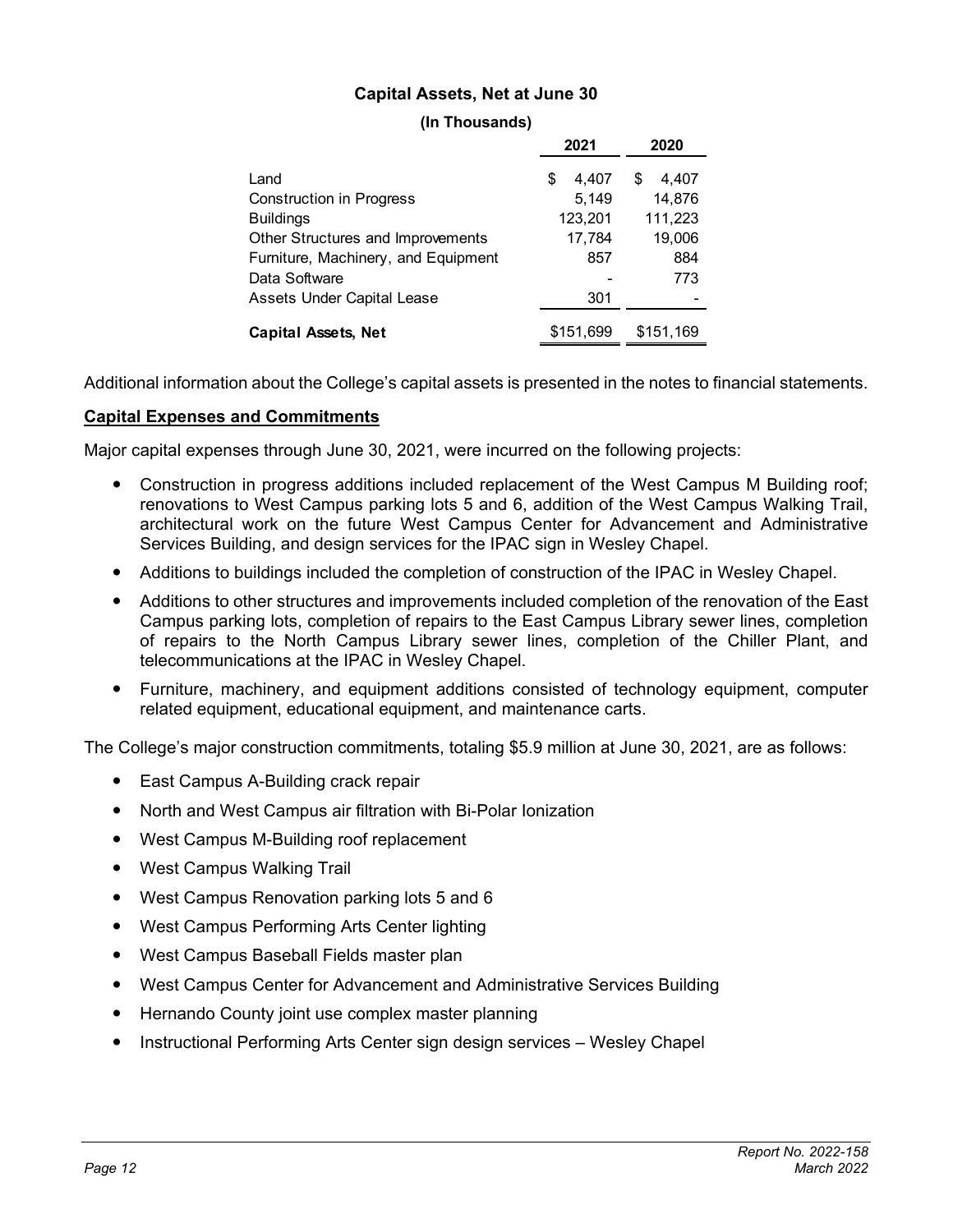|                                      |   | Amount<br>(In Thousands) |  |  |
|--------------------------------------|---|--------------------------|--|--|
| Total Committed<br>Completed to Date | S | 5.939<br>(4.954)         |  |  |
| <b>Balance Committed</b>             |   | 985                      |  |  |

Additional information about the College's construction commitments is presented in the notes to financial statements.

# **Debt Administration**

As of June 30, 2021, the College had \$1.5 million in outstanding bonds and capital lease payables, representing an increase of \$0.2 million, or 14.6 percent, from the prior fiscal year. The following table summarizes the outstanding long-term debt by type for the fiscal years ended June 30:

# **Long-Term Debt at June 30**

| (In Thousands)                                           |      |                          |  |      |  |  |
|----------------------------------------------------------|------|--------------------------|--|------|--|--|
|                                                          | 2021 |                          |  | 2020 |  |  |
| <b>SBE Capital Outlay Bonds</b><br>Capital Lease Payable |      | $$1,207$ $$1,316$<br>301 |  |      |  |  |
| Total                                                    |      | 1,508 \$ 1,316           |  |      |  |  |

The State Board of Education issues capital outlay bonds on behalf of the College. During the 2020-21 fiscal year, the College entered into a new capital lease agreement for copier equipment. Additional information about the College's long-term debt is presented in the notes to financial statements.

ECONOMIC FACTORS THAT WILL AFFECT THE FUTURE

Pasco-Hernando State College's economic condition is closely tied to that of the State of Florida. For the 2021-22 fiscal year, the College received an increase in General Revenue Recurring Appropriations of \$5.4 million due to a \$5 million increase for operating expenses as well as the transfer of \$0.3 million in previous nonrecurring TIER Funding Model funds to the College's recurring base budget. The College's Lottery appropriation increased by \$0.7 million for the 2021-22 fiscal year as well. The College did receive a decrease in State nonrecurring revenue of \$0.1 million in its 2+2 Student Success Incentive Fund and Workforce Florida Student Success Incentive Fund from the prior fiscal year's allocation of \$0.8 million. The College's approved 2021-22 fiscal year budget is based on projected student fee revenues of \$13.5 million calculated on an anticipated fee-paying enrollment of 5,598 full-time equivalent (FTE). FTE fee-paying enrollment reflects a 13.4 percent decrease due to the lingering effect of COVID-19 as the College continues to recover.

The College did not recommend an increase in baccalaureate, credit, or post-secondary adult vocational fees consistent with the Governor's request. This is the ninth consecutive year that the College has not increased tuition. Pasco-Hernando State College's approved tuition rates remain within the allowable range of statutory adjustment flexibility and therefore will continue to be compliant with Florida Statutes.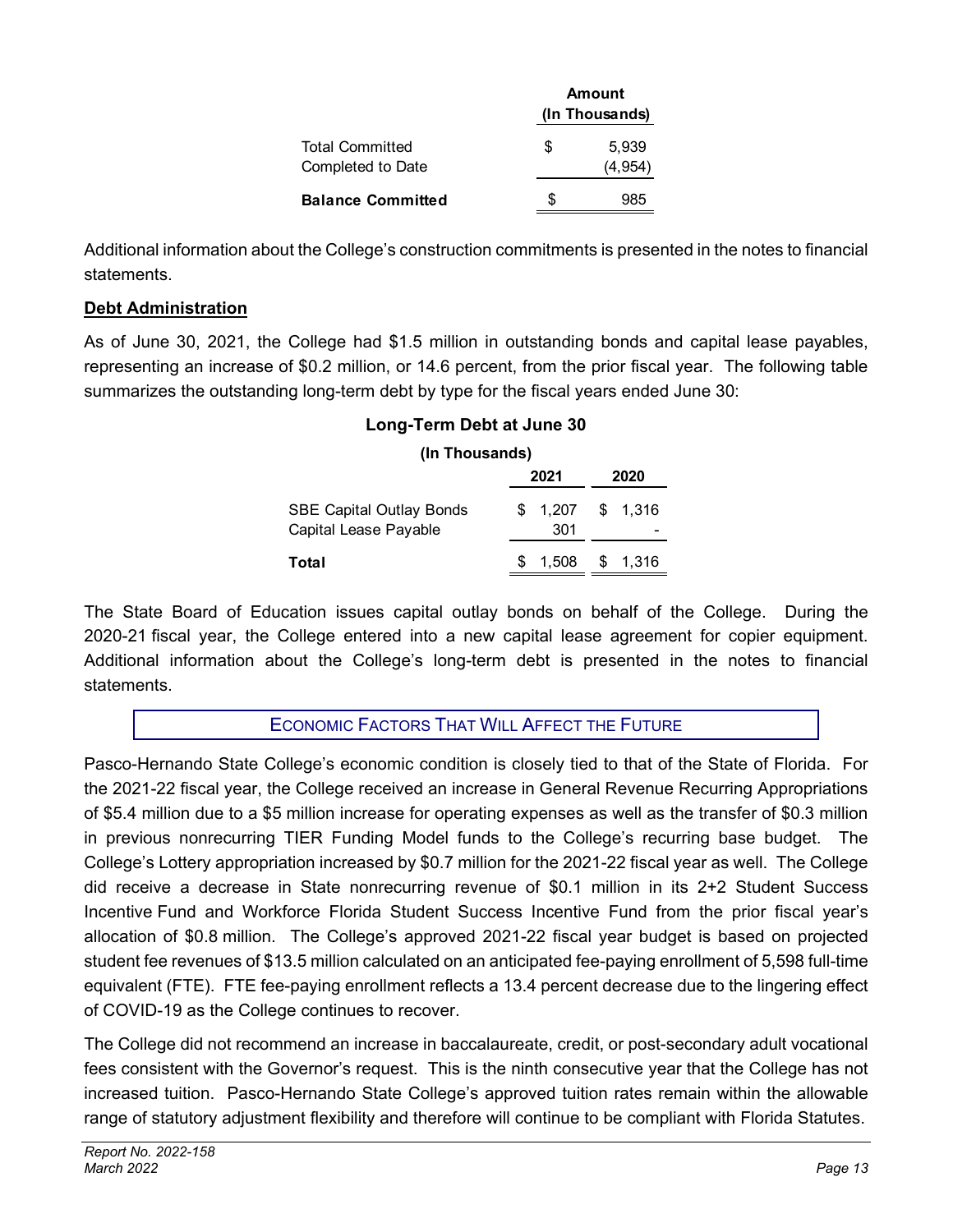The College continues to implement cost-saving measures to reduce expenses and has maintained an appropriate level of unallocated fund balance and board designated reserves as a preventative measure to offset potential state funding reductions and enrollment declines.

# REQUESTS FOR INFORMATION

Questions concerning information provided in the MD&A or other required supplementary information, and financial statements and notes thereto, or requests for additional financial information should be addressed to the Senior Vice President and Chief Financial Officer, Pasco-Hernando State College, 10230 Ridge Road, New Port Richey, Florida 34654.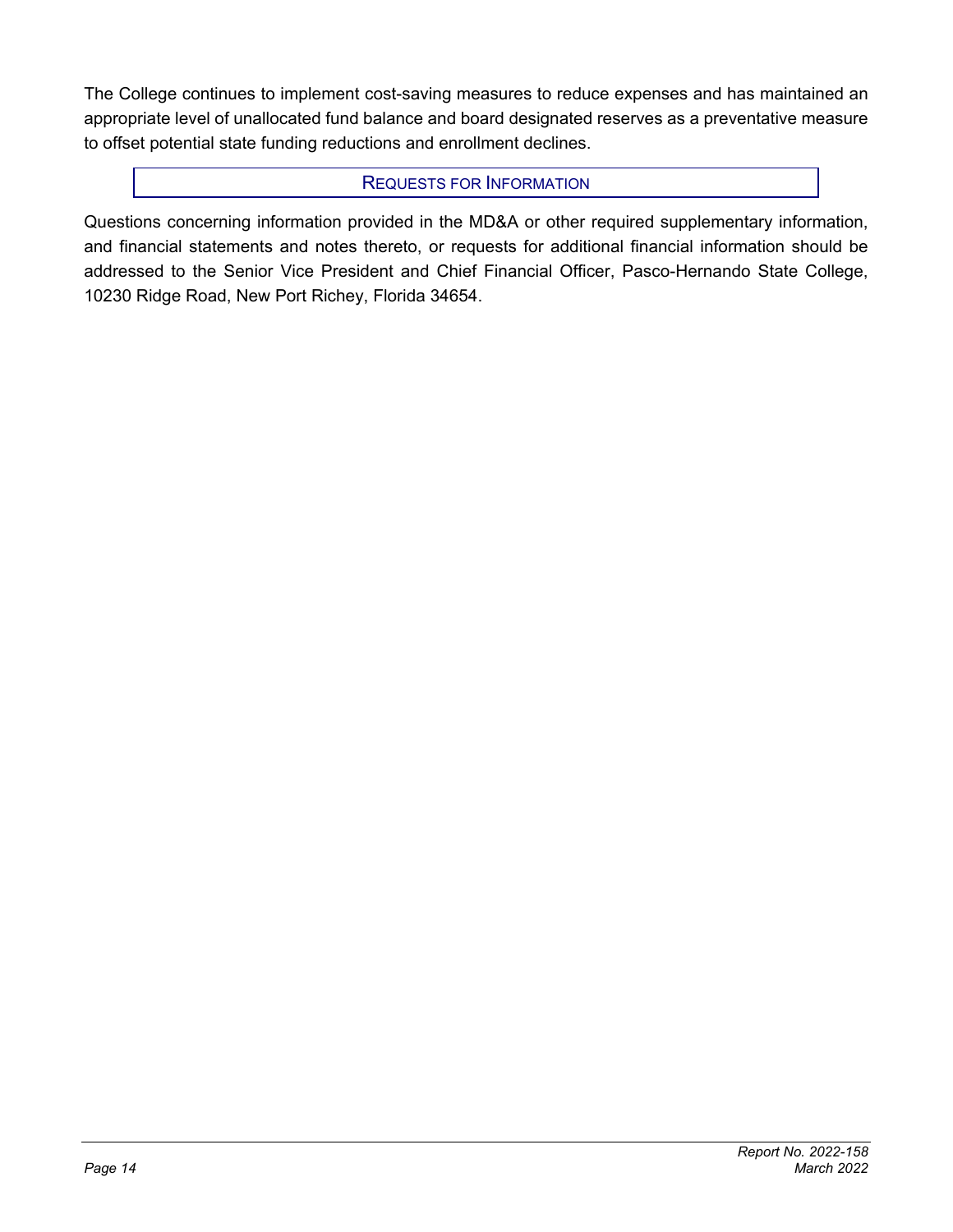THIS PAGE INTENTIONALLY LEFT BLANK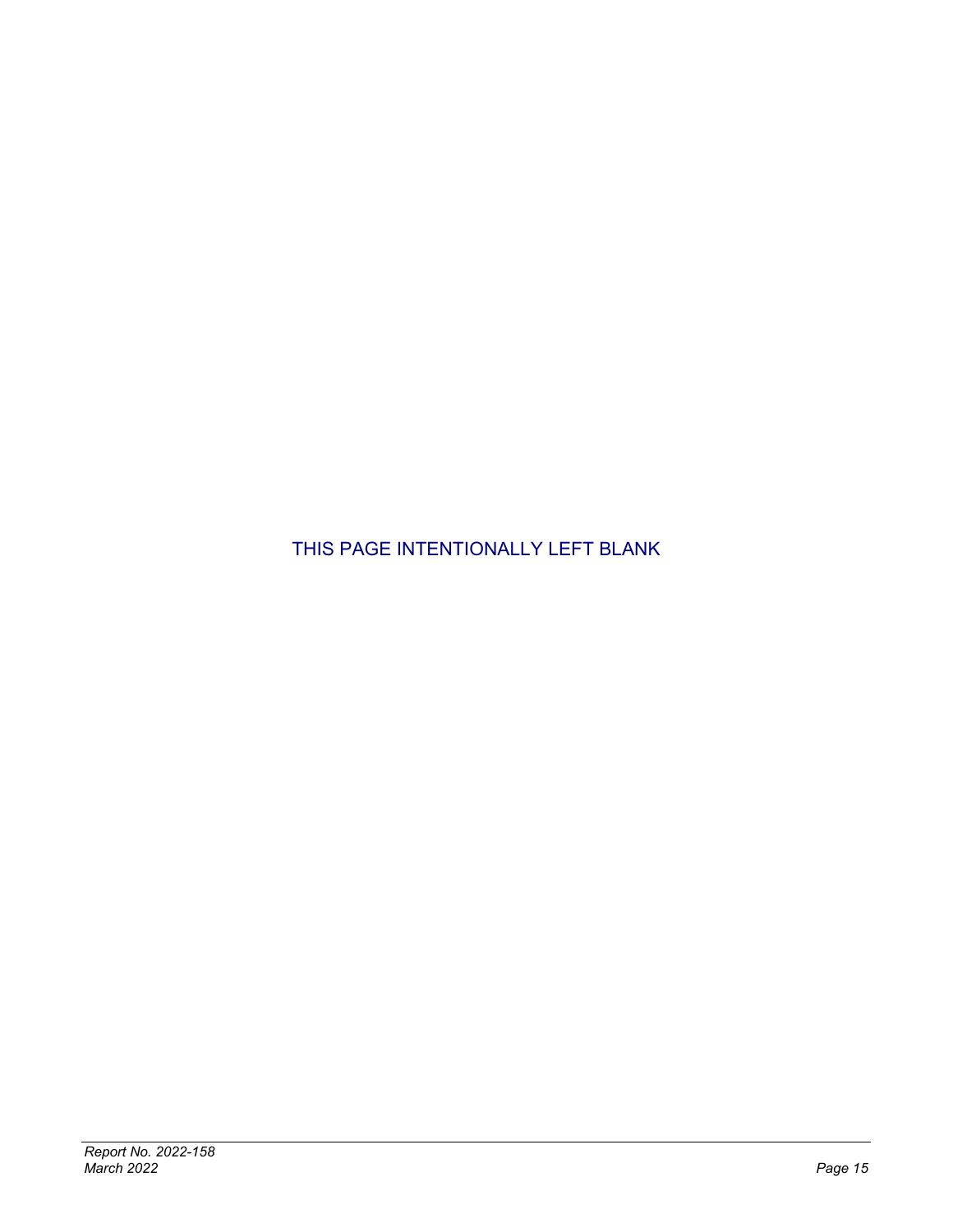# <span id="page-19-0"></span>*BASIC FINANCIAL STATEMENTS*

### **PASCO-HERNANDO STATE COLLEGE A Component Unit of the State of Florida Statement of Net Position**

**June 30, 2021** 

|                                                                |                   | Component       |
|----------------------------------------------------------------|-------------------|-----------------|
|                                                                | College           | Unit            |
| <b>ASSETS</b>                                                  |                   |                 |
| <b>Current Assets:</b>                                         |                   |                 |
| Cash and Cash Equivalents                                      | \$22,988,358      | 3,860,028<br>\$ |
| Investments                                                    |                   | 147,362         |
| Accounts Receivable, Net                                       | 869,025           |                 |
| Notes Receivable, Net                                          |                   | 107,934         |
| Due from Other Governmental Agencies                           | 8,118,094         | 32,239          |
| Due from Component Unit                                        | 1,214,671         |                 |
| Inventories                                                    | 926,257           |                 |
| <b>Prepaid Expenses</b>                                        | 284,501           | 4,058           |
| Deposits                                                       | 12,602            |                 |
| <b>Total Current Assets</b>                                    | 34,413,508        | 4, 151, 621     |
| <b>Noncurrent Assets:</b>                                      |                   |                 |
| Restricted Cash and Cash Equivalents                           | 13,926,908        |                 |
| Investments                                                    |                   | 33,902,334      |
| <b>Restricted Investments</b>                                  | 28,480            | 27,748,164      |
| Notes Receivable, Net                                          |                   | 303,642         |
| <b>Prepaid Expenses</b>                                        | 133,240           |                 |
| Depreciable Capital Assets, Net                                | 142, 142, 861     |                 |
| Nondepreciable Capital Assets                                  | 9,555,852         | 291,863         |
| <b>Total Noncurrent Assets</b>                                 | 165,787,341       | 62,246,003      |
| <b>TOTAL ASSETS</b>                                            | 200,200,849       | 66,397,624      |
| DEFERRED OUTFLOWS OF RESOURCES                                 |                   |                 |
| <b>Other Postemployment Benefits</b>                           | 91,334            |                 |
| Pensions                                                       | 10,738,762        |                 |
|                                                                |                   |                 |
| TOTAL DEFERRED OUTFLOWS OF RESOURCES                           | 10,830,096        |                 |
| <b>LIABILITIES</b>                                             |                   |                 |
| <b>Current Liabilities:</b>                                    |                   |                 |
| <b>Accounts Payable</b>                                        | 3,558,998         | 49,293          |
| Salary and Payroll Taxes Payable                               | 5,230,414         |                 |
| Retainage Payable                                              | 226,022           |                 |
| Due to Other Governmental Agencies                             |                   | 36,474          |
| Due to College                                                 |                   | 605,303         |
| Unearned Revenue                                               | 80,276            | 19,745          |
| Deposits Held for Others                                       | 506,053           |                 |
| Long-Term Liabilities - Current Portion:                       |                   |                 |
| <b>Bonds Payable</b>                                           | 113,000           |                 |
| Capital Lease Payable                                          | 62,219            |                 |
| <b>Compensated Absences Payable</b>                            | 685,259<br>14,343 |                 |
| Other Postemployment Benefits Payable<br>Net Pension Liability | 67,059            |                 |
|                                                                |                   |                 |
| <b>Total Current Liabilities</b>                               | 10,543,643        | 710,815         |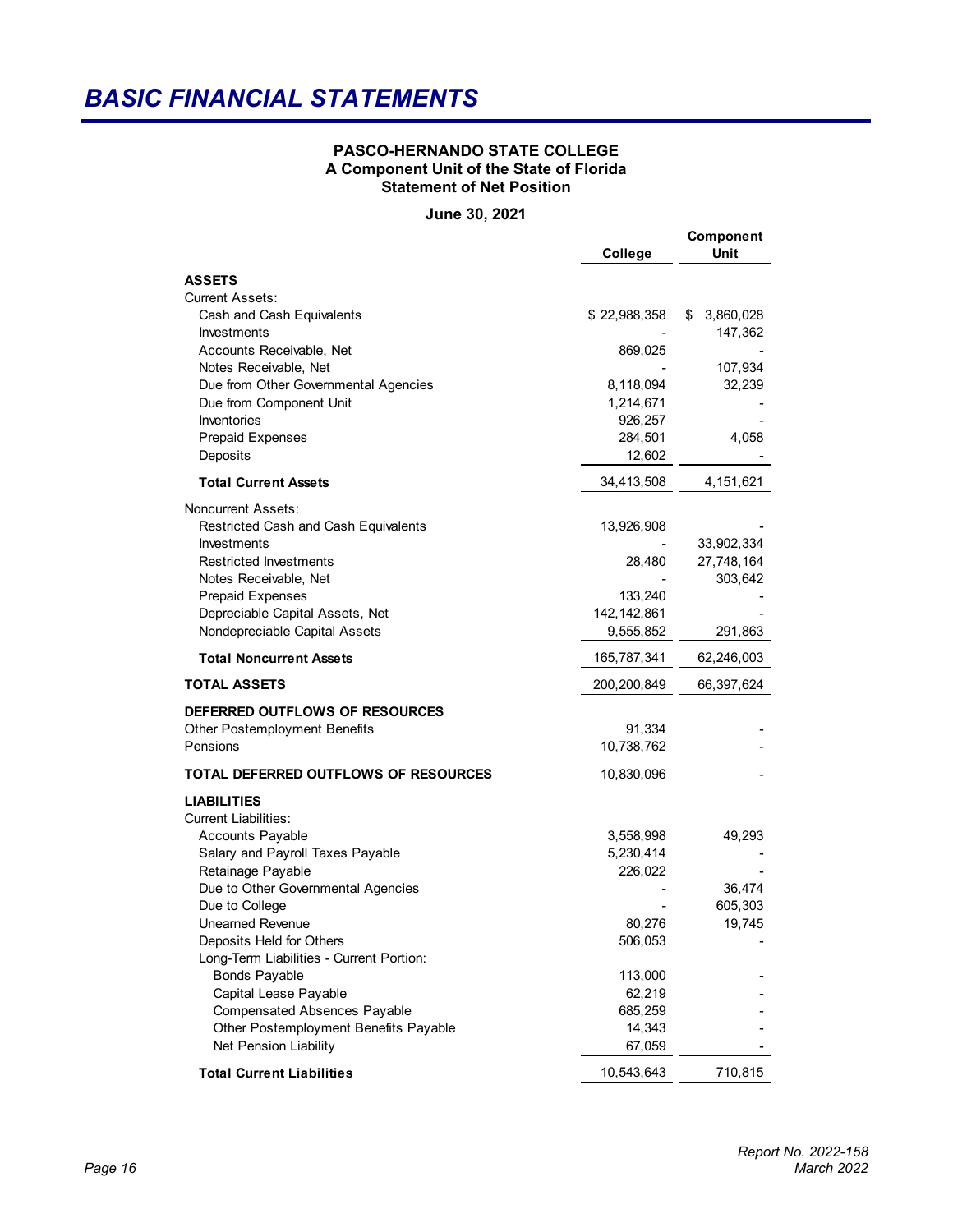|                                                                  | College       | Component<br>Unit |
|------------------------------------------------------------------|---------------|-------------------|
| <b>LIABILITIES (Continued)</b><br><b>Noncurrent Liabilities:</b> |               |                   |
| <b>Bonds Payable</b>                                             | 1,094,000     |                   |
| Capital Lease Payable                                            | 238,621       |                   |
| <b>Compensated Absences Payable</b>                              | 3,558,335     |                   |
| Other Postemployment Benefits Payable                            | 462,462       |                   |
| Net Pension Liability                                            | 31,478,248    |                   |
| <b>Total Noncurrent Liabilities</b>                              | 36,831,666    |                   |
| <b>TOTAL LIABILITIES</b>                                         | 47,375,309    | 710,815           |
| DEFERRED INFLOWS OF RESOURCES                                    |               |                   |
| <b>Other Postemployment Benefits</b>                             | 16,493        |                   |
| Pensions                                                         | 2,160,633     |                   |
| <b>TOTAL DEFERRED INFLOWS OF RESOURCES</b>                       | 2, 177, 126   |                   |
| <b>NET POSITION</b>                                              |               |                   |
| Net Investment in Capital Assets                                 | 151,397,873   |                   |
| Restricted:                                                      |               |                   |
| Nonexpendable:                                                   |               |                   |
| Endowment                                                        |               | 27,748,164        |
| Expendable:                                                      |               |                   |
| Endowment                                                        |               | 15,622,725        |
| Grants and Loans                                                 | 622,429       |                   |
| Scholarships                                                     | 919,058       | 19,461,937        |
| <b>Capital Projects</b>                                          | 15,775,261    |                   |
| Debt Service<br>Unrestricted                                     | 28,480        |                   |
|                                                                  | (7, 264, 591) | 2,853,983         |
| <b>TOTAL NET POSITION</b>                                        | \$161,478,510 | \$65,686,809      |

The accompanying notes to financial statements are an integral part of this statement.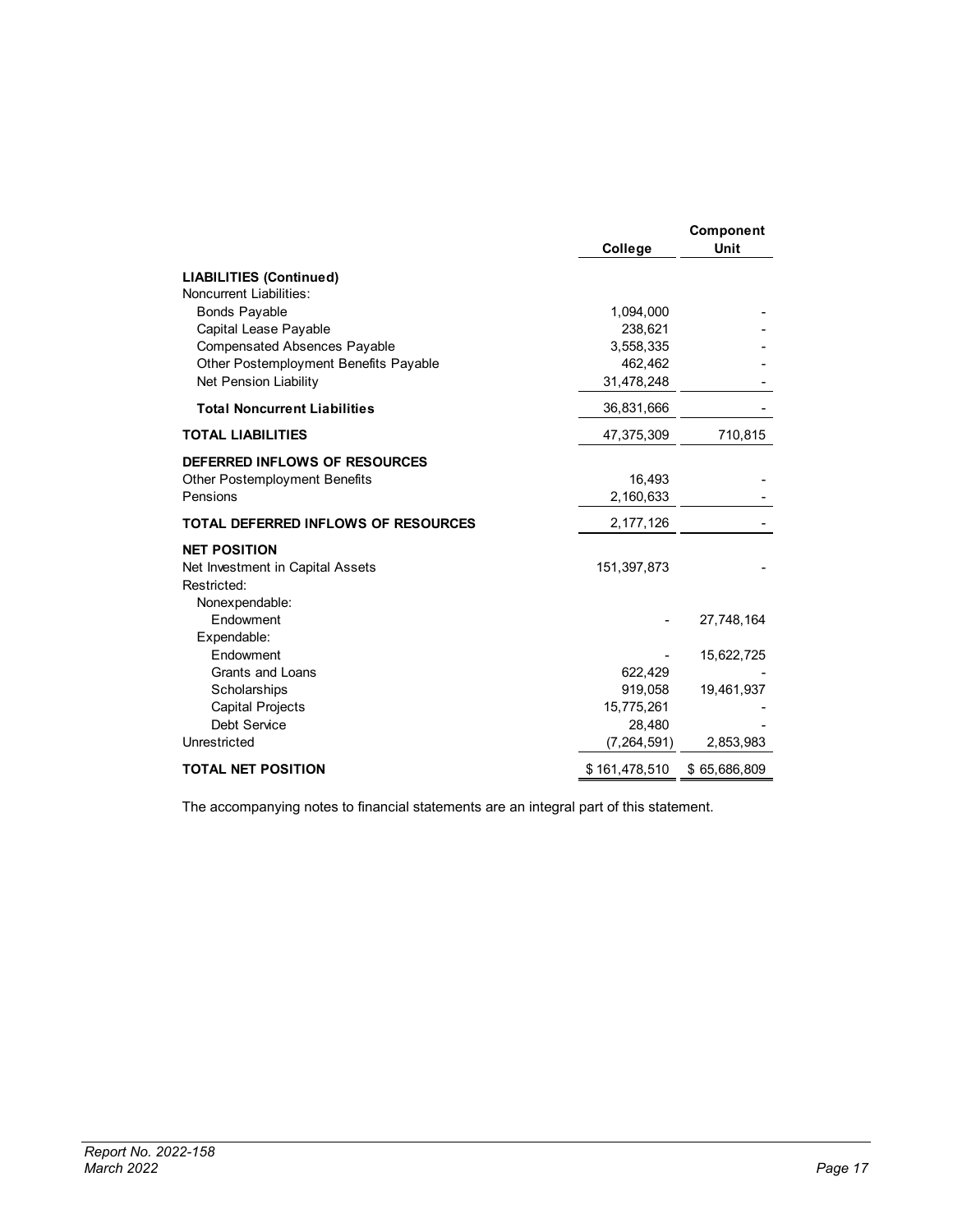THIS PAGE INTENTIONALLY LEFT BLANK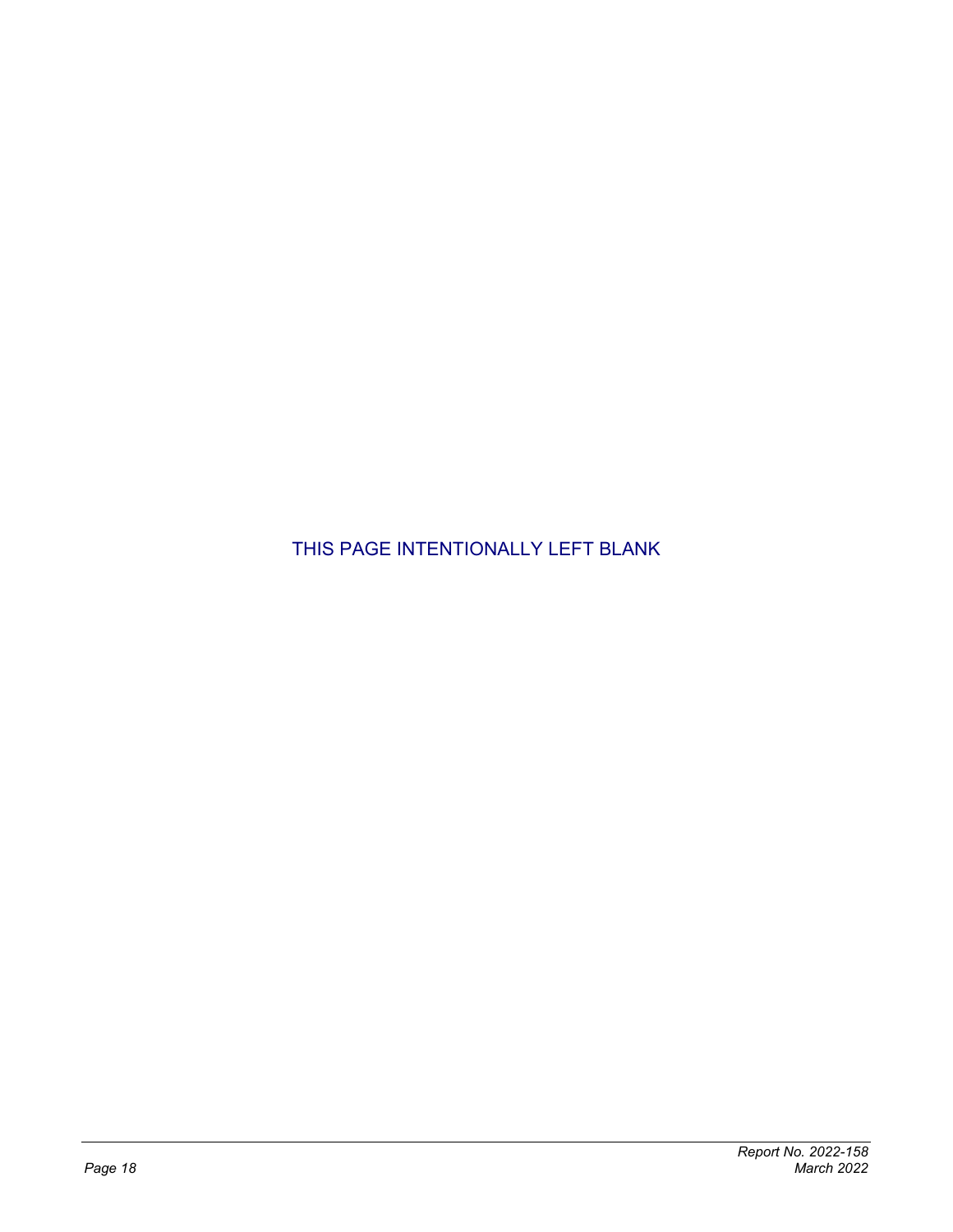### **PASCO-HERNANDO STATE COLLEGE A Component Unit of the State of Florida Statement of Revenues, Expenses, and Changes in Net Position**

### **For the Fiscal Year Ended June 30, 2021**

<span id="page-22-0"></span>

|                                               |                  | Component        |
|-----------------------------------------------|------------------|------------------|
|                                               | College          | Unit             |
| <b>REVENUES</b>                               |                  |                  |
| <b>Operating Revenues:</b>                    |                  |                  |
| Student Tuition and Fees, Net of Scholarship  |                  |                  |
| Allowances of \$8,335,998                     | \$<br>11,016,485 | \$               |
| <b>Federal Grants and Contracts</b>           | 491,832          |                  |
| State and Local Grants and Contracts          | 22,242           | 64,477           |
| Nongovernmental Grants and Contracts          |                  | 1,088,830        |
| Sales and Services of Educational Departments | 9,325            |                  |
| Auxiliary Enterprises, Net of Scholarship     |                  |                  |
| Allowances of \$947,250                       | 1,813,474        |                  |
| <b>Other Operating Revenues</b>               | 227,439          | 579,755          |
| <b>Total Operating Revenues</b>               | 13,580,797       | 1,733,062        |
| <b>EXPENSES</b>                               |                  |                  |
| <b>Operating Expenses:</b>                    |                  |                  |
| <b>Personnel Services</b>                     | 42,291,523       | 592,430          |
| Scholarships and Waivers                      | 15,240,453       | 1,545,990        |
| Utilities and Communications                  | 1,525,292        |                  |
| <b>Contractual Services</b>                   | 6,299,699        | 226,436          |
| Other Services and Expenses                   | 2,796,180        | 50,304           |
| <b>Materials and Supplies</b>                 | 8,843,345        | 34,718           |
| Depreciation                                  | 13,828,589       |                  |
| <b>Total Operating Expenses</b>               | 90,825,081       | 2,449,878        |
| <b>Operating Loss</b>                         | (77, 244, 284)   | (716, 816)       |
| <b>NONOPERATING REVENUES (EXPENSES)</b>       |                  |                  |
| <b>State Noncapital Appropriations</b>        | 32,562,378       |                  |
| Federal and State Student Financial Aid       | 22,633,829       |                  |
| Gifts and Grants                              | 10,181,149       |                  |
| Investment Income                             | 289,159          | 4,311,243        |
| Net Gain on Investments                       |                  | 2,494,254        |
| <b>Other Nonoperating Revenues</b>            | 83,053           |                  |
| Gain on Disposal of Capital Assets            | 8,259            |                  |
| Interest on Capital Asset-Related Debt        | (60, 074)        |                  |
| <b>Net Nonoperating Revenues</b>              | 65,697,753       | 6,805,497        |
| Income (Loss) Before Other Revenues           | (11, 546, 531)   | 6,088,681        |
| <b>State Capital Appropriations</b>           | 240,800          |                  |
| Capital Grants, Contracts, Gifts, and Fees    | 2,316,882        |                  |
| <b>Additions to Endowments</b>                |                  | 530,947          |
| <b>Total Other Revenues</b>                   | 2,557,682        | 530,947          |
| Increase (Decrease) in Net Position           | (8,988,849)      | 6,619,628        |
| Net Position, Beginning of Year               | 170,467,359      | 59,067,181       |
| Net Position, End of Year                     | \$161,478,510    | \$<br>65,686,809 |

The accompanying notes to financial statements are an integral part of this statement.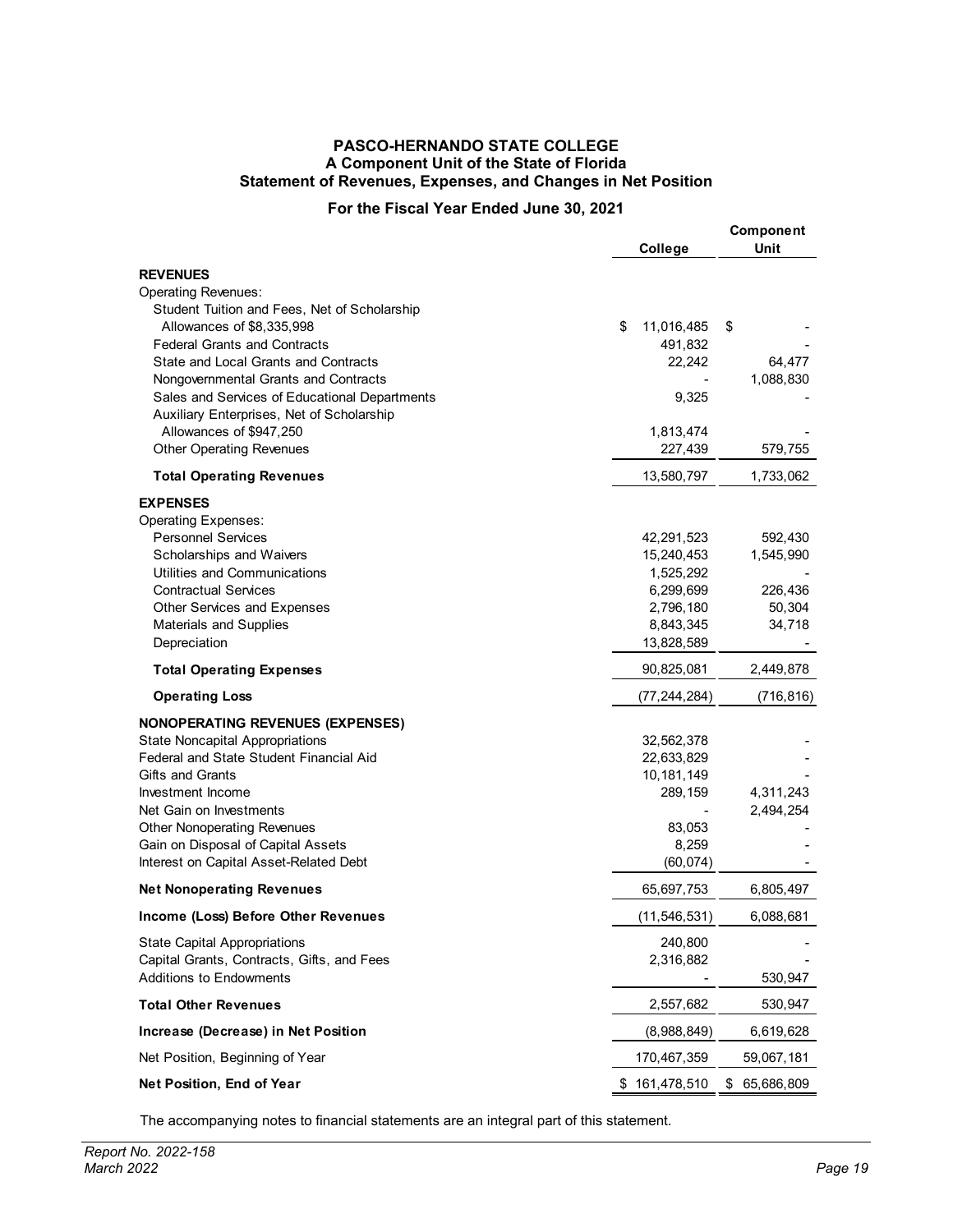### **PASCO-HERNANDO STATE COLLEGE A Component Unit of the State of Florida Statement of Cash Flows**

**For the Fiscal Year Ended June 30, 2021** 

<span id="page-23-0"></span>

|                                                                        | College        |
|------------------------------------------------------------------------|----------------|
| <b>CASH FLOWS FROM OPERATING ACTIVITIES</b>                            |                |
| <b>Student Tuition and Fees, Net</b>                                   | \$10,394,720   |
| <b>Grants and Contracts</b>                                            | 523,605        |
| Payments to Suppliers                                                  | (16, 389, 361) |
| Payments for Utilities and Communications                              | (1,525,292)    |
| Payments to Employees                                                  | (28, 013, 951) |
| Payments for Employee Benefits                                         | (8,643,904)    |
| Payments for Scholarships                                              | (15, 258, 918) |
| Auxiliary Enterprises, Net                                             | 1,612,024      |
| Sales and Services of Educational Departments                          | 9,325          |
| <b>Other Receipts</b>                                                  | 188,781        |
| <b>Net Cash Used by Operating Activities</b>                           | (57, 102, 971) |
| <b>CASH FLOWS FROM NONCAPITAL FINANCING ACTIVITIES</b>                 |                |
| <b>State Noncapital Appropriations</b>                                 | 32,562,378     |
| <b>Federal and State Student Financial Aid</b>                         | 22,310,177     |
| Gifts and Grants Received for Other Than Capital or Endowment Purposes | 4,956,815      |
| Net Cash Provided by Noncapital Financing Activities                   | 59,829,370     |
| <b>CASH FLOWS FROM CAPITAL AND RELATED FINANCING ACTIVITIES</b>        |                |
| <b>State Capital Appropriations</b>                                    | 4,919,069      |
| <b>Capital Grants and Gifts</b>                                        | 2,316,881      |
| Proceeds from Sale of Capital Assets                                   | 83,053         |
| Purchases of Capital Assets                                            | (14,098,211)   |
| Principal Paid on Capital Debt and Leases                              | (119, 369)     |
| Interest Paid on Capital Debt and Leases                               | (60, 074)      |
| Net Cash Used by Capital and Related Financing Activities              | (6,958,651)    |
| <b>CASH FLOWS FROM INVESTING ACTIVITIES</b>                            |                |
| Proceeds from Sales and Maturities of Investments                      | 14,172         |
| Investment Income                                                      | 289,159        |
| Net Cash Provided by Investing Activities                              | 303,331        |
| Net Decrease in Cash and Cash Equivalents                              | (3,928,921)    |
| Cash and Cash Equivalents, Beginning of Year                           | 40,844,187     |
| Cash and Cash Equivalents, End of Year                                 | \$36,915,266   |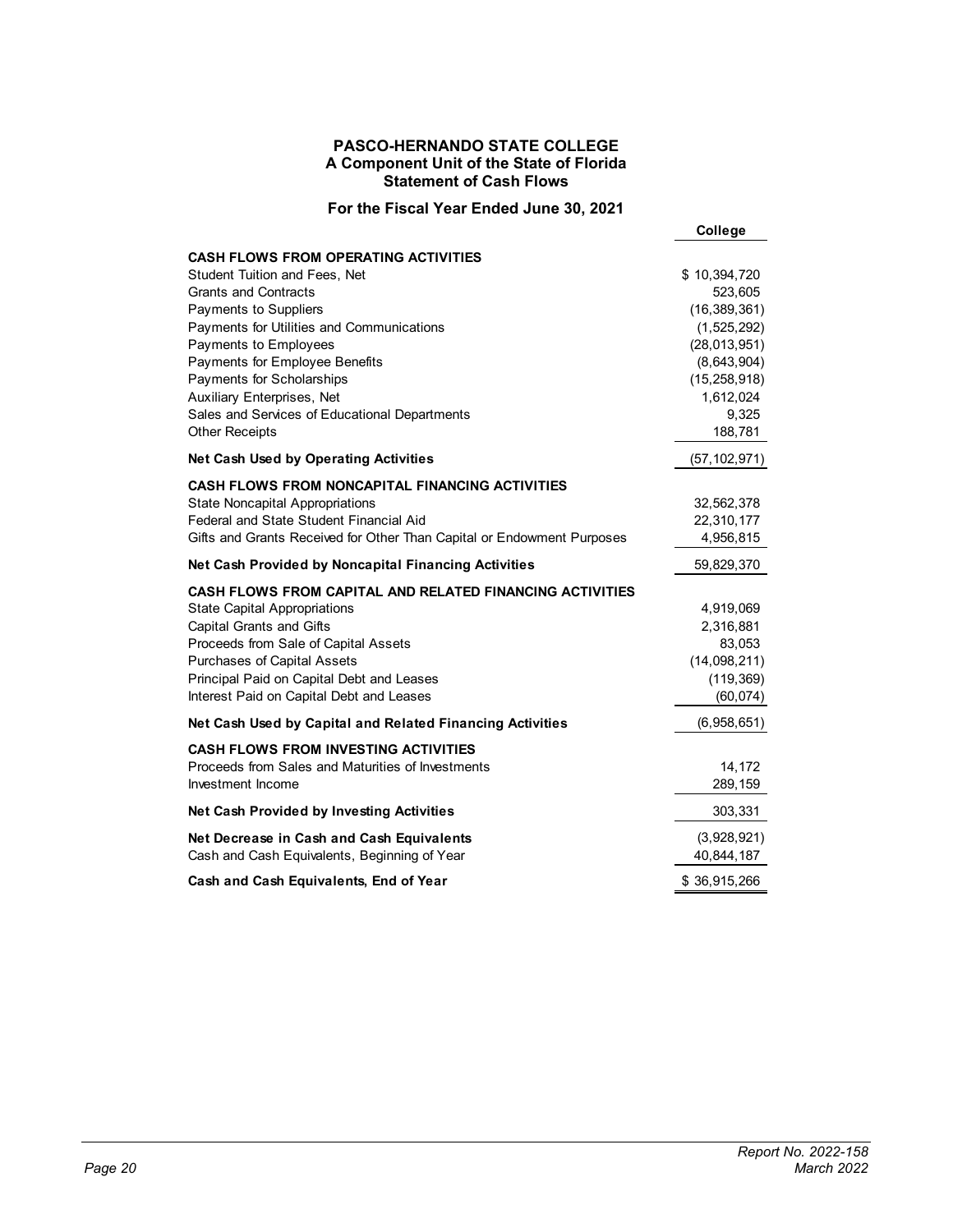|                                                                         | College           |
|-------------------------------------------------------------------------|-------------------|
| <b>RECONCILIATION OF OPERATING LOSS</b>                                 |                   |
| TO NET CASH USED BY OPERATING ACTIVITIES                                |                   |
| <b>Operating Loss</b>                                                   | \$ (77, 244, 284) |
| Adjustments to Reconcile Operating Loss                                 |                   |
| to Net Cash Used by Operating Activities:                               |                   |
| <b>Depreciation Expense</b>                                             | 13,828,589        |
| Changes in Assets, Liabilities, Deferred Outflows of Resources,         |                   |
| and Deferred Inflows of Resources:                                      |                   |
| Receivables, Net                                                        | (496, 908)        |
| Due from Other Governmental Agencies                                    | 20,755            |
| Inventories                                                             | 94,960            |
| <b>Prepaid Expenses</b>                                                 | 719.669           |
| <b>Other Assets</b>                                                     | 6,646             |
| Due to Other Governmental Agencies                                      | (27, 746)         |
| Accounts Payable                                                        | 874,873           |
| Salary and Payroll Taxes Payable                                        | 2,285,172         |
| Unearned Revenue                                                        | (495, 635)        |
| Deposits Held for Others                                                | (17, 558)         |
| <b>Compensated Absences Payable</b>                                     | 406,595           |
| Other Postemployment Benefits Payable                                   | 41.309            |
| Net Pension Liability                                                   | 4,004,403         |
| Deferred Outflows of Resources Related to Other Postemployment Benefits | (2,611)           |
| Deferred Inflows of Resources Related to Other Postemployment Benefits  | (3,806)           |
| Deferred Outflows of Resources Related to Pensions                      | (552, 484)        |
| Deferred Inflows of Resources Related to Pensions                       | (544, 910)        |
| NET CASH USED BY OPERATING ACTIVITIES                                   | \$ (57, 102, 971) |

The accompanying notes to financial statements are an integral part of this statement.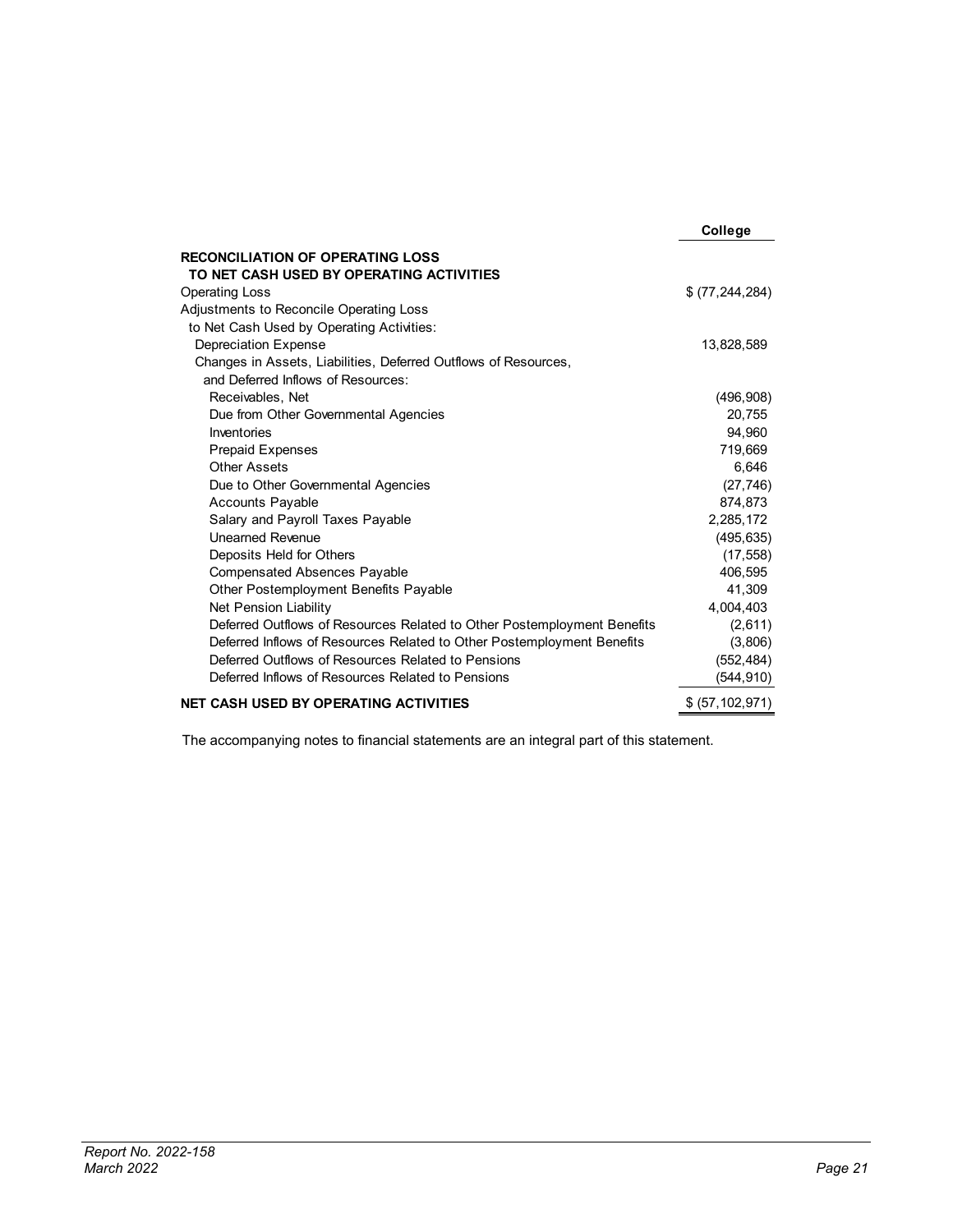# <span id="page-25-0"></span>*NOTES TO FINANCIAL STATEMENTS*

# **1. Summary of Significant Accounting Policies**

**Reporting Entity**. The governing body of Pasco-Hernando State College, a component unit of the State of Florida, is the College Board of Trustees. The Board of Trustees constitutes a corporation and is composed of nine members appointed by the Governor and confirmed by the Senate. The Board of Trustees is under the general direction and control of the Florida Department of Education, Division of Florida Colleges, and is governed by State law and State Board of Education (SBE) rules. However, the Board of Trustees is directly responsible for the day-to-day operations and control of the College within the framework of applicable State laws and SBE rules. The College serves Pasco and Hernando Counties.

Criteria for defining the reporting entity are identified and described in the Governmental Accounting Standards Board's (GASB) *Codification of Governmental Accounting and Financial Reporting Standards*, Sections 2100 and 2600. These criteria were used to evaluate potential component units for which the Board of Trustees is financially accountable and other organizations for which the nature and significance of their relationship with the Board of Trustees are such that exclusion would cause the College's financial statements to be misleading. Based on the application of these criteria, the College is a component unit of the State of Florida, and its financial balances and activities are reported in the State's Annual Comprehensive Financial Report by discrete presentation.

**Discretely Presented Component Unit**. Based on the application of the criteria for determining component units, the Pasco-Hernando State College Foundation, Inc. (Foundation), a legally separate entity, is included within the College's reporting entity as a discretely presented component unit and is governed by a separate board.

The Foundation is also a direct-support organization, as defined in Section 1004.70, Florida Statutes, and although legally separate from the College, is financially accountable to the College. The Foundation is managed independently, outside the College's budgeting process, and its powers generally are vested in a governing board pursuant to various State statutes. The Foundation receives, holds, invests, and administers property, and makes expenditures to or for the benefit of the College.

The Foundation is audited by other auditors pursuant to Section 1004.70(6), Florida Statutes. The Foundation's audited financial statements are available to the public and can be obtained from the Senior Vice President and Chief Financial Officer, Pasco-Hernando State College, 10230 Ridge Road, New Port Richey, FL 34654. The financial data reported on the accompanying financial statements was derived from the Foundation's audited financial statements for the fiscal year ended December 31, 2020.

**Basis of Presentation**. The College's accounting policies conform with accounting principles generally accepted in the United States of America applicable to public colleges and universities as prescribed by GASB. The National Association of College and University Business Officers (NACUBO) also provides the College with recommendations prescribed in accordance with generally accepted accounting principles promulgated by GASB and the Financial Accounting Standards Board (FASB). GASB allows public colleges various reporting options. The College has elected to report as an entity engaged in only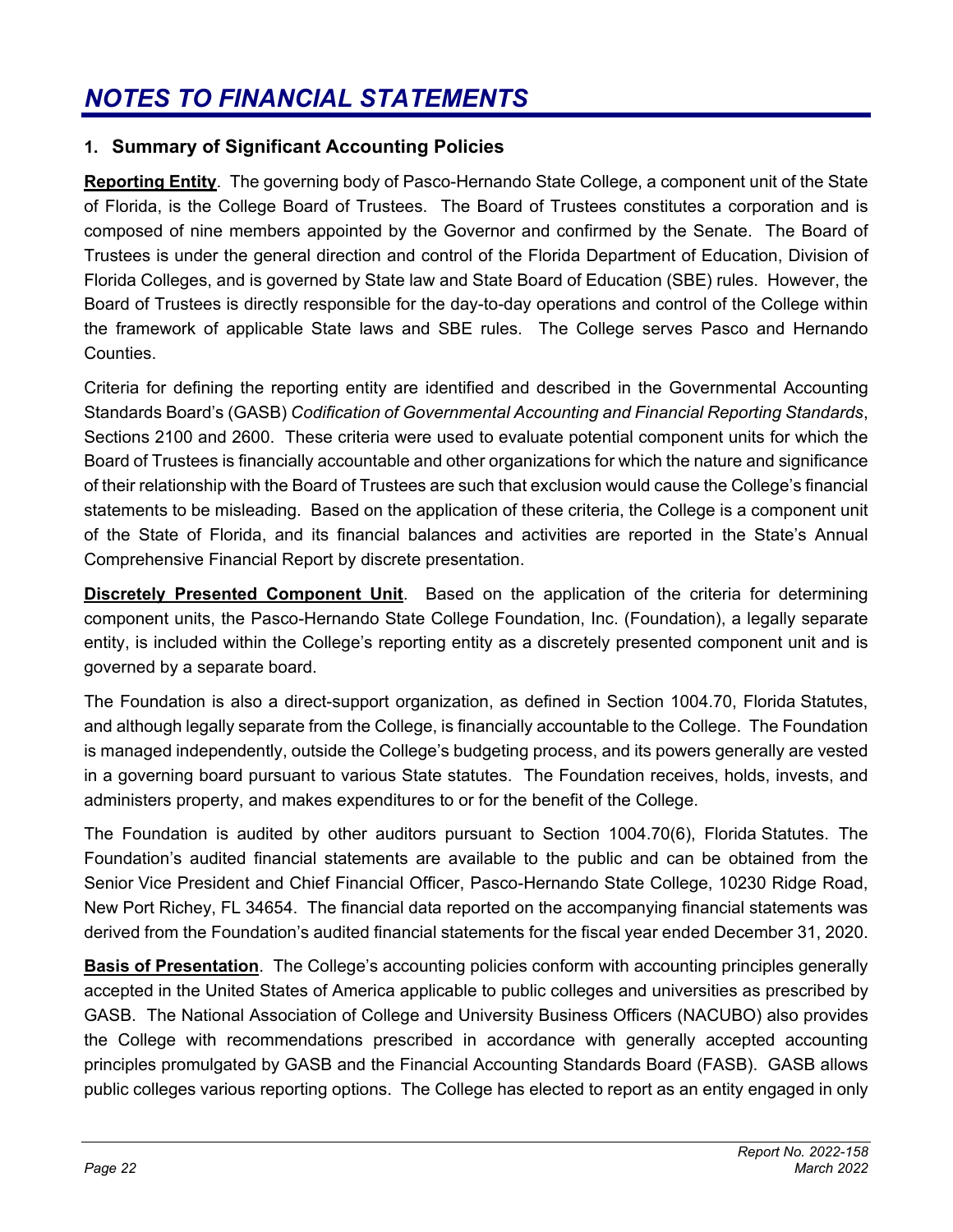business-type activities. This election requires the adoption of the accrual basis of accounting and entitywide reporting including the following components:

- Management's Discussion and Analysis
- Basic Financial Statements:
	- o Statement of Net Position
	- o Statement of Revenues, Expenses, and Changes in Net Position
	- o Statement of Cash Flows
	- o Notes to Financial Statements
- Other Required Supplementary Information

**Measurement Focus and Basis of Accounting**. Basis of accounting refers to when revenues, expenses, assets, deferred outflows of resources, liabilities, and deferred inflows of resources are recognized in the accounts and reported in the financial statements. Specifically, it relates to the timing of the measurements made, regardless of the measurement focus applied. The College's financial statements are presented using the economic resources measurement focus and the accrual basis of accounting. Revenues, expenses, gains, losses, assets, deferred outflows of resources, liabilities, and deferred inflows of resources resulting from exchange and exchange-like transactions are recognized when the exchange takes place. Revenues, expenses, gains, losses, assets, deferred outflows of resources, liabilities, and deferred inflows of resources resulting from nonexchange activities are generally recognized when all applicable eligibility requirements, including time requirements, are met. The College follows GASB standards of accounting and financial reporting.

The College's component unit uses the economic resources measurement focus and accrual basis of accounting whereby revenues are recognized when earned and expenses are recognized when incurred and follows GASB standards of accounting and financial reporting.

Significant interdepartmental sales between auxiliary service departments and other institutional departments have been accounted for as reductions of expenses and not revenues of those departments.

The College's principal operating activity is instruction. Operating revenues and expenses generally include all fiscal transactions directly related to instruction as well as administration, academic support, student services, physical plant operations, and depreciation of capital assets. Nonoperating revenues include State noncapital appropriations, Federal and State student financial aid, and investment income (net of unrealized gains or losses on investments). Interest on capital asset-related debt is a nonoperating expense. Other revenues generally include revenues for capital construction projects.

The statement of net position is presented in a classified format to distinguish between current and noncurrent assets and liabilities. When both restricted and unrestricted resources are available to fund certain programs, it is the College's policy to apply first the restricted resources to such programs followed by the use of the unrestricted resources

The statement of revenues, expenses, and changes in net position is presented by major sources and is reported net of tuition scholarship allowances. Tuition scholarship allowances are the difference between the stated charge for goods and services provided by the College and the amount that is actually paid by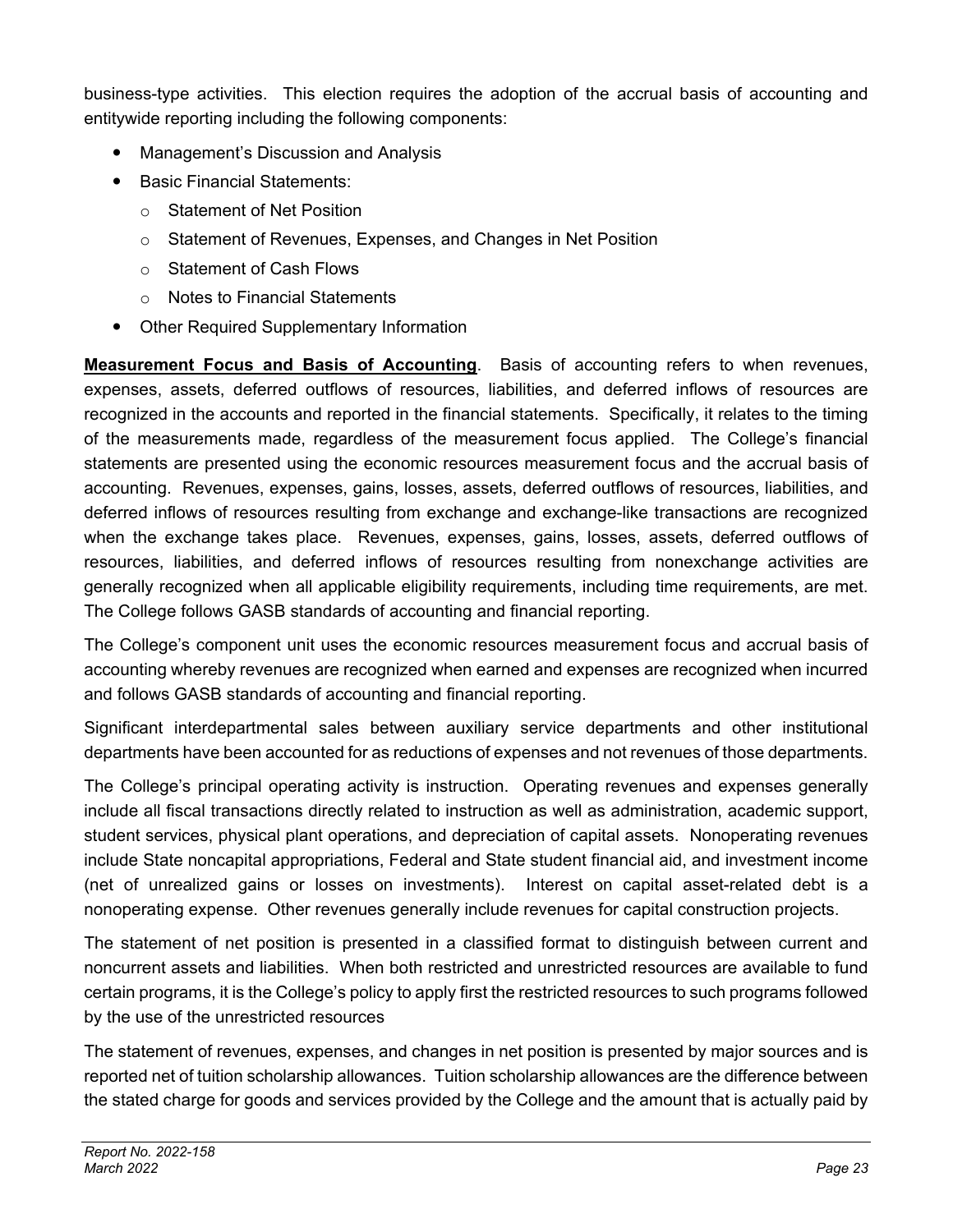the student or the third party making payment on behalf of the student. The College applied the "Alternate Method" as prescribed in NACUBO Advisory Report 2000-05 to determine the reported net tuition scholarship allowances. Under this method, the College computes these amounts by allocating the cash payments to students, excluding payments for services, using a ratio of total aid to aid not considered third-party aid.

The statement of cash flows is presented using the direct method in compliance with GASB Statement No. 9, *Reporting Cash Flows of Proprietary and Nonexpendable Trust Funds and Governmental Entities That Use Proprietary Fund Accounting*.

**Cash and Cash Equivalents**. The amount reported as cash and cash equivalents consists of cash on hand, cash in demand accounts, and cash invested with the State Treasury Special Purpose Investment Account (SPIA) and State Board of Administration (SBA) Florida PRIME Investment Pool. For reporting cash flows, the College considers all highly liquid investments with original maturities of 3 months or less, that are not held solely for income or profit, to be cash equivalents. Under this definition, the College considers amounts invested in the State Treasury SPIA and SBA Florida PRIME investment pools to be cash equivalents.

College cash deposits are held in banks qualified as public depositories under Florida law. All such deposits are insured by Federal depository insurance, up to specified limits, or collateralized with securities held in Florida's multiple financial institution collateral pool required by Chapter 280, Florida Statutes. Cash and cash equivalents that are externally restricted to make debt service payments, maintain sinking or reserve funds, or to purchase or construct capital or other restricted assets are classified as restricted.

At June 30, 2021, the College reported as cash equivalents at fair value \$11,766,698 in the State Treasury SPIA investment pool representing ownership of a share of the pool, not the underlying securities (Level 3 inputs, as discussed in Note 3.). Pooled investments with the State Treasury are not registered with the Securities and Exchange Commission. Oversight of the pooled investments with the State Treasury is provided by the Treasury Investment Committee per Section 17.575, Florida Statutes. The authorized investment types are set forth in Section 17.57, Florida Statutes. The State Treasury SPIA investment pool carried a credit rating of AA-f by Standard & Poor's, had an effective duration of 2.6 years and had a fair value factor of 0.984 at June 30, 2021. Participants contribute to the State Treasury SPIA investment pool on a dollar basis. These funds are commingled and a fair value of the pool is determined from the individual values of the securities. The fair value of the securities is summed and a total pool fair value is determined. A fair value factor is calculated by dividing the pool's total fair value by the pool participant's total cash balance. The fair value factor is the ratio used to determine the fair value of an individual participant's pool balance. The College relies on policies developed by the State Treasury for managing interest rate risk or credit risk for this investment pool. Disclosures for the State Treasury SPIA investment pool are included in the notes to financial statements of the State's Annual Comprehensive Financial Report.

At June 30, 2021, the College reported as cash equivalents \$11,434,017 in the Florida PRIME investment pool administered by the SBA pursuant to Section 218.405, Florida Statutes. The College's investments in the Florida PRIME investment pool, which the SBA indicates is a Securities and Exchange Commission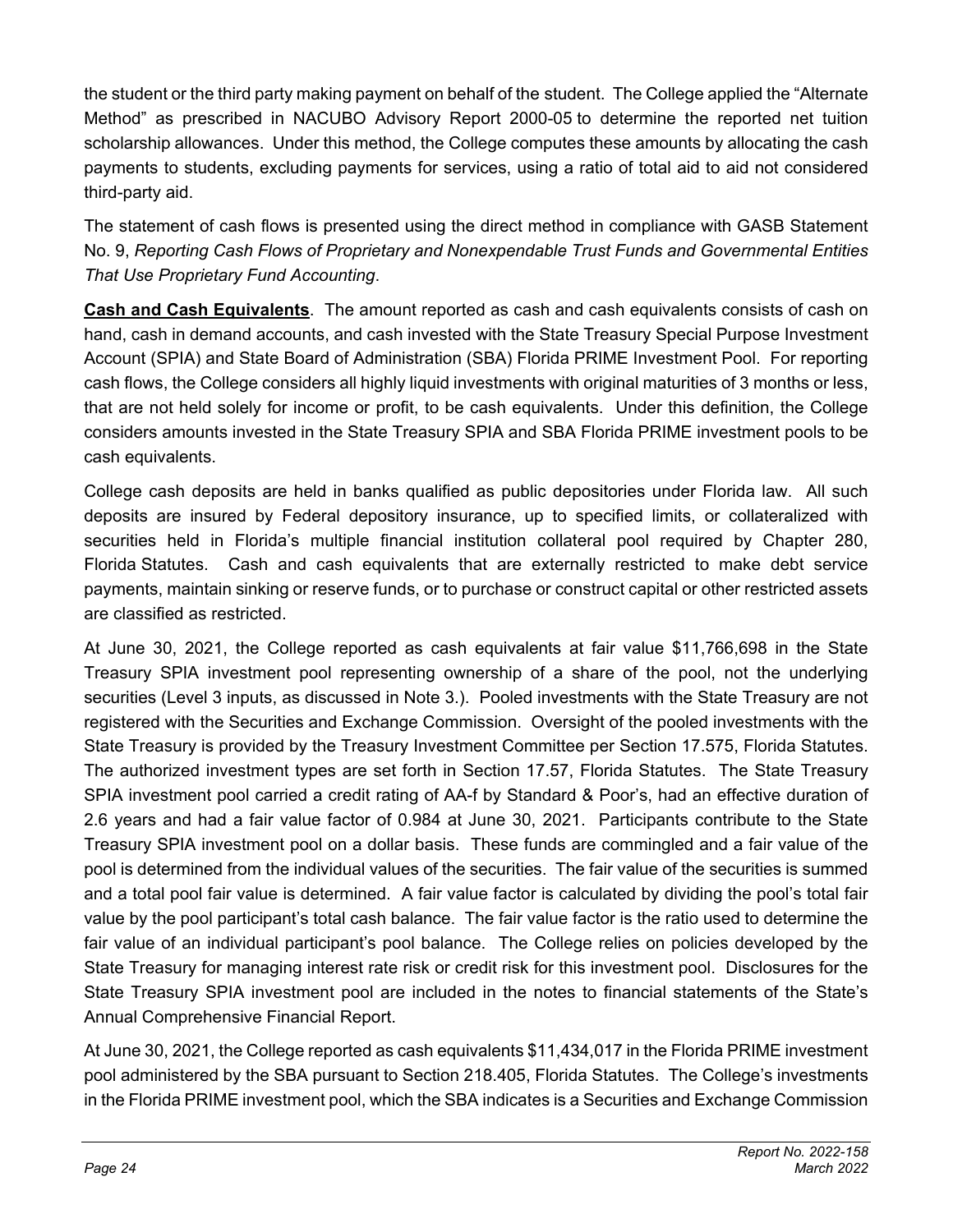Rule 2a7-like external investment pool, are similar to money market funds in which shares are owned in the fund rather than the underlying investments. The Florida PRIME investment pool carried a credit rating of AAAm by Standard & Poor's and had a weighted-average days to maturity (WAM) of 50 days as of June 30, 2021. A portfolio's WAM reflects the average maturity in days based on final maturity or reset date, in the case of floating-rate instruments. WAM measures the sensitivity of the Florida PRIME investment pool to interest rate changes. The investments in the Florida PRIME investment pool are reported at amortized cost.

Section 218.409(8)(a), Florida Statutes, provides that "the principal, and any part thereof, of each account constituting the trust fund is subject to payment at any time from the moneys in the trust fund. However, the executive director may, in good faith, on the occurrence of an event that has a material impact on liquidity or operations of the trust fund, for 48 hours limit contributions to or withdrawals from the trust fund to ensure that the Board [State Board of Administration] can invest moneys entrusted to it in exercising its fiduciary responsibility. Such action must be immediately disclosed to all participants, the trustees, the Joint Legislative Auditing Committee, and the Investment Advisory Council. The trustees shall convene an emergency meeting as soon as practicable from the time the executive director has instituted such measures and review the necessity of those measures. If the trustees are unable to convene an emergency meeting before the expiration of the 48-hour moratorium on contributions and withdrawals, the moratorium may be extended by the executive director until the trustees are able to meet to review the necessity for the moratorium. If the trustees agree with such measures, the trustees shall vote to continue the measures for up to an additional 15 days. The trustees must convene and vote to continue any such measures before the expiration of the time limit set, but in no case may the time limit set by the trustees exceed 15 days." As of June 30, 2021, there were no redemption fees or maximum transaction amounts, or any other requirements that serve to limit a participant's daily access to 100 percent of their account value.

**Inventories**. Inventories consist of items for resale by the campus bookstore, and are valued using the last invoice cost, which approximates the first-in, first-out method of inventory valuation. Consumable laboratory supplies, teaching materials, and office supplies on hand in College departments are expensed when purchased, and are not considered material. Accordingly, these items are not included in the reported inventory.

**Capital Assets**. College capital assets consist of land, construction in progress, buildings, other structures and improvements, furniture, machinery, and equipment, data software, and assets under capital lease. These assets are capitalized and recorded at cost at the date of acquisition or at acquisition value at the date received in the case of gifts and purchases of State surplus property. Additions, improvements, and other outlays that significantly extend the useful life of an asset are capitalized. Other costs incurred for repairs and maintenance are expensed as incurred. The College has a capitalization threshold of \$5,000 for tangible personal property and \$25,000 for buildings and other structures and improvements. Depreciation is computed on the straight-line basis over the following estimated useful lives:

- $\bullet$  Buildings 40 years
- Other Structures and Improvements 10 years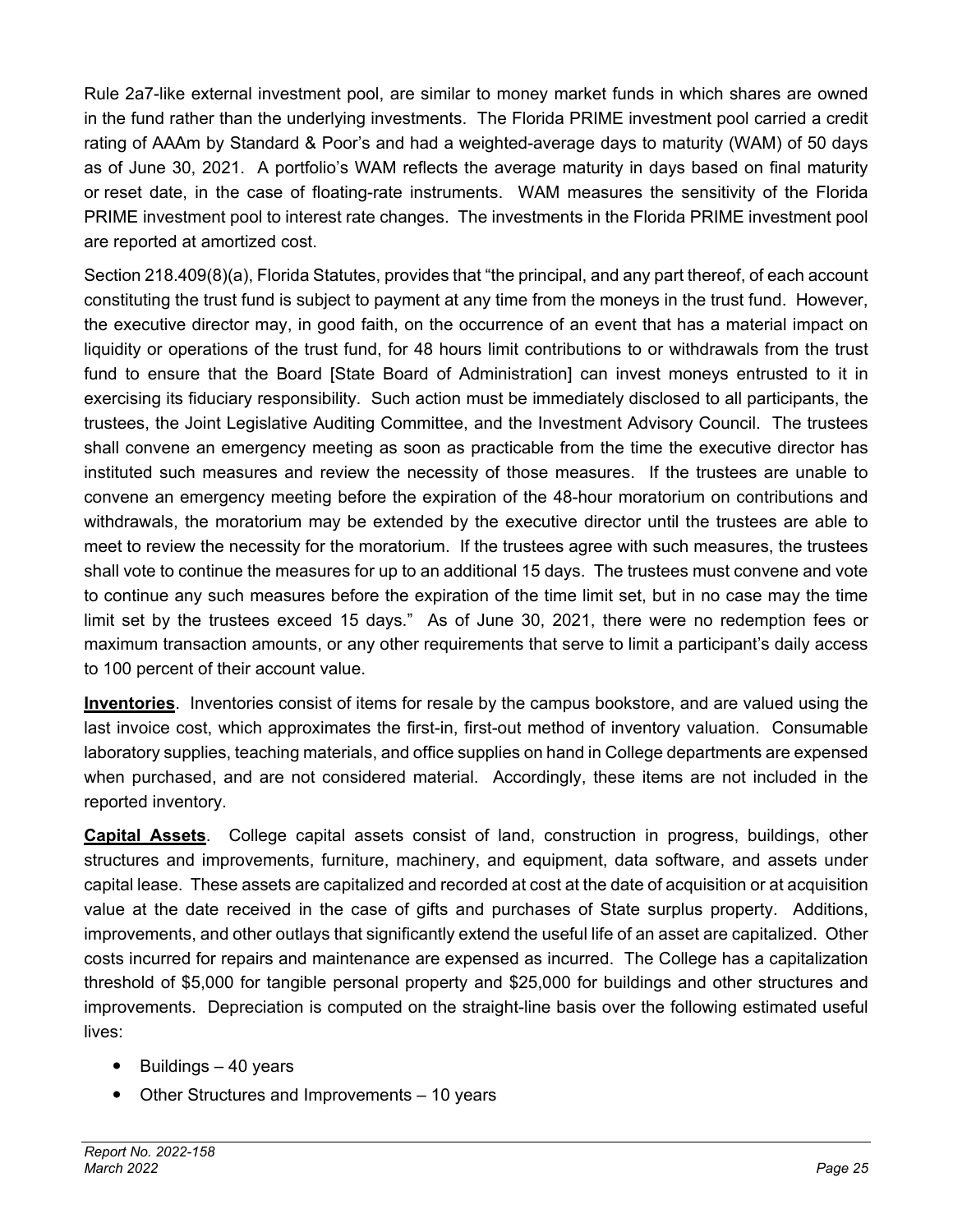- Furniture, Machinery, and Equipment:
	- $\circ$  Computer Equipment 3 years
	- $\circ$  Vehicles, Office Machines, and Educational Equipment 5 years
	- $\circ$  Furniture 7 years
- $\bullet$  Data Software  $-2$  years
- Assets Under Capital Lease 5 years

**Noncurrent Liabilities**. Noncurrent liabilities include bonds payable, capital lease payable, compensated absences payable, other postemployment benefits (OPEB) payable, and net pension liabilities that are not scheduled to be paid within the next fiscal year.

**Pensions**. For purposes of measuring the net pension liability, deferred outflows of resources and deferred inflows of resources related to pensions, and pension expense, information about the fiduciary net positions of the Florida Retirement System (FRS) defined benefit plan and the Health Insurance Subsidy (HIS) defined benefit plan and additions to/deductions from the FRS and HIS fiduciary net positions have been determined on the same basis as they are reported by the FRS and the HIS plans. Benefit payments (including refunds of employee contributions) are recognized when due and payable in accordance with benefit terms. Investments are reported at fair value.

# **2. Deficit Net Position in Individual Funds**

The College reported an unrestricted net position which included a deficit in the current funds - unrestricted, as shown below. This deficit can be attributed to the full recognition of long-term liabilities (i.e., compensated absences payable, OPEB payable, and net pension liabilities) in the current unrestricted funds.

| <b>Fund</b>                                                   | <b>Net Position</b> |                              |  |
|---------------------------------------------------------------|---------------------|------------------------------|--|
| <b>Current Funds - Unrestricted</b><br><b>Auxiliary Funds</b> |                     | (17, 593, 992)<br>10.329.401 |  |
| Total                                                         | \$.                 | (7, 264, 591)                |  |

# **3. Investments**

The Board of Trustees has adopted a written investment policy providing that surplus funds of the College shall be invested in those institutions and instruments permitted under the provisions of Florida Statutes. Section 218.415(16), Florida Statutes, authorizes the College to invest in the Florida PRIME investment pool administered by the SBA; Securities and Exchange Commission registered money market funds with the highest credit quality rating from a nationally recognized rating agency; interest-bearing time deposits and savings accounts in qualified public depositories, as defined by Section 280.02, Florida Statutes; direct obligations of the United States Treasury; obligations of Federal agencies and instrumentalities; securities of, or interests in, certain open-end or closed-end management type investment companies; and other investments approved by the Board of Trustees as authorized by law. SBE Rule 6A-14.0765(3), Florida Administrative Code, provides that College loan, endowment, annuity, and life income funds may also be invested pursuant to Section 215.47, Florida Statutes. Investments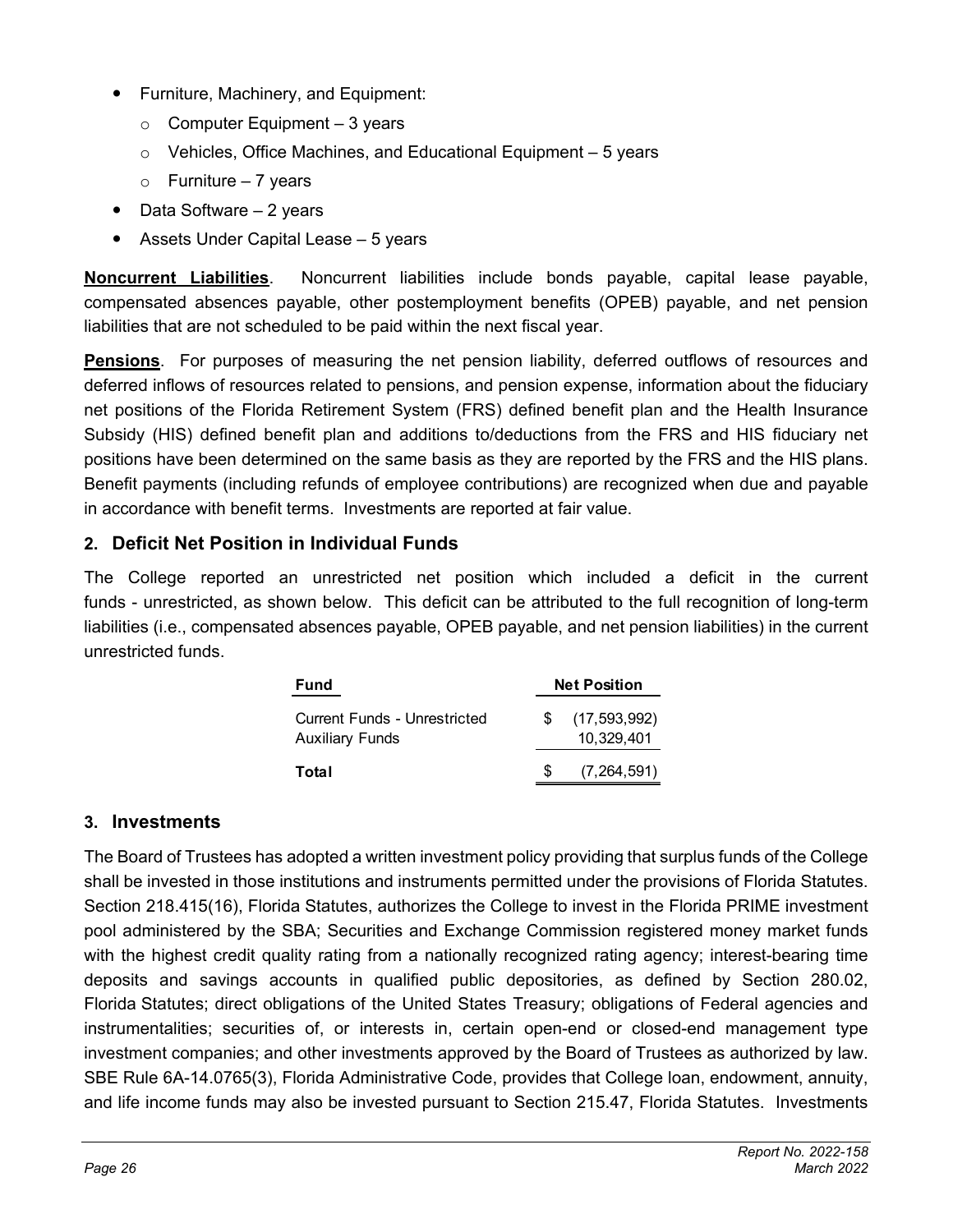authorized by Section 215.47, Florida Statutes, include bonds, notes, commercial paper, and various other types of investments.

Investments set aside to make debt service payments, maintain sinking or reserve funds, or to purchase or construct capital assets are classified as restricted.

**Fair Value Measurement**. The College categorizes its fair value measurements within the fair value hierarchy established by generally accepted accounting principles. The hierarchy is based on the valuation inputs used to measure the fair value of the asset. Level 1 inputs are quoted prices in active markets for identical assets, Level 2 inputs are significant other observable inputs, and Level 3 inputs are significant unobservable inputs.

**State Board of Administration Debt Service Accounts**. The College reported investments totaling \$28,480 at June 30, 2021, in the SBA Debt Service Accounts. These investments are used to make debt service payments on bonds issued by the SBE for the benefit of the College. The College's investments consist of United States Treasury securities, with maturity dates of 6 months or less, and are reported at fair value (Level 1 inputs). The College relies on policies developed by the SBA for managing interest rate risk and credit risk for these accounts. Disclosures for the Debt Service Accounts are included in the notes to financial statements of the State's Annual Comprehensive Financial Report.

# **Component Unit Investments**.

*Fair Value Measurement*: Generally accepted accounting principles in the United States of America establishes a hierarchy for which assets and liabilities must be grouped, based on significant levels of inputs (assumptions that market participants would use in pricing an asset or liability) as follows:

- Level 1 Input Valuations, where the valuation is based on quoted market prices for identical assets or liabilities traded in active markets (which include exchanges and over-the-counter markets with sufficient volume);
- Level 2 Input Valuations, where the valuation is based on quoted market prices for similar instruments traded in active markets, quoted prices for identical or similar instruments in markets that are not active and model-based valuation techniques for which all significant assumptions are observable in the market; and
- Level 3 Input Valuations, where the valuation is generated from model-based techniques that use significant assumptions not observable in the market, but observable based on Foundation specific data.

Investments held by the Foundation, at December 31, 2020, are reported at fair value (Level 1 and 3 inputs) as follows: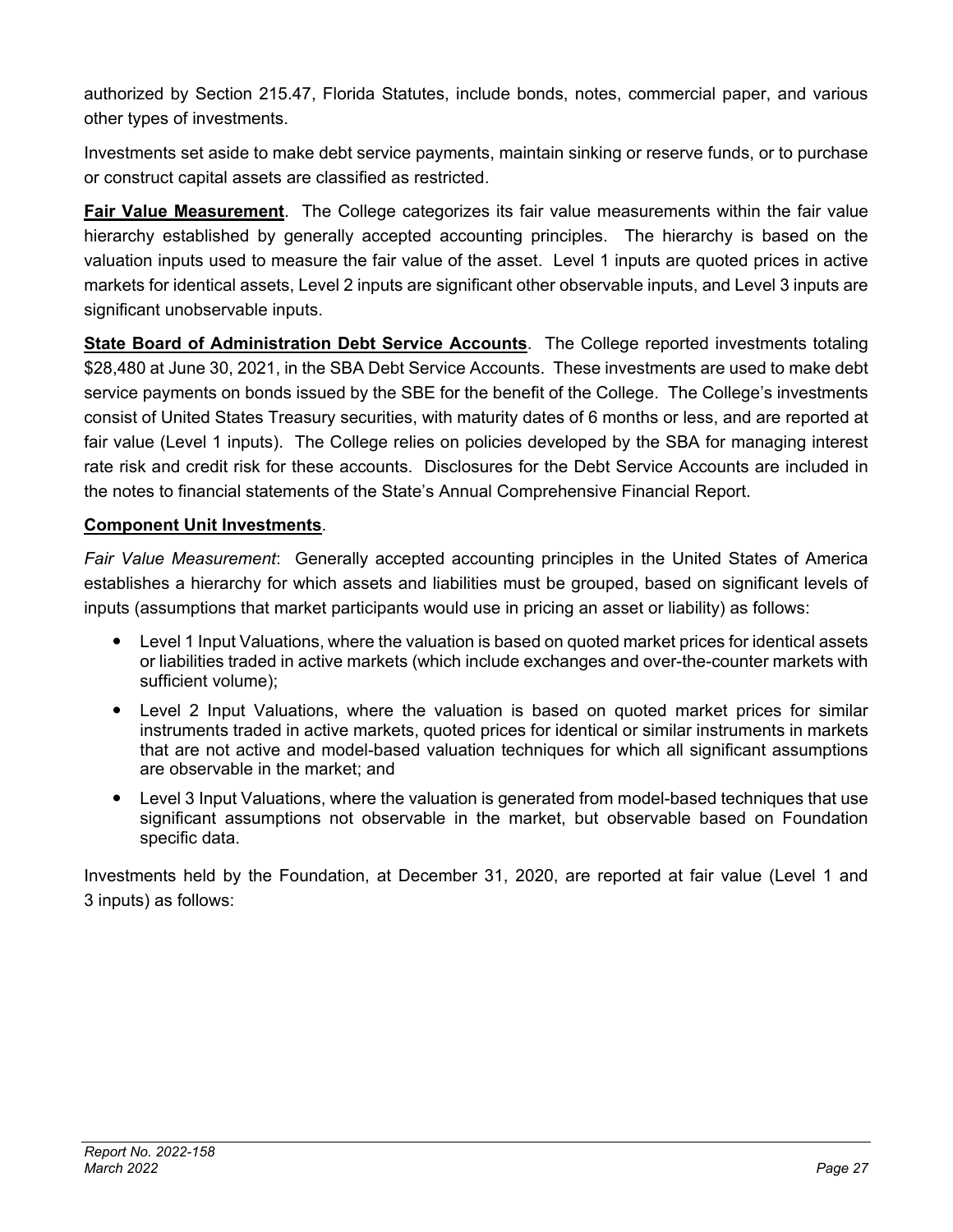|                                         |                  | <b>Fair Value Measurement Using</b> |                         |    |              |
|-----------------------------------------|------------------|-------------------------------------|-------------------------|----|--------------|
|                                         |                  | <b>Quoted Prices</b>                |                         |    |              |
|                                         |                  |                                     | in Active               |    | Significant  |
|                                         |                  |                                     | <b>Markets for</b>      |    | Unobservable |
|                                         |                  |                                     | <b>Identical Assets</b> |    | Inputs       |
| <b>Investment Type</b>                  | <b>Amount</b>    |                                     | (Level 1)               |    | (Level 3)    |
| United States Government Obligations    | \$<br>1,514,405  | \$                                  | 1,514,405               | \$ |              |
| <b>Federal Agency Obligations</b>       | 1,163,072        |                                     | 1,163,072               |    |              |
| <b>Corporate Bonds and Notes</b>        | 3,227,303        |                                     | 3,227,303               |    |              |
| <b>Asset-Backed Securities</b>          | 90,450           |                                     | 90.450                  |    |              |
| Mortgage-Backed Securities              | 3,366,780        |                                     | 3,366,780               |    |              |
| <b>Equity Mutual Funds</b>              | 37,584,502       |                                     | 37,584,502              |    |              |
| Domestic Stocks                         | 14, 155, 692     |                                     | 7,431,407               |    | 6,724,285    |
| <b>Taxable Municipal Bonds</b>          | 655,512          |                                     | 655,512                 |    |              |
| <b>CFTB Investment Pool</b>             | 40,144           |                                     | 40,144                  |    |              |
| <b>Total Component Unit Investments</b> | \$<br>61,797,860 | \$                                  | 55,073,575              |    | 6,724,285    |

The following risks apply to the Foundation's investments other than stocks and other equity securities:

*Interest Rate Risk*: Interest rate risk is the risk that changing interest rates will adversely affect the fair value of the investment. The prices of fixed income securities with a longer time to maturity tend to be more sensitive to changes in the interest rate and, therefore, more volatile than those with shorter maturities. The Foundation's investment policy, as a means of mitigating this risk, calls for maintaining significant balances in cash equivalents and other short-term investments, as changing interest rates have limited impact on these securities prices and limiting the duration of bond investments to 80 to 120 percent of the fixed-income benchmark. Maturities for the Foundation's investments in debt securities and mutual funds are shown on the following schedule:

|                                      | <b>Investment Maturities (In Years)</b> |              |                 |               |               |  |
|--------------------------------------|-----------------------------------------|--------------|-----------------|---------------|---------------|--|
|                                      | Fair                                    | Less         |                 |               | <b>More</b>   |  |
| <b>Investment Type</b>               | Value                                   | Than 1       | $1 - 5$         | $6 - 10$      | Than 10       |  |
| United States Government Obligations | 1,514,405<br>S.                         | \$<br>5,463  | \$<br>658,288   | \$<br>550.964 | \$<br>299,690 |  |
| <b>Federal Agency Obligations</b>    | 1,163,072                               | 50.707       | 210.103         |               | 902,262       |  |
| Corporate Bonds and Notes            | 3,227,303                               | 20,151       | 1,105,714       | 1,566,380     | 535,058       |  |
| <b>Asset-Backed Securities</b>       | 90.450                                  |              |                 | 38.010        | 52,440        |  |
| Mortgage-Backed Securities           | 3,366,780                               |              | 1,727           |               | 3,365,053     |  |
| <b>Equity Mutual Funds</b>           | 37,584,502                              | 37,584,502   |                 |               |               |  |
| <b>Taxable Municipal Bonds</b>       | 655,512                                 |              |                 | 10,295        | 645,217       |  |
| <b>Total</b>                         | \$47,602,024                            | \$37,660,823 | 1,975,832<br>\$ | \$2,165,649   | \$5,799,720   |  |

*Credit Risk*: Credit risk is the risk that an issuer or other counterparty to an investment will not fulfill its obligations. Credit quality is an assessment of the issuer's ability to pay interest on the bond, and ultimately pay the principal. Credit quality is evaluated by independent investment rating organizations such as Standard & Poor's and Moody's Investor Services. The lower the rating, the greater the risk that the bond issuer may default or fail to meet its payment obligations. Generally, the lower the bond's credit rating, the higher its yield should be to compensate for the additional risk. Obligations of the United States government or obligations explicitly guaranteed by the United States government, are not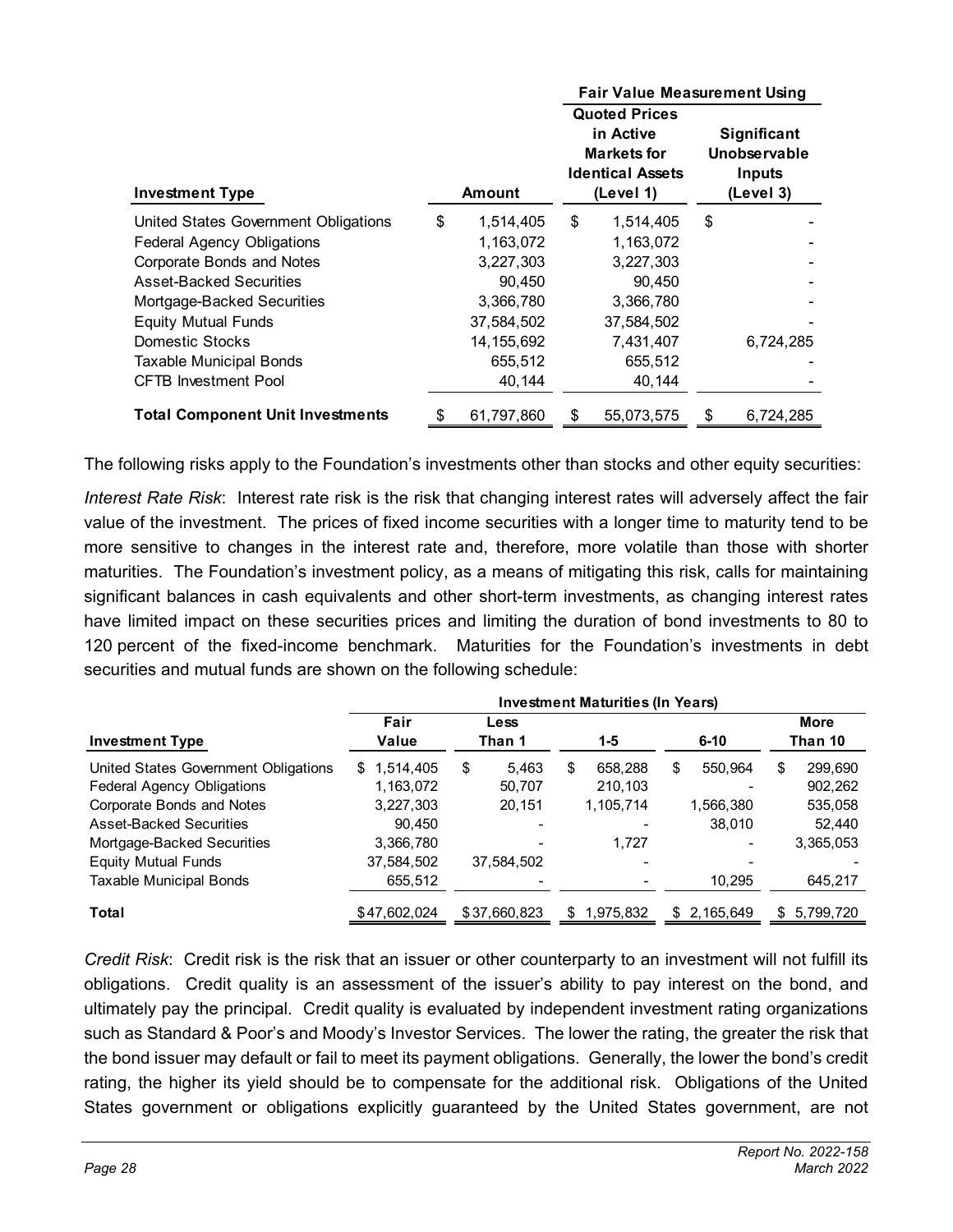considered to have credit risk. The Foundation's investment policy limits fixed income securities to those that are rated Baa2 and higher by Moody's and BBB (mid) by Standard & Poor's is preferred. In addition, if investments are downgraded below the minimum rating, the security shall be sold within 10 trading days. At December 31, 2020, the Foundation's fixed income securities were rated as follows:

| <b>Investment Type</b>               | <b>Standard</b><br>& Poor's | Moody's    | <b>Percentage Total</b><br><b>Debt Securities</b><br><b>Investments</b> |
|--------------------------------------|-----------------------------|------------|-------------------------------------------------------------------------|
| United States Government Obligations | AA+                         | Aaa        | 15%                                                                     |
| <b>Federal Agency Obligations</b>    | AA+                         | Aaa        | 12%                                                                     |
| <b>Corporate Bonds and Notes</b>     | AAA - BBB                   | Aaa - Baa2 | 32%                                                                     |
| <b>Asset-Backed Securities</b>       | AAA                         | Aaa - N/A  | $1\%$                                                                   |
| Mortgage-Backed Securities           | AAA - N/A                   | Aaa - N/A  | 33%                                                                     |
| <b>Taxable Municipal Bonds</b>       | $AAA - A$                   | Aaa - Aa3  | 7%                                                                      |

*Custodial Credit Risk*: Custodial credit risk is the risk that in the event of the failure of the counterparty to a transaction, a government will not be able to recover the value of its investments or collateral securities that are in the possession of another party. Exposure to custodial risk relates to the investment securities that are held by someone other than the Foundation and are not registered in the Foundation's name. The Foundation's Investment policy states that custodial credit risk for deposits will be mitigated by limiting deposits to the amount insured by the Federal Deposit Insurance Corporation (FDIC) for each banking institution. Custodial credit risk for investment will be mitigated by prohibiting investments in securities that are not eligible for depository trust company holding. The Foundation's fixed income securities are registered in the name of the Foundation and, according to industry standard, held in "book entry" format per the investment management agreements with the individual financial institutions managing those assets.

*Concentration of Credit Risk*: Concentration of credit risk is the risk of loss attributed to the magnitude of investments in a single issuer. Securities issued or explicitly guaranteed by the U.S. Government, Fannie Mae and government agencies are not considered by management to be a concentration of credit risk. The Foundation's investment policy limits the amount of investments with any one issuer to 5 percent of an investment manager's equity portfolio, except for investments in: United States Government guaranteed investments, mutual funds, external investment pools, and other pooled investments. In addition, investments in nongovernmental bonds are limited to 2 percent of an investment manager's fixed income portfolio. From time to time the Foundation holds deposits in excess of the amount insured by the FDIC. Management believes that the risk of loss on these deposits is remote.

*Foreign Currency Risk*: Foreign currency risk is the possibility that changes in exchange rates between the United States dollar and foreign currencies could adversely affect a deposit or investment's fair value. As of December 31, 2020, the Foundation's portfolio did not hold any foreign bonds. The Foundation's investment policy limits foreign investments to 15 percent of the Foundation's assets, and prohibits the use of non-Depository Trust company eligible securities.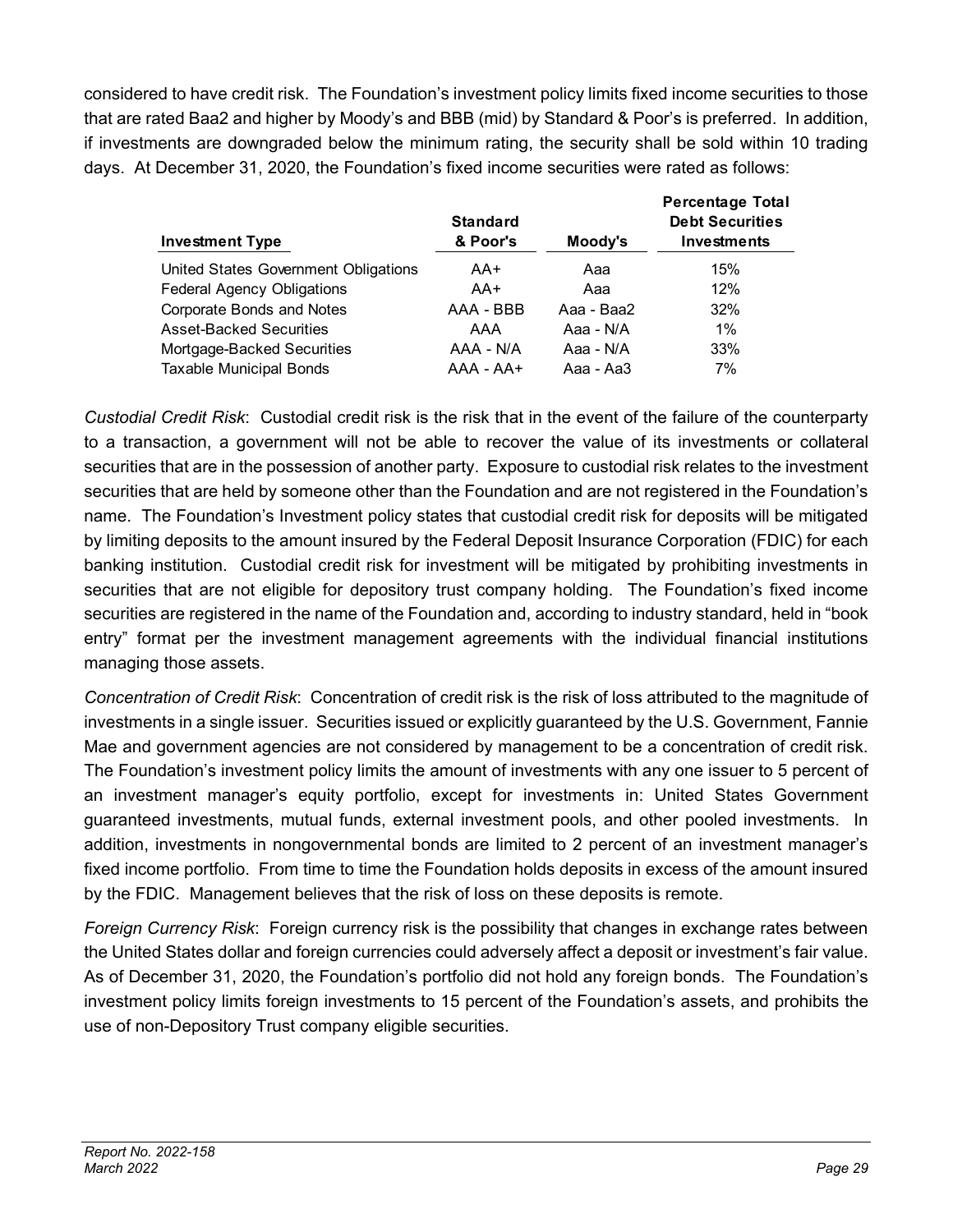# **4. Accounts Receivable**

Accounts receivable represent amounts for Federal Title IV repayments, student fee deferments, various student services provided by the College, and third-party nongovernmental receivables. The accounts receivable are reported net of a \$218,197 allowance for doubtful accounts.

# **5. Due From Other Governmental Agencies**

The amount due from other governmental agencies primarily consists of \$4,241,905 of Higher Education Emergency Relief Funds, and \$2,640,786 of Public Education Capital Outlay allocations due from the State for construction and maintenance of College facilities.

# **6. Due From Component Unit**

The amount due from component unit consists of amounts owed to the College by the Foundation for scholarships and student aid, and agreements to support a portion of the College's programs. The College's financial statements are reported for the fiscal year ended June 30, 2021. The College's component unit's financial statements are reported for the fiscal year ended December 31, 2020. Accordingly, amounts reported by the College as due from component unit on the Statement of Net Position do not agree with amounts reported by the component unit as due to the College.

# **7. Capital Assets**

Capital assets activity for the fiscal year ended June 30, 2021, is shown in the following table:

|                                              | <b>Beginning</b>  |                  |                   | Ending            |
|----------------------------------------------|-------------------|------------------|-------------------|-------------------|
| <b>Description</b>                           | <b>Balance</b>    | <b>Additions</b> | <b>Reductions</b> | <b>Balance</b>    |
| Nondepreciable Capital Assets:               |                   |                  |                   |                   |
| Land                                         | \$<br>4,407,231   | \$               | \$                | \$<br>4,407,231   |
| <b>Construction in Progress</b>              | 14,876,009        | 5,129,495        | 14,856,883        | 5,148,621         |
| <b>Total Nondepreciable Capital Assets</b>   | 19,283,240<br>-\$ | 5,129,495<br>\$  | 14,856,883<br>\$  | 9,555,852<br>\$   |
| Depreciable Capital Assets:                  |                   |                  |                   |                   |
| <b>Buildings</b>                             | 173,271,911<br>\$ | 16,660,039<br>\$ | \$                | 189,931,950<br>\$ |
| Other Structures and Improvements            | 58,083,752        | 3,517,299        |                   | 61,601,051        |
| Furniture, Machinery, and Equipment          | 6,161,897         | 541,239          | 393,685           | 6,309,451         |
| Data Software                                | 1,546,848         | 3,056,390        | 4,603,238         |                   |
| Assets Under Capital Lease                   |                   | 311,209          |                   | 311,209           |
| <b>Total Depreciable Capital Assets</b>      | 239,064,408       | 24,086,176       | 4,996,923         | 258, 153, 661     |
| Less, Accumulated Depreciation:              |                   |                  |                   |                   |
| <b>Buildings</b>                             | 62,049,372        | 4,681,362        |                   | 66,730,734        |
| Other Structures and Improvements            | 39,078,141        | 4,738,625        |                   | 43,816,766        |
| Furniture, Machinery, and Equipment          | 5,278,197         | 568,414          | 393,685           | 5,452,926         |
| Data Software                                | 773,424           | 3,829,814        | 4,603,238         |                   |
| Assets Under Capital Lease                   |                   | 10,374           |                   | 10,374            |
| <b>Total Accumulated Depreciation</b>        | 107, 179, 134     | 13,828,589       | 4,996,923         | 116,010,800       |
| <b>Total Depreciable Capital Assets, Net</b> | \$131,885,274     | 10,257,587       | \$                | \$142,142,861     |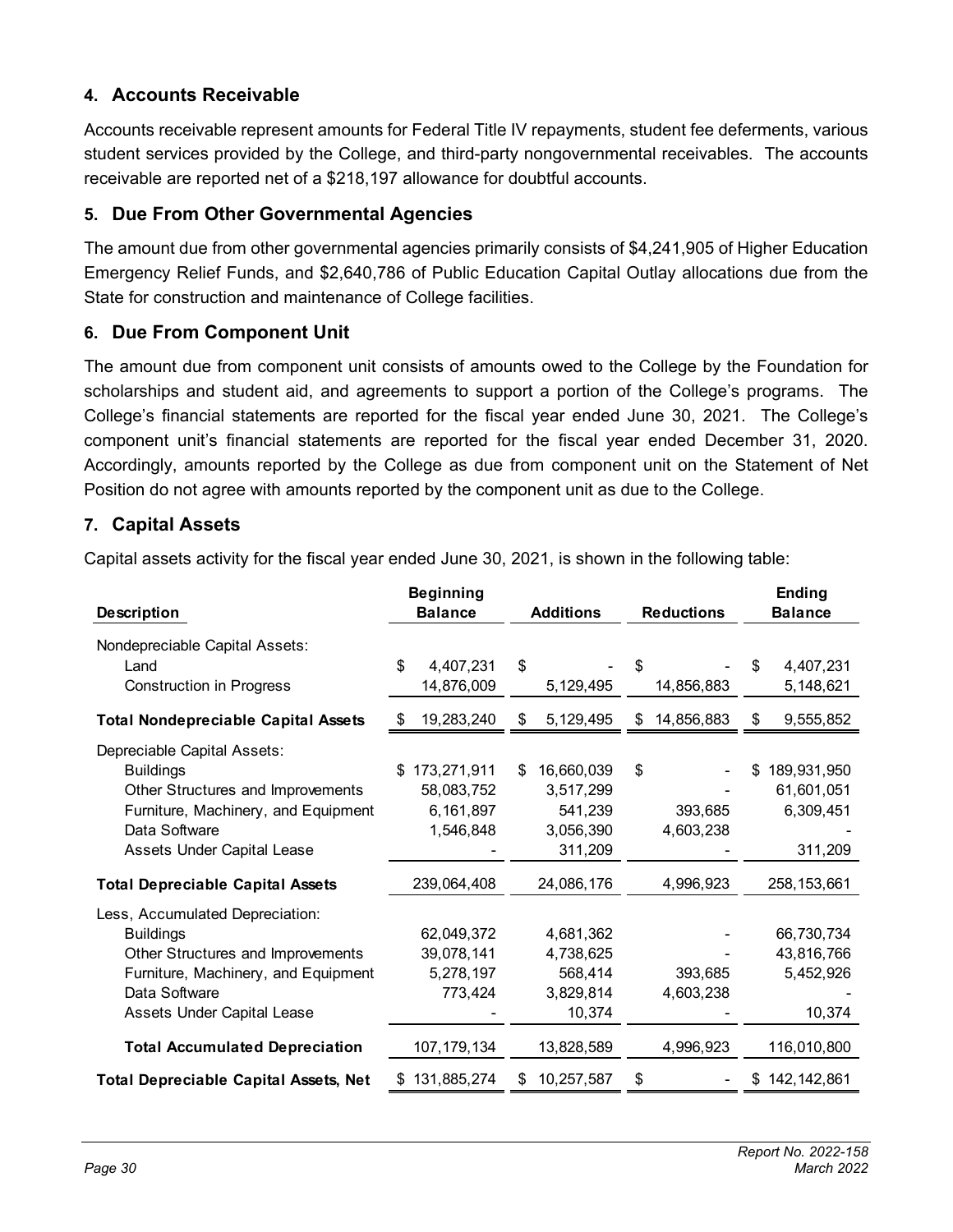# **8. Unearned Revenue**

Unearned revenue at June 30, 2021, includes amounts collected for Pay-for-Print and College Gift Cards that have not been used. As of June 30, 2021, the College reported the following amounts as unearned revenue:

| <b>Description</b>                                       |     | Amount          |  |  |
|----------------------------------------------------------|-----|-----------------|--|--|
| Pay-for-Print Collections<br>College Gift Cards Not Used | \$. | 78.346<br>1.930 |  |  |
| <b>Total Unearned Revenue</b>                            | £.  | 80.276          |  |  |

# **9. Long-Term Liabilities**

Long-term liabilities activity for the fiscal year ended June 30, 2021, is shown in the following table:

| <b>Description</b>                  | <b>Beginning</b><br><b>Balance</b> | <b>Additions</b> | <b>Reductions</b> | Ending<br><b>Current</b><br><b>Balance</b><br><b>Portion</b> |               |
|-------------------------------------|------------------------------------|------------------|-------------------|--------------------------------------------------------------|---------------|
| <b>Bonds Payable</b>                | 1,316,000<br>S                     | \$<br>۰.         | \$<br>109,000     | 1.207.000<br>S                                               | \$<br>113,000 |
| Capital Lease Payable               | -                                  | 311,209          | 10.369            | 300.840                                                      | 62.219        |
| <b>Compensated Absences Payable</b> | 3,836,999                          | 435,025          | 28,430            | 4,243,594                                                    | 685,259       |
| Other Postemployment                |                                    |                  |                   |                                                              |               |
| <b>Benefits Payable</b>             | 435.496                            | 49.632           | 8.323             | 476.805                                                      | 14.343        |
| Net Pension Liability               | 27,540,904                         | 15,466,819       | 11,462,416        | 31,545,307                                                   | 67,059        |
| <b>Total Long-Term Liabilities</b>  | \$33,129,399                       | \$16,262,685     | \$11,618,538      | \$37,773,546                                                 | \$<br>941,880 |

**Bonds Payable**. The SBE issues capital outlay bonds on behalf of the College. These bonds mature serially and are secured by a pledge of the College's portion of the State-assessed motor vehicle license tax and by the State's full faith and credit. The SBE and the SBA administer the principal and interest payments, investment of debt service resources, and compliance with reserve requirements.

The College had the following bonds payable at June 30, 2021:

| <b>Bond Type</b>                                 | Amount<br>Outstanding | Interest<br><b>Rates</b><br>(Percent) | Annual<br><b>Maturity</b><br>Тο |
|--------------------------------------------------|-----------------------|---------------------------------------|---------------------------------|
| <b>SBE Capital Outlay Bonds:</b><br>Series 2020A | \$1,207,000           | $2.0 - 5.0$                           | 2030                            |
| Total                                            | \$1,207,000           |                                       |                                 |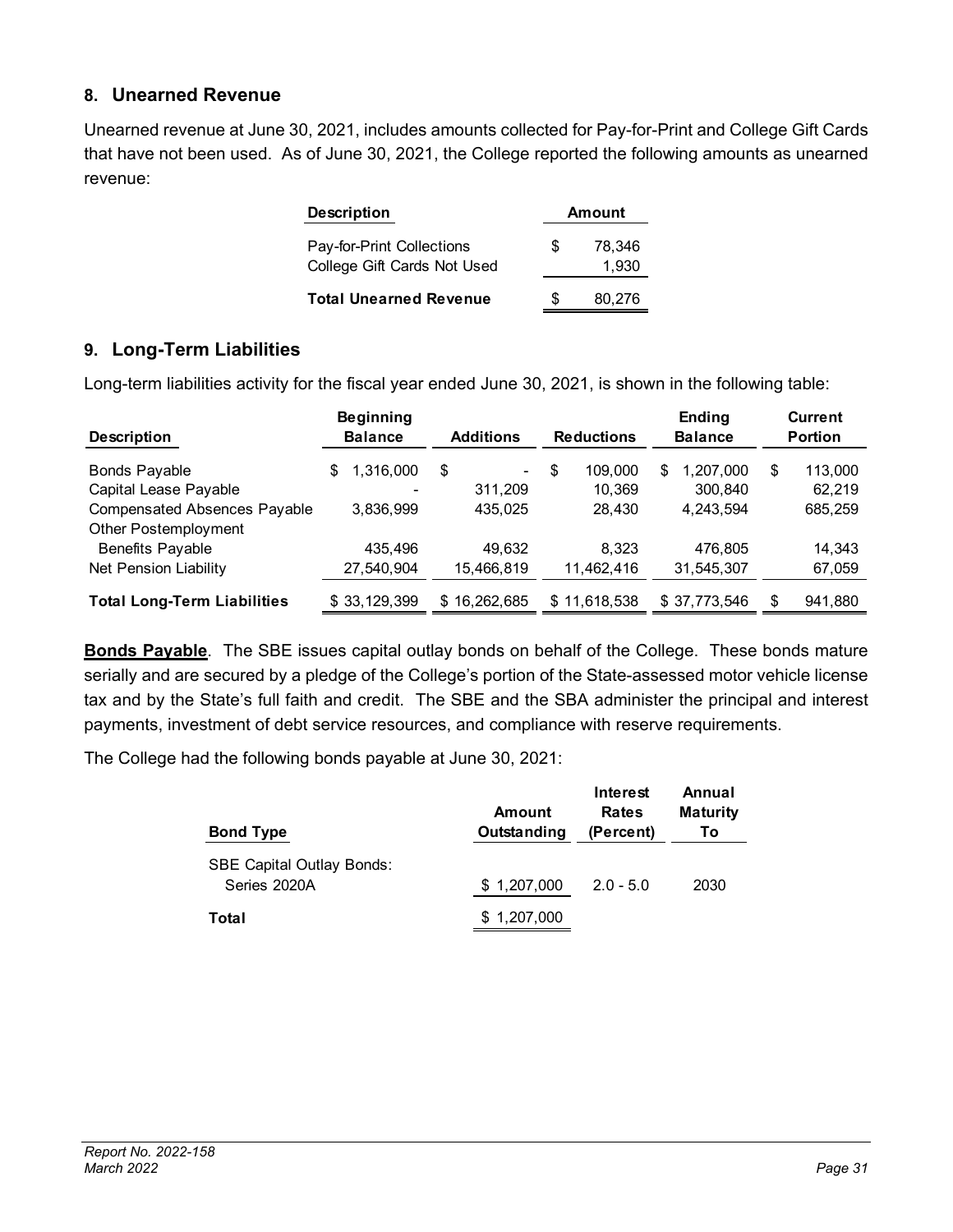| <b>Fiscal Year</b>    | <b>SBE Capital Outlay Bonds</b> |                              |    |         |    |           |
|-----------------------|---------------------------------|------------------------------|----|---------|----|-----------|
| <b>Ending June 30</b> |                                 | <b>Principal</b><br>Interest |    |         |    | Total     |
| 2022                  | \$                              | 113,000                      | \$ | 56,870  | \$ | 169,870   |
| 2023                  |                                 | 116,000                      |    | 51,220  |    | 167,220   |
| 2024                  |                                 | 119,000                      |    | 48,900  |    | 167,900   |
| 2025                  |                                 | 125,000                      |    | 42,950  |    | 167,950   |
| 2026                  |                                 | 133,000                      |    | 36,700  |    | 169,700   |
| 2027-2030             |                                 | 601,000                      |    | 77,050  |    | 678,050   |
| Total                 | \$                              | 1,207,000                    | \$ | 313,690 | \$ | 1,520,690 |

Annual requirements to amortize all bonded debt outstanding as of June 30, 2021, are as follows:

**Capital Lease Payable**. Copier equipment in the amount of \$311,209 is being acquired under a capital lease agreement. The imputed interest rate is 0.02 percent. Future minimum payments under the new capital lease agreement and the present value of the minimum payments as of June 30, 2021, are as follows:

| <b>Fiscal Year Ending June 30</b>                                   | Amount         |
|---------------------------------------------------------------------|----------------|
| 2022                                                                | \$<br>62,274   |
| 2023                                                                | 62,273         |
| 2024                                                                | 62,273         |
| 2025                                                                | 62,273         |
| 2026                                                                | 51,895         |
| <b>Total Minimum Payments</b><br>Less, Amount Representing Interest | 300,988<br>148 |
| <b>Present Value of Minimum Payments</b>                            | \$<br>300,840  |

**Compensated Absences Payable**. College employees may accrue annual and sick leave based on length of service, subject to certain limitations regarding the amount that will be paid upon termination. The College reports a liability for the accrued leave; however, State noncapital appropriations fund only the portion of accrued leave that is used or paid in the current fiscal year. Although the College expects the liability to be funded primarily from future appropriations, generally accepted accounting principles do not permit the recording of a receivable in anticipation of future appropriations. At June 30, 2021, the estimated liability for compensated absences, which includes the College's share of the Florida Retirement System and FICA contributions, totaled \$4,243,594. The current portion of the compensated absences liability, \$685,259, is the amount expected to be paid in the coming fiscal year and represents a historical percentage of leave used applied to total accrued leave liability.

**Other Postemployment Benefits Payable**. The College follows GASB Statement No. 75, *Accounting and Financial Reporting for Postemployment Benefits Other Than Pensions*, for other postemployment benefits administered by the Florida College System Risk Management Consortium (Consortium).

# *General Information about the OPEB Plan*

Plan Description. The Other Postemployment Benefits Plan (OPEB Plan) is a single-employer defined benefit plan administered by the Consortium that provides OPEB for all employees who satisfy the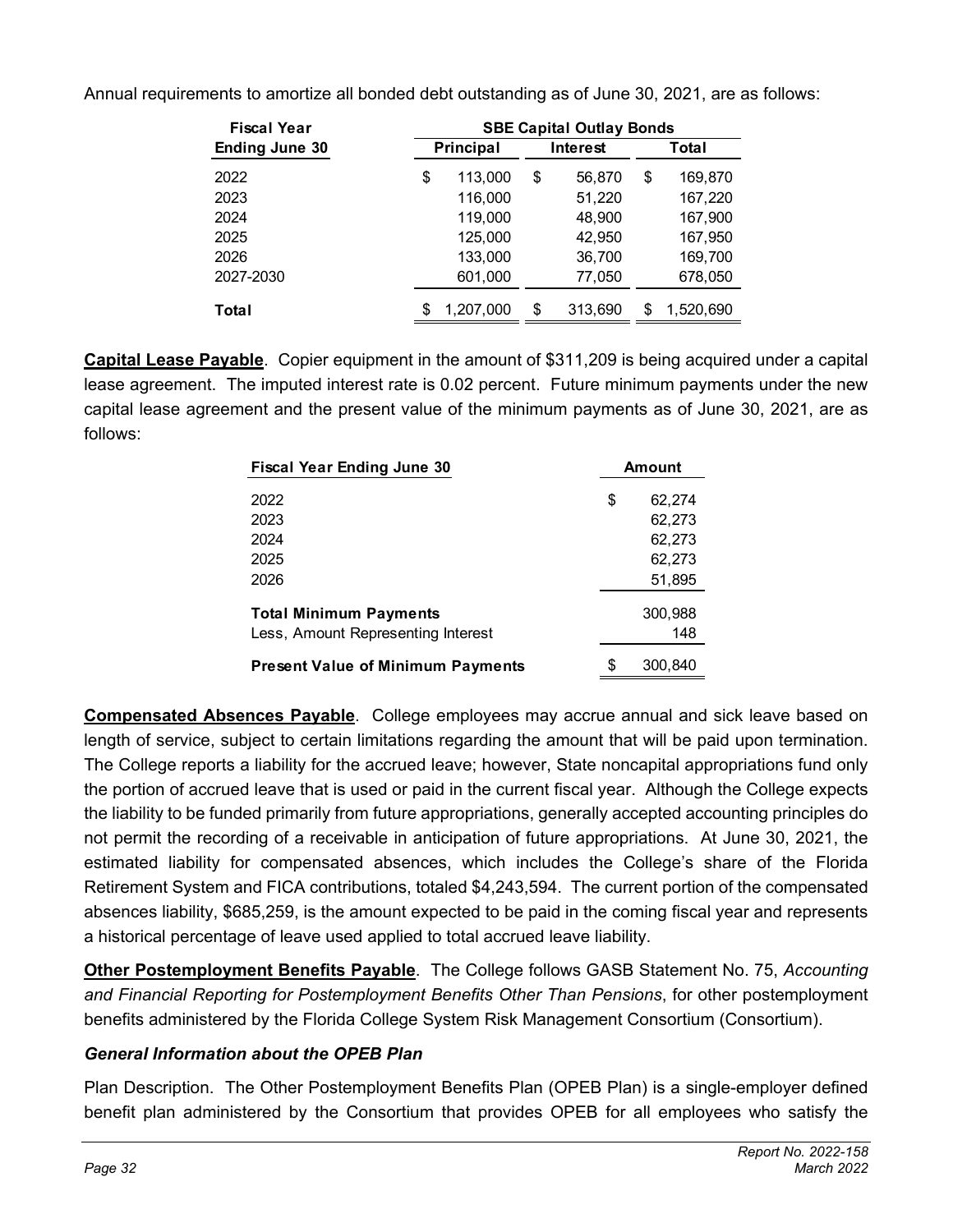College's retirement eligibility provisions. Pursuant to the provisions of Section 112.0801, Florida Statutes, former employees who retire from the College are eligible to participate in the College's health and life insurance benefits. The College subsidizes the premium rates paid by retirees by allowing them to participate in the OPEB Plan at reduced or blended group (implicitly subsidized) premium rates for both active and retired employees. These rates provide an implicit subsidy for retirees because, on an actuarial basis, their current and future claims are expected to result in higher costs to the OPEB Plan on average than those of active employees. The College does not offer any explicit subsidies for retiree coverage. Retirees are required to enroll in the Federal Medicare (Medicare) program for their primary coverage as soon as they are eligible. The OPEB Plan contribution requirements and benefit terms of the College and the OPEB Plan members are established and may be amended by action from the Board of Trustees. No assets are accumulated in a trust that meet the criteria in paragraph 4 of GASB Statement No. 75.

*Benefits Provided*. The OPEB Plan provides healthcare benefits for retirees and their dependents as well as life insurance for retirees. The OPEB Plan only provides an implicit subsidy as described above.

*Employees Covered by Benefit Terms*. At June 30, 2020, the following employees were covered by the benefit terms:

| Inactive Employees or Beneficiaries Currently Receiving Benefits | 27  |  |
|------------------------------------------------------------------|-----|--|
| Inactive Employees Entitled to But Not Yet Receiving Benefits    | 28  |  |
| Active Employees                                                 | 458 |  |
| Total                                                            | 513 |  |

# *Total OPEB Liability*

The College's total OPEB liability of \$476,805 was measured as of June 30, 2020, and was determined by an actuarial valuation as of June 30, 2019.

*Actuarial Assumptions and Other Inputs*. The total OPEB liability in the June 30, 2019, actuarial valuation was determined using the following actuarial assumptions and other inputs, applied to all periods included in the measurement, unless otherwise specified:

| Inflation                                                                                    | 2.40 percent                                                                                                                                                         |
|----------------------------------------------------------------------------------------------|----------------------------------------------------------------------------------------------------------------------------------------------------------------------|
| Real wage growth                                                                             | 0.85 percent                                                                                                                                                         |
| Wage inflation                                                                               | 3.25 percent                                                                                                                                                         |
| Salary increases<br><b>Regular Employees</b><br>Senior Management Employees<br>Discount rate | $3.40$ percent $-7.80$ percent<br>4.10 percent $-8.20$ percent<br>2.21 percent                                                                                       |
| Healthcare cost trend rates<br>Pre-Medicare<br>Medicare                                      | 7.00 percent for 2019, decreasing to an<br>ultimate rate of 4.60 percent by 2026<br>5.00 percent for 2019, decreasing to an<br>ultimate rate of 4.60 percent by 2021 |

The discount rate was based on the Bond Buyer General Obligation 20-year Municipal Bond Index.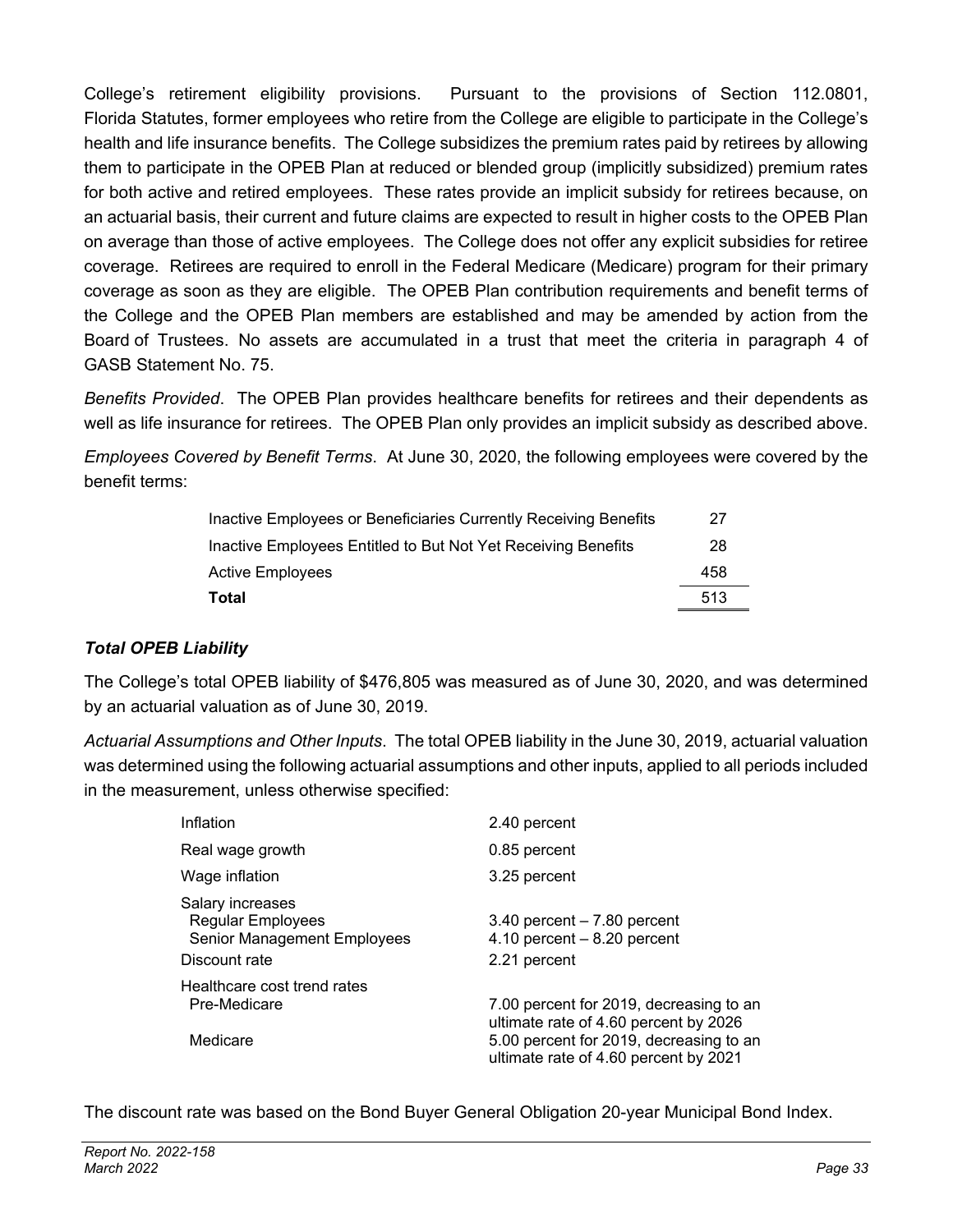Mortality rates were based on the PUB-2010 mortality tables, with adjustments for FRS experience and generational mortality improvements using scale MP-2018.

The demographic actuarial assumptions for retirement, disability incidence, and withdrawal used in the June 30, 2019, valuation were based on the results of an actuarial experience study for the period July 1, 2013, through June 30, 2018, adopted by the FRS.

The remaining actuarial assumptions (e.g., initial per capita costs, health care cost trends, rate of plan participation, rates of plan election, etc.) used in the June 30, 2019, valuation were based on a review of recent plan experience done concurrently with the June 30, 2019, valuation.

### *Changes in the Total OPEB Liability*

|                                        | Amount        |
|----------------------------------------|---------------|
| Balance at 6/30/20                     | \$<br>435,496 |
| Changes for the year:                  |               |
| Service Cost                           | 26,890        |
| Interest                               | 16,039        |
| Changes in Assumptions or Other Inputs | 6,703         |
| <b>Benefit Payments</b>                | (8, 323)      |
| <b>Net Changes</b>                     | 41,309        |
| Balance at 6/30/21                     | \$<br>476,805 |

Changes of assumptions and other inputs reflect a change in the discount rate from 3.50 percent in 2019 to 2.21 percent in 2020 due to a change in the Municipal Bond Rate.

*Sensitivity of the Total OPEB Liability to Changes in the Discount Rate*. The following table presents the total OPEB liability of the College, as well as what the College's total OPEB liability would be if it were calculated using a discount rate that is 1 percentage point lower (1.21 percent) or 1 percentage point higher (3.21 percent) than the current rate:

|                             | $1\%$<br><b>Decrease</b> | Current<br><b>Discount Rate</b> | $1\%$<br><b>Increase</b> |  |
|-----------------------------|--------------------------|---------------------------------|--------------------------|--|
|                             | $(1.21\%)$               | $(2.21\%)$                      | $(3.21\%)$               |  |
| <b>Total OPEB liability</b> | \$557.494                | \$476.805                       | \$413.570                |  |

*Sensitivity of the Total OPEB Liability to Changes in the Healthcare Cost Trend Rates*. The following table presents the total OPEB liability of the College, as well as what the College's total OPEB liability would be if it were calculated using healthcare cost trend rates that are 1 percentage point lower or 1 percentage point higher than the current healthcare cost trend rates:

|                             |             | <b>Healthcare</b><br><b>Cost Trend</b> |             |
|-----------------------------|-------------|----------------------------------------|-------------|
|                             | 1% Decrease | Rates                                  | 1% Increase |
| <b>Total OPEB liability</b> | \$390.038   | \$476.805                              | \$493.561   |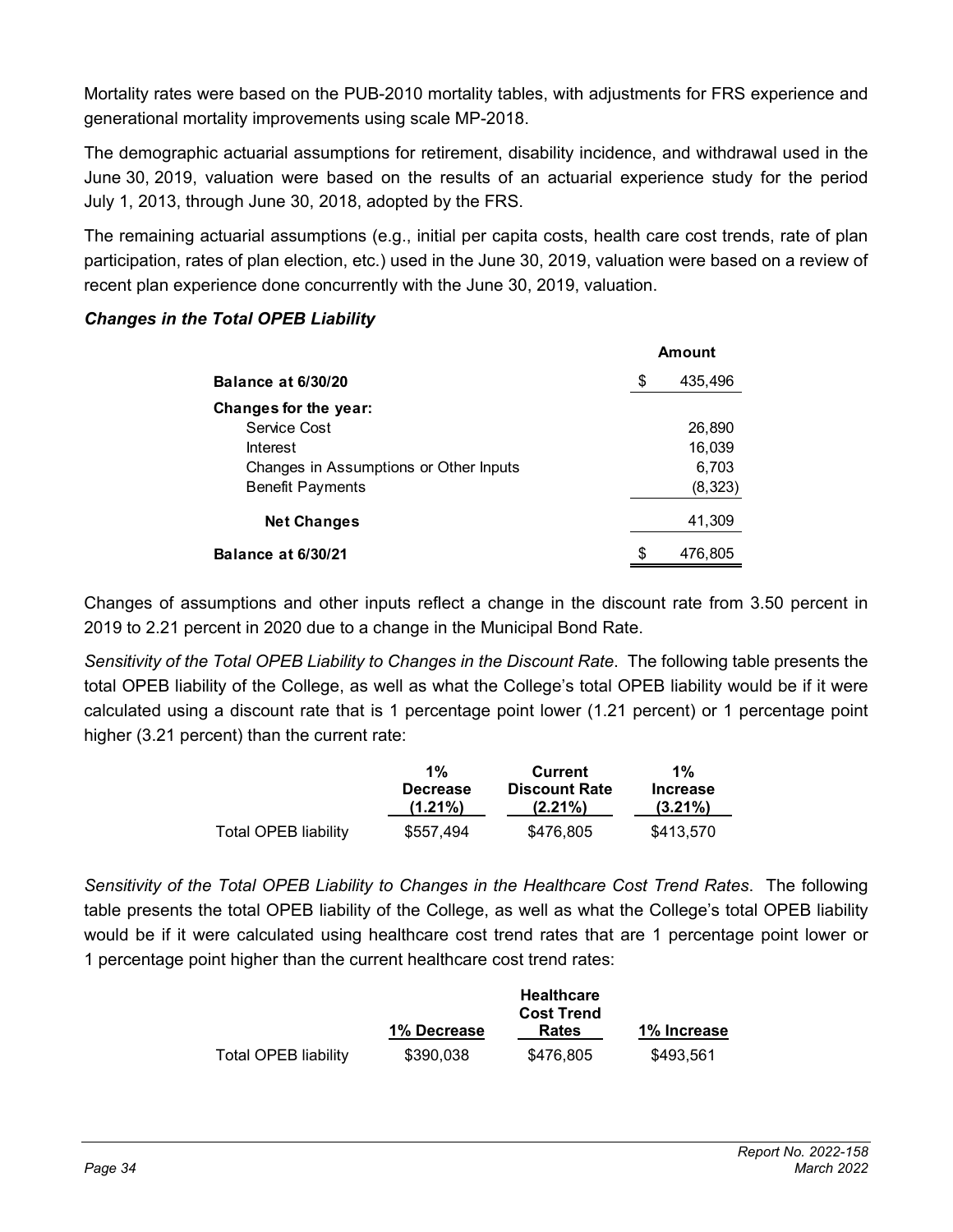# *OPEB Expense and Deferred Outflows of Resources and Deferred Inflows of Resources Related to OPEB*

For the fiscal year ended June 30, 2021, the College recognized OPEB expense of \$49,235. At June 30, 2021, the College reported deferred outflows of resources and deferred inflows of resources related to OPEB from the following sources:

| <b>Description</b>                                                      | <b>Deferred Outflows</b><br>of Resources |    | <b>Deferred Inflows</b><br>of Resources |
|-------------------------------------------------------------------------|------------------------------------------|----|-----------------------------------------|
| Differences between expected<br>and actual experience                   | \$<br>13.648                             | S  |                                         |
| Change of assumptions or other inputs<br>Transactions subsequent to the | 63,343                                   |    | 16.493                                  |
| measurement date                                                        | 14.343                                   |    |                                         |
| Total                                                                   | \$<br>91.334                             | \$ | 16.493                                  |

Of the total amount reported as deferred outflows of resources related to OPEB, \$14,343 resulting from benefits paid subsequent to the measurement date and before the end of the fiscal year will be included as a reduction of the total OPEB liability in the year ended June 30, 2022. Other amounts reported as deferred outflows of resources and deferred inflows of resources related to OPEB will be recognized in OPEB expense as follows:

| <b>Fiscal Year Ending June 30</b> |    | <b>Amount</b> |
|-----------------------------------|----|---------------|
| 2022                              | \$ | 6,306         |
| 2023                              |    | 6,306         |
| 2024                              |    | 6,306         |
| 2025                              |    | 6,332         |
| 2026                              |    | 8,817         |
| Thereafter                        |    | 26,431        |
| Total                             | S. | 60,498        |

**Net Pension Liability**. As a participating employer in the Florida Retirement System (FRS), the College recognizes its proportionate share of the collective net pension liabilities of the FRS cost-sharing multiple-employer defined benefit plans. As of June 30, 2021, the College's proportionate share of the net pension liabilities totaled \$31,545,307. Note 10. includes a complete discussion of defined benefit pension plans.

# **10. Retirement Plans – Defined Benefit Pension Plans**

# *General Information about the Florida Retirement System (FRS)*

The FRS was created in Chapter 121, Florida Statutes, to provide a defined benefit pension plan for participating public employees. The FRS was amended in 1998 to add the Deferred Retirement Option Program (DROP) under the defined benefit plan and amended in 2000 to provide a defined contribution plan alternative to the defined benefit plan for FRS members effective July 1, 2002. This integrated defined contribution pension plan is the FRS Investment Plan. Chapter 121, Florida Statutes, also provides for nonintegrated, optional retirement programs in lieu of the FRS to certain members of the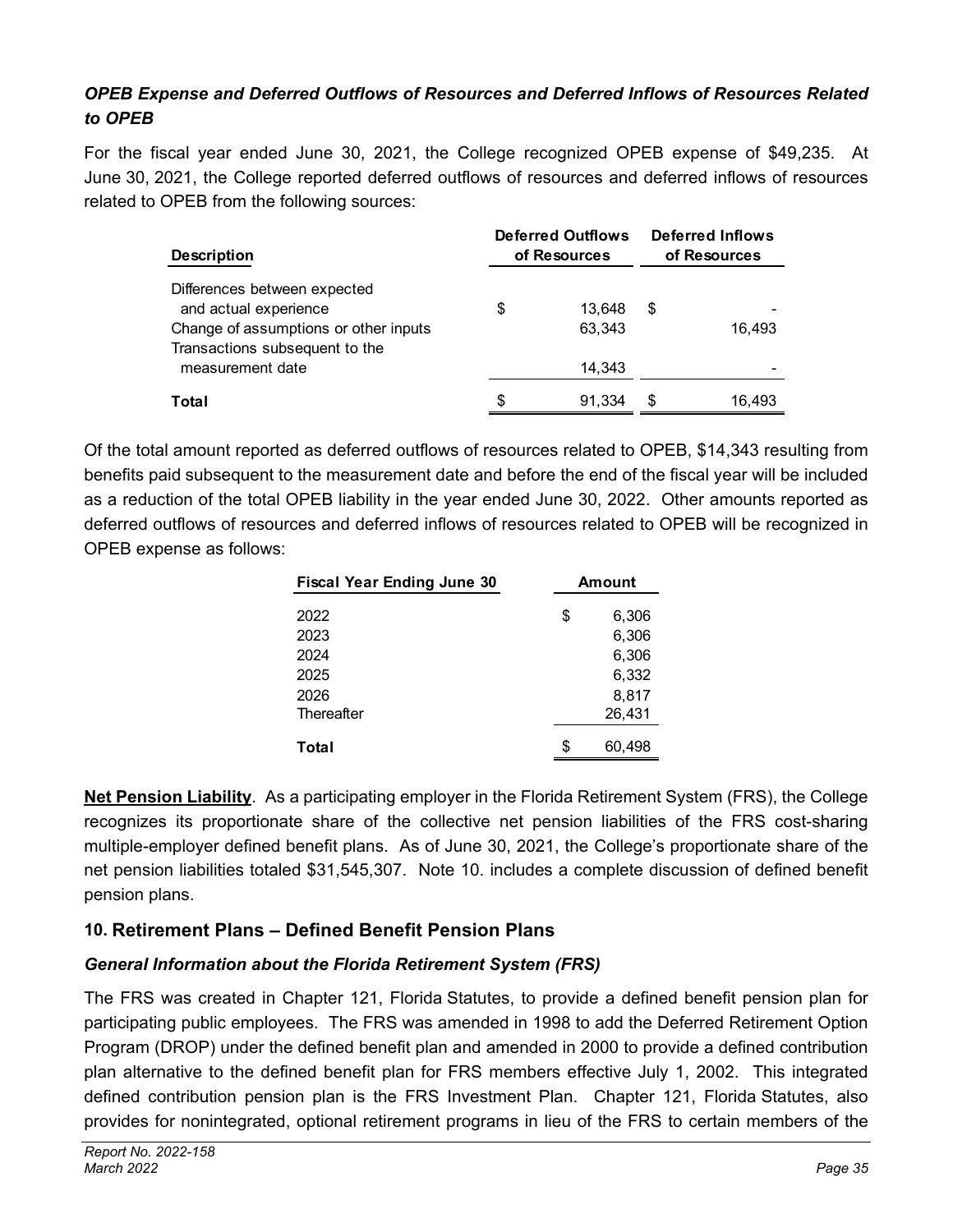Senior Management Service Class employed by the State and faculty and specified employees of State colleges. Chapter 112, Florida Statutes, established the HIS Program, a cost-sharing multiple-employer defined benefit pension plan to assist retired members of any State-administered retirement system in paying the costs of health insurance.

Essentially all regular employees of the College are eligible to enroll as members of the State-administered FRS. Provisions relating to the FRS are established by Chapters 121 and 122, Florida Statutes; Chapter 112, Part IV, Florida Statutes; Chapter 238, Florida Statutes; and FRS Rules, Chapter 60S, Florida Administrative Code; wherein eligibility, contributions, and benefits are defined and described in detail. Such provisions may be amended at any time by further action from the Florida Legislature. The FRS is a single retirement system administered by the Florida Department of Management Services, Division of Retirement, and consists of two cost-sharing multiple-employer defined benefit plans and other nonintegrated programs. An annual comprehensive financial report of the FRS, which includes its financial statements, required supplementary information, actuarial report, and other relevant information, is available from the Florida Department of Management Services Web site (www.dms.myflorida.com).

The College's FRS and HIS pension expense totaled \$5,449,477 for the fiscal year ended June 30, 2021.

# **FRS Pension Plan**

*Plan Description*. The FRS Pension Plan (Plan) is a cost-sharing multiple-employer defined benefit pension plan, with a DROP for eligible employees. The general classes of membership are as follows:

- *Regular Class* Members of the FRS who do not qualify for membership in the other classes.
- *Senior Management Service Class* (SMSC) Members in senior management level positions.

Employees enrolled in the Plan prior to July 1, 2011, vest at 6 years of creditable service and employees enrolled in the Plan on or after July 1, 2011, vest at 8 years of creditable service. All vested members, enrolled prior to July 1, 2011, are eligible for normal retirement benefits at age 62 or at any age after 30 years of creditable service. All members enrolled in the Plan on or after July 1, 2011, once vested, are eligible for normal retirement benefits at age 65 or any time after 33 years of creditable service. Employees enrolled in the Plan may include up to 4 years of credit for military service toward creditable service. The Plan also includes an early retirement provision; however, there is a benefit reduction for each year a member retires before his or her normal retirement date. The Plan provides retirement, disability, death benefits, and annual cost-of-living adjustments to eligible participants.

The DROP, subject to provisions of Section 121.091, Florida Statutes, permits employees eligible for normal retirement under the Plan to defer receipt of monthly benefit payments while continuing employment with an FRS-participating employer. An employee may participate in DROP for a period not to exceed 60 months after electing to participate. During the period of DROP participation, deferred monthly benefits are held in the FRS Trust Fund and accrue interest. The net pension liability does not include amounts for DROP participants, as these members are considered retired and are not accruing additional pension benefits.

*Benefits Provided*. Benefits under the Plan are computed on the basis of age and/or years of service, average final compensation, and service credit. Credit for each year of service is expressed as a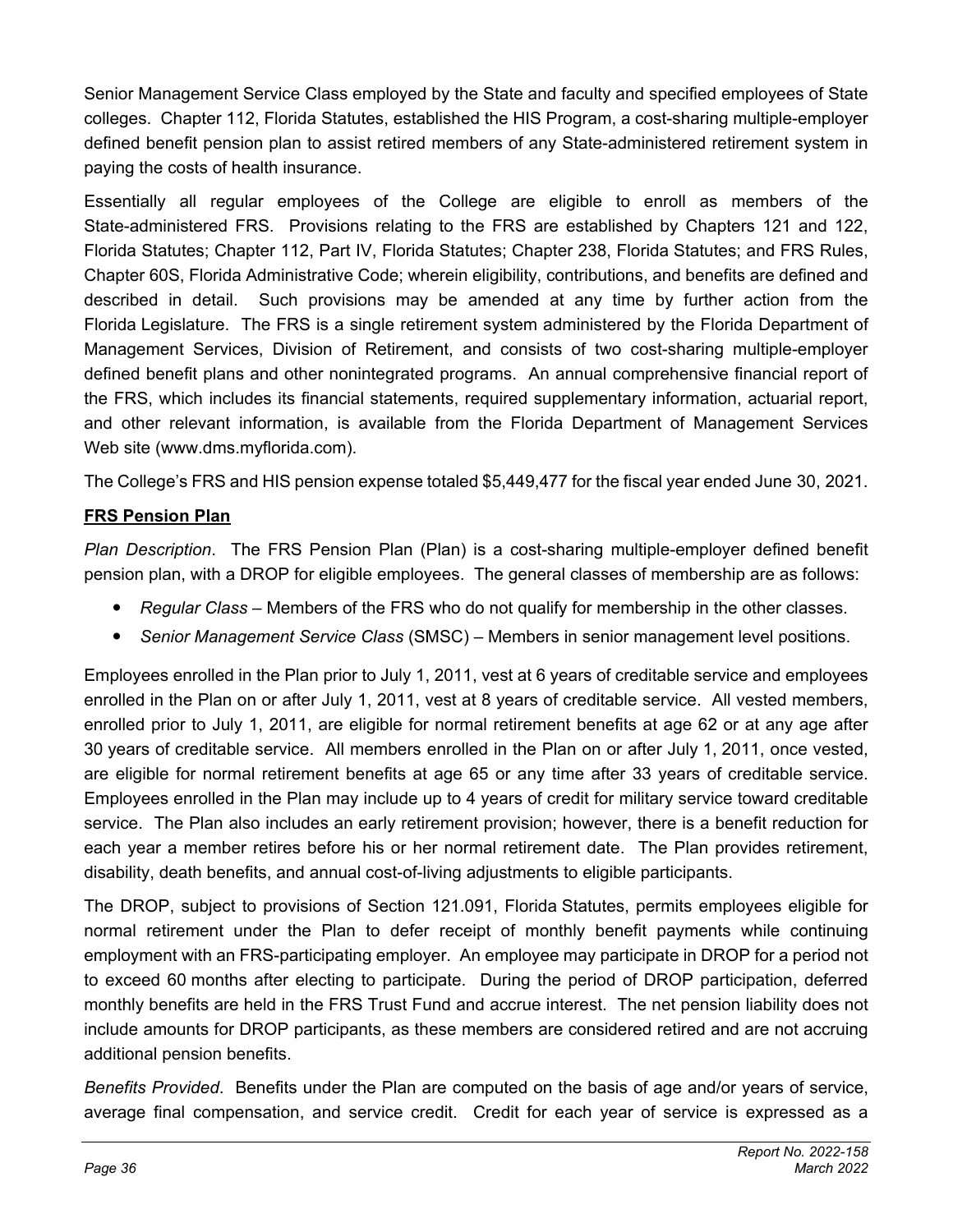percentage of the average final compensation. For members initially enrolled before July 1, 2011, the average final compensation is the average of the 5 highest fiscal years' earnings; for members initially enrolled on or after July 1, 2011, the average final compensation is the average of the 8 highest fiscal years' earnings. The total percentage value of the benefit received is determined by calculating the total value of all service, which is based on retirement plan and/or the class to which the member belonged when the service credit was earned. Members are eligible for in-line-of-duty or regular disability and survivors' benefits. The following table shows the percentage value for each year of service credit earned:

| <b>Class, Initial Enrollment, and Retirement Age/Years of Service</b> | % Value |
|-----------------------------------------------------------------------|---------|
| Regular Class members initially enrolled before July 1, 2011          |         |
| Retirement up to age 62 or up to 30 years of service                  | 1.60    |
| Retirement at age 63 or with 31 years of service                      | 1.63    |
| Retirement at age 64 or with 32 years of service                      | 1.65    |
| Retirement at age 65 or with 33 or more years of service              | 1.68    |
| Regular Class members initially enrolled on or after July 1, 2011     |         |
| Retirement up to age 65 or up to 33 years of service                  | 1.60    |
| Retirement at age 66 or with 34 years of service                      | 1.63    |
| Retirement at age 67 or with 35 years of service                      | 1.65    |
| Retirement at age 68 or with 36 or more years of service              | 1.68    |
| <b>Senior Management Service Class</b>                                | 2.00    |

As provided in Section 121.101, Florida Statutes, if the member was initially enrolled in the Plan before July 1, 2011, and all service credit was accrued before July 1, 2011, the annual cost-of-living adjustment is 3 percent per year. If the member was initially enrolled before July 1, 2011, and has service credit on or after July 1, 2011, there is an individually calculated cost-of-living adjustment. The annual cost-of-living adjustment is a proportion of 3 percent determined by dividing the sum of the pre-July 2011 service credit by the total service credit at retirement multiplied by 3 percent. Plan members initially enrolled on or after July 1, 2011, will not have a cost-of-living adjustment after retirement.

*Contributions*. The Florida Legislature establishes contribution rates for participating employers and employees. Contribution rates during the 2020-21 fiscal year were:

|                                                                                             | <b>Percent of Gross Salary</b> |                |  |
|---------------------------------------------------------------------------------------------|--------------------------------|----------------|--|
| <b>Class</b>                                                                                | <b>Employee</b>                | Employer $(1)$ |  |
| FRS, Regular                                                                                | 3.00                           | 10.00          |  |
| FRS, Senior Management Service                                                              | 3.00                           | 27.29          |  |
| Deferred Retirement Option Program (applicable to<br>members from all of the above classes) | 0.00                           | 16.98          |  |
| FRS, Reemployed Retiree                                                                     | (2)                            | (2)            |  |

(1) Employer rates include 1.66 percent for the postemployment health insurance subsidy. Also, employer rates, other than for DROP participants, include 0.06 percent for administrative costs of the Investment Plan.

(2) Contribution rates are dependent upon retirement class in which reemployed.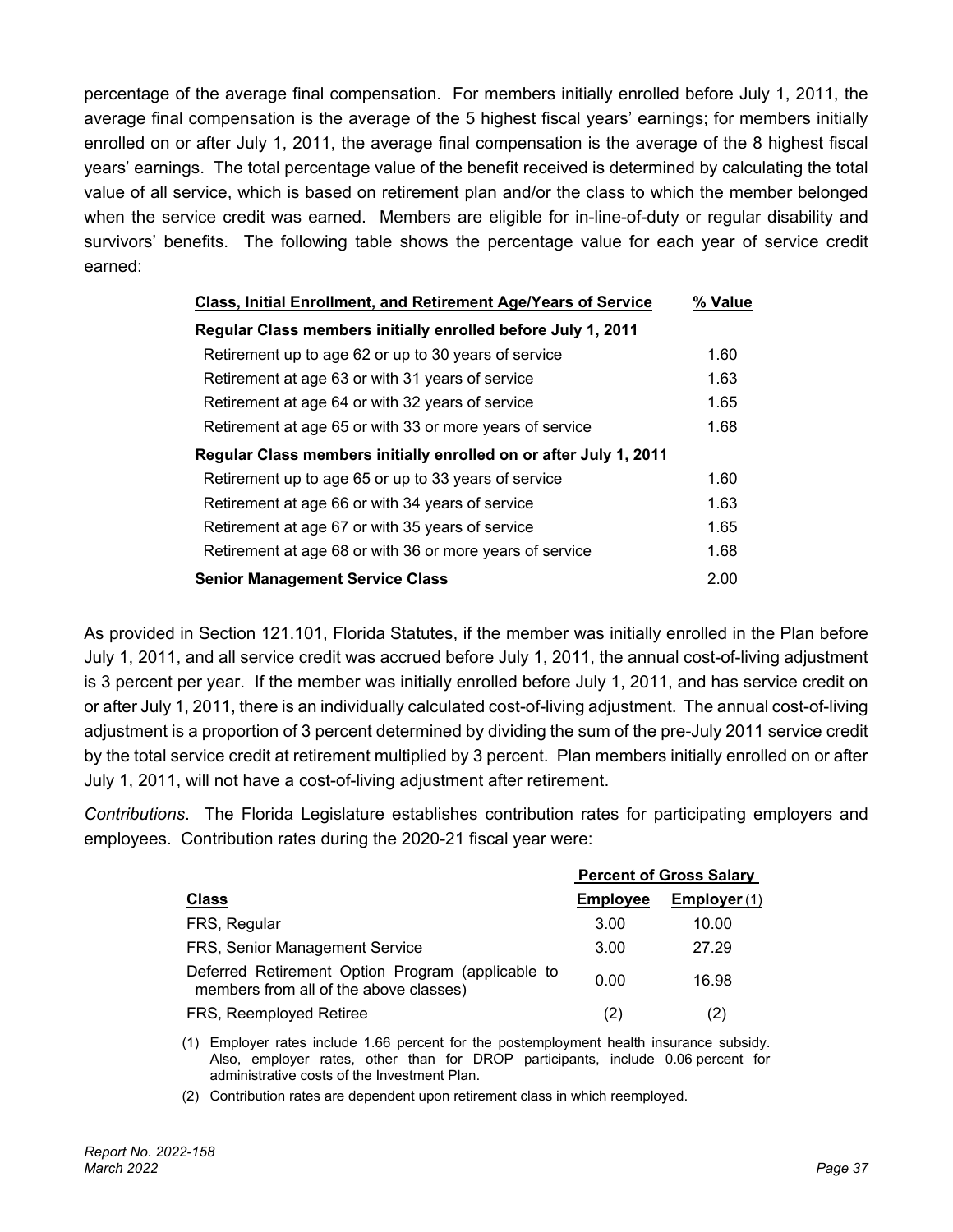The College's contributions to the Plan totaled \$2,388,243 for the fiscal year ended June 30, 2021.

*Pension Liabilities, Pension Expense, and Deferred Outflows of Resources and Deferred Inflows of Resources Related to Pensions*. At June 30, 2021, the College reported a liability of \$22,834,228 for its proportionate share of the net pension liability. The net pension liability was measured as of June 30, 2020, and the total pension liability used to calculate the net pension liability was determined by an actuarial valuation as of July 1, 2020. The College's proportionate share of the net pension liability was based on the College's 2019-20 fiscal year contributions relative to the total 2019-20 fiscal year contributions of all participating members. At June 30, 2020, the College's proportionate share was 0.052683273 percent, which was a decrease of 0.003030051 from its proportionate share measured as of June 30, 2019.

For the fiscal year ended June 30, 2021, the College recognized pension expense of \$4,690,235. In addition, the College reported deferred outflows of resources and deferred inflows of resources related to pensions from the following sources:

| <b>Description</b>                                                                           | <b>Deferred Outflows</b><br>of Resources |           | <b>Deferred Inflows</b><br>of Resources |           |
|----------------------------------------------------------------------------------------------|------------------------------------------|-----------|-----------------------------------------|-----------|
| Differences between expected and                                                             |                                          |           |                                         |           |
| actual experience                                                                            | \$                                       | 873,892   | \$                                      |           |
| Change of assumptions                                                                        |                                          | 4,133,627 |                                         |           |
| Net difference between projected and actual<br>earnings on FRS Plan investments              |                                          | 1.359.541 |                                         |           |
| Changes in proportion and differences between<br>College FRS contributions and proportionate |                                          |           |                                         |           |
| share of contributions                                                                       |                                          | 55.341    |                                         | 1,014,361 |
| College FRS contributions subsequent to<br>the measurement date                              |                                          | 2,388,243 |                                         |           |
| Total                                                                                        | \$                                       | 8,810,644 |                                         | 1.014.361 |

The deferred outflows of resources totaling \$2,388,243, resulting from College contributions subsequent to the measurement date will be recognized as a reduction of the net pension liability in the fiscal year ending June 30, 2022. Other amounts reported as deferred outflows of resources and deferred inflows of resources related to pensions will be recognized in pension expense as follows:

| <b>Fiscal Year Ending June 30</b> | <b>Amount</b>  |
|-----------------------------------|----------------|
| 2022                              | 1,064,292<br>S |
| 2023                              | 1,800,232      |
| 2024                              | 1,535,098      |
| 2025                              | 887,705        |
| 2026                              | 120,713        |
| Total                             | 5,408,040      |

*Actuarial Assumptions*. The total pension liability in the July 1, 2020, actuarial valuation was determined using the following actuarial assumptions, applied to all periods included in the measurement: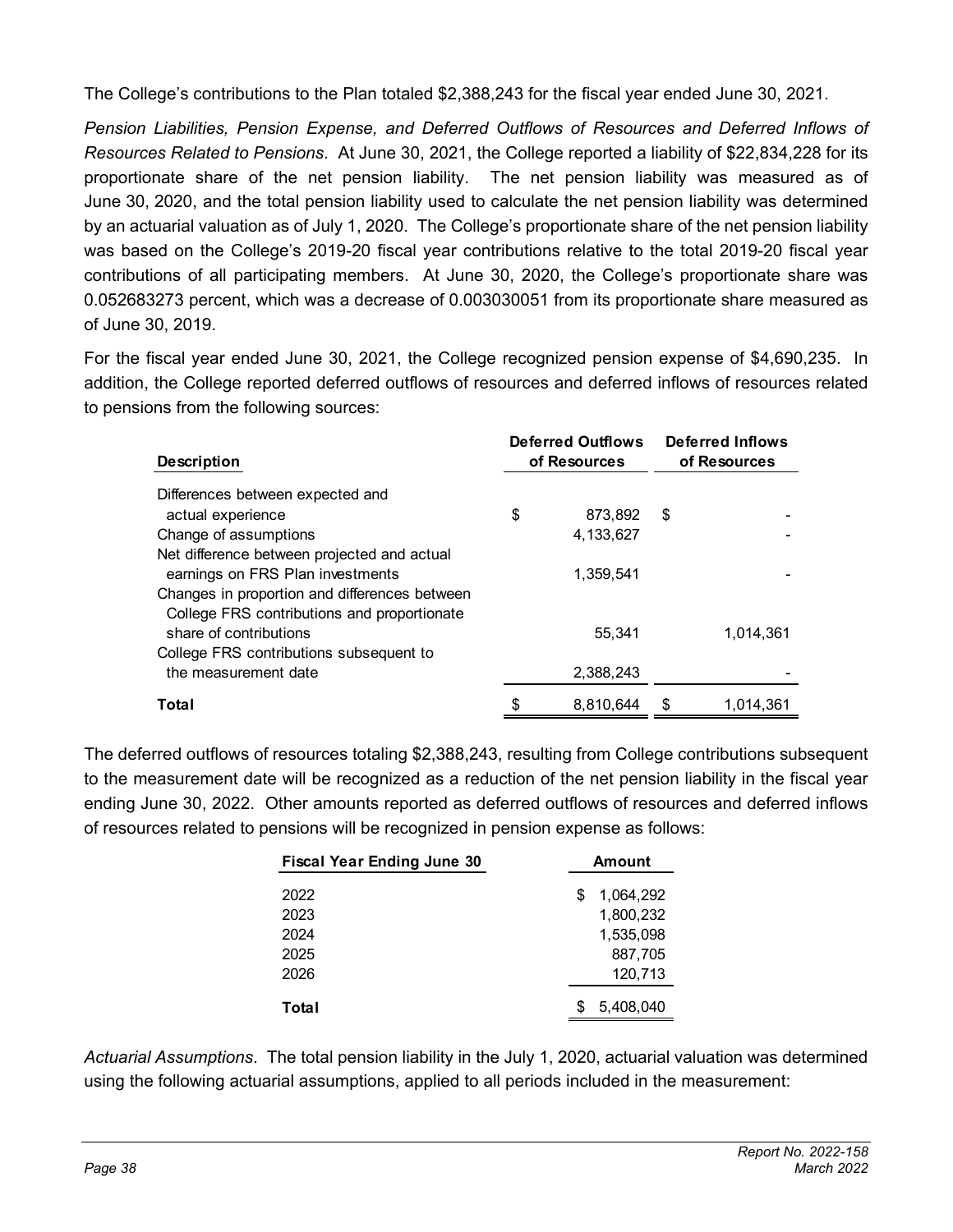| Inflation                 | 2.40 percent                                                                 |
|---------------------------|------------------------------------------------------------------------------|
| Salary increases          | 3.25 percent, average, including inflation                                   |
| Investment rate of return | 6.80 percent, net of pension plan investment<br>expense, including inflation |

Mortality rates were based on the PUB-2010 base table, projected generationally with Scale MP-2018.

The actuarial assumptions used in the July 1, 2020, valuation were based on the results of an actuarial experience study for the period July 1, 2013, through June 30, 2018.

The long-term expected rate of return on pension plan investments was not based on historical returns, but instead is based on a forward-looking capital market economic model. The allocation policy's description of each asset class was used to map the target allocation to the asset classes shown below. Each asset class assumption is based on a consistent set of underlying assumptions, and includes an adjustment for the inflation assumption. The target allocation and best estimates of arithmetic and geometric real rates of return for each major asset class are summarized in the following table:

| <b>Asset Class</b>           | <b>Target</b><br>Allocation (1) | Annual<br><b>Arithmetic</b><br>Return | Compound<br>Annual<br>(Geometric)<br>Return | <b>Standard</b><br><b>Deviation</b> |
|------------------------------|---------------------------------|---------------------------------------|---------------------------------------------|-------------------------------------|
| Cash                         | 1.0%                            | 2.2%                                  | 2.2%                                        | 1.2%                                |
| Fixed Income                 | 19.0%                           | $3.0\%$                               | 2.9%                                        | 3.5%                                |
| <b>Global Equity</b>         | 54.2%                           | 8.0%                                  | 6.7%                                        | 17.1%                               |
| Real Estate (Property)       | 10.3%                           | 6.4%                                  | 5.8%                                        | 11.7%                               |
| <b>Private Equity</b>        | 11.1%                           | 10.8%                                 | 8.1%                                        | 25.7%                               |
| <b>Strategic Investments</b> | 4.4%                            | 5.5%                                  | 5.3%                                        | 6.9%                                |
| <b>Total</b>                 | 100.0%                          |                                       |                                             |                                     |
| Assumed inflation - Mean     |                                 |                                       | 2.4%                                        | 1.7%                                |
|                              |                                 |                                       |                                             |                                     |

(1) As outlined in the Plan's investment policy.

*Discount Rate*. The discount rate used to measure the total pension liability was 6.80 percent. The Plan's fiduciary net position was projected to be available to make all projected future benefit payments of current active and inactive employees. Therefore, the discount rate for calculating the total pension liability is equal to the long-term expected rate of return. The discount rate used in the 2020 valuation was updated from 6.90 percent to 6.80 percent.

*Sensitivity of the College's Proportionate Share of the Net Pension Liability to Changes in the Discount Rate*. The following presents the College's proportionate share of the net pension liability calculated using the discount rate of 6.80 percent, as well as what the College's proportionate share of the net pension liability would be if it were calculated using a discount rate that is 1 percentage point lower (5.80 percent) or 1 percentage point higher (7.80 percent) than the current rate: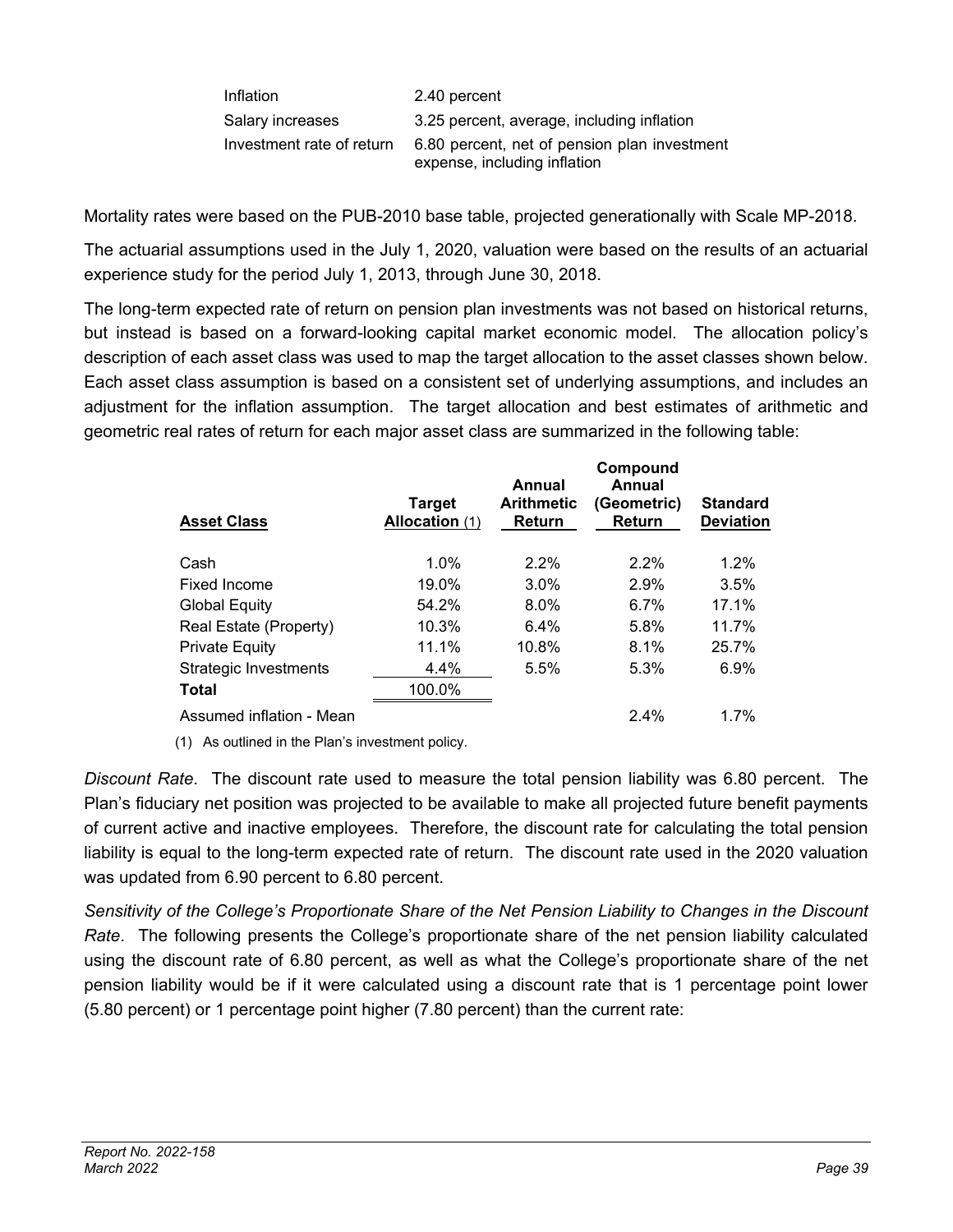|                                                               | 1%              | <b>Current</b>       | 1%              |
|---------------------------------------------------------------|-----------------|----------------------|-----------------|
|                                                               | <b>Decrease</b> | <b>Discount Rate</b> | <b>Increase</b> |
|                                                               | $(5.80\%)$      | $(6.80\%)$           | $(7.80\%)$      |
| College's proportionate share<br>of the net pension liability | \$36,461,593    | \$22,834,228         | \$11,451,638    |

*Pension Plan Fiduciary Net Position*. Detailed information about the Plan's fiduciary net position is available in the separately issued FRS Pension Plan and Other State Administered Systems Annual Comprehensive Financial Report.

# **HIS Pension Plan**

*Plan Description*. The HIS Pension Plan (HIS Plan) is a cost-sharing multiple-employer defined benefit pension plan established under Section 112.363, Florida Statutes. The benefit is a monthly payment to assist retirees of State-administered retirement systems in paying their health insurance costs and is administered by the Florida Department of Management Services, Division of Retirement.

*Benefits Provided*. For the fiscal year ended June 30, 2021, eligible retirees and beneficiaries received a monthly HIS payment of \$5 for each year of creditable service completed at the time of retirement with a minimum HIS payment of \$30 and a maximum HIS payment of \$150 per month, pursuant to Section 112.363, Florida Statutes. To be eligible to receive a HIS benefit, a retiree under a State-administered retirement system must provide proof of health insurance coverage, which can include Medicare.

*Contributions*. The HIS Plan is funded by required contributions from FRS participating employers as set by the Florida Legislature. Employer contributions are a percentage of gross compensation for all active FRS members. For the fiscal year ended June 30, 2021, the contribution rate was 1.66 percent of payroll pursuant to Section 112.363, Florida Statutes. The College contributed 100 percent of its statutorily required contributions for the current and preceding 3 years. HIS Plan contributions are deposited in a separate trust fund from which HIS payments are authorized. HIS Plan benefits are not guaranteed and are subject to annual legislative appropriation. In the event the legislative appropriation or available funds fail to provide full subsidy benefits to all participants, benefits may be reduced or canceled.

The College's contributions to the HIS Plan totaled \$422,366 for the fiscal year ended June 30, 2021.

*Pension Liabilities, Pension Expense, and Deferred Outflows of Resources and Deferred Inflows of Resources Related to Pensions*. At June 30, 2021, the College reported a net pension liability of \$8,711,079 for its proportionate share of the net pension liability. The current portion of the net pension liability is the College's proportionate share of benefit payments expected to be paid within 1 year, net of the College's proportionate share of the HIS Plan's fiduciary net position available to pay that amount. The net pension liability was measured as of June 30, 2020, and the total pension liability used to calculate the net pension liability was determined by an actuarial valuation as of July 1, 2020. The College's proportionate share of the net pension liability was based on the College's 2019-20 fiscal year contributions relative to the total 2019-20 fiscal year contributions of all participating members. At June 30, 2020, the College's proportionate share was 0.071344756 percent, which was a decrease of 0.003317965 from its proportionate share measured as of June 30, 2019.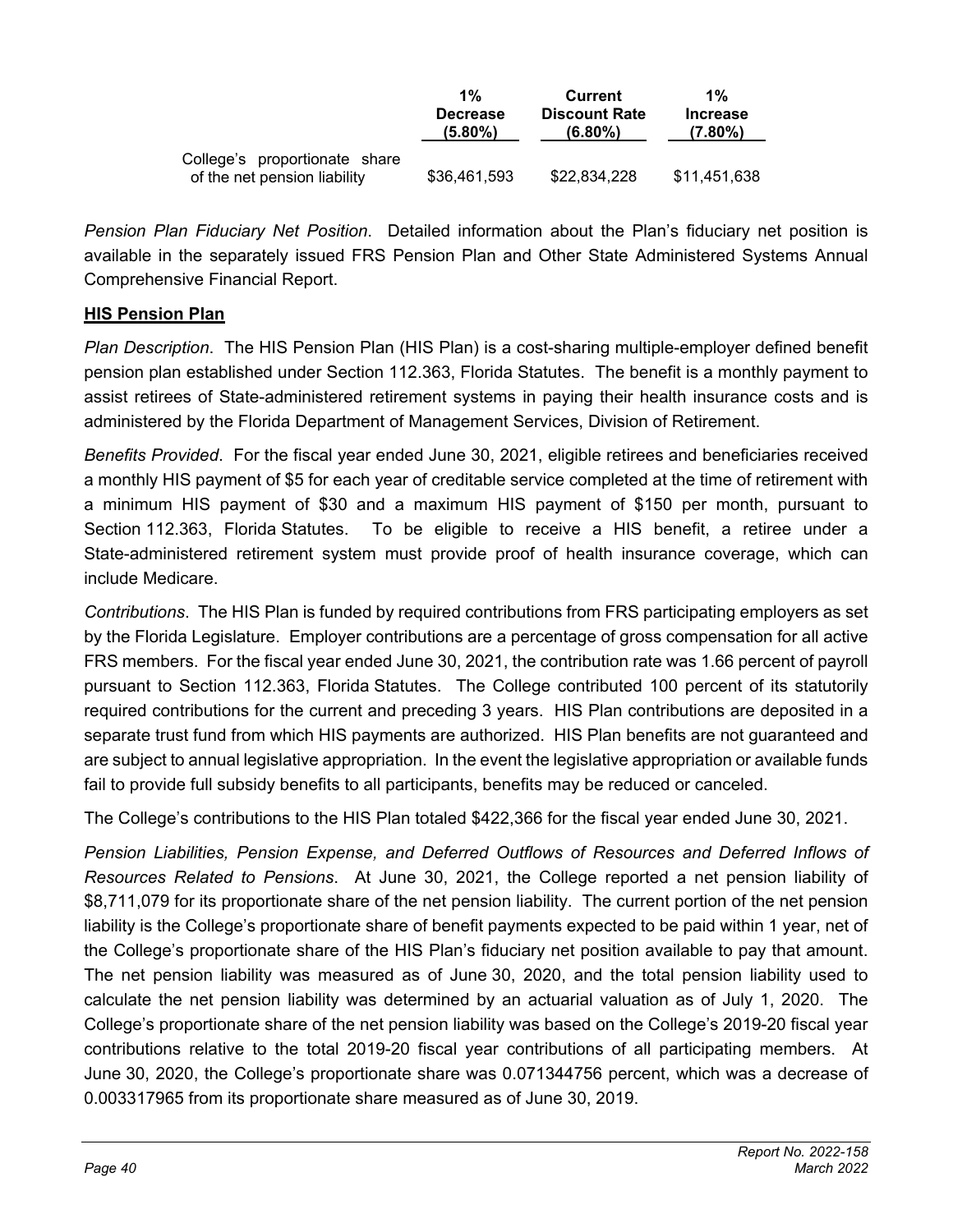For the fiscal year ended June 30, 2021, the College recognized pension expense of \$759,242. In addition, the College reported deferred outflows of resources and deferred inflows of resources related to pensions from the following sources:

| <b>Description</b>                                                                           | <b>Deferred Outflows</b><br>of Resources |           | <b>Deferred Inflows</b><br>of Resources |           |
|----------------------------------------------------------------------------------------------|------------------------------------------|-----------|-----------------------------------------|-----------|
| Differences between expected and                                                             |                                          |           |                                         |           |
| actual experience                                                                            | \$                                       | 356,336   | S                                       | 6.720     |
| Change of assumptions                                                                        |                                          | 936,689   |                                         | 506,515   |
| Net difference between projected and actual<br>earnings on HIS Plan investments              |                                          | 6.955     |                                         |           |
| Changes in proportion and differences between<br>College HIS contributions and proportionate |                                          |           |                                         |           |
| share of HIS contributions                                                                   |                                          | 205,772   |                                         | 633.037   |
| College contributions subsequent to the<br>measurement date                                  |                                          | 422,366   |                                         |           |
|                                                                                              |                                          |           |                                         |           |
| Total                                                                                        | \$                                       | 1,928,118 | \$                                      | 1,146,272 |

The deferred outflows of resources totaling \$422,366, resulting from College contributions subsequent to the measurement date will be recognized as a reduction of the net pension liability in the fiscal year ending June 30, 2022. Other amounts reported as deferred outflows of resources and deferred inflows of resources related to pensions will be recognized in pension expense as follows:

| <b>Fiscal Year Ending June 30</b> |    | <b>Amount</b> |  |
|-----------------------------------|----|---------------|--|
| 2022                              | \$ | 190,905       |  |
| 2023                              |    | 60,620        |  |
| 2024                              |    | (68, 574)     |  |
| 2025                              |    | 11,370        |  |
| 2026                              |    | 98,904        |  |
| Thereafter                        |    | 66,255        |  |
| Total                             | \$ | 359,480       |  |

*Actuarial Assumptions.* The total pension liability at July 1, 2020, actuarial valuation was determined using the following actuarial assumptions, applied to all periods included in the measurement:

| Inflation           | 2.40 percent                               |
|---------------------|--------------------------------------------|
| Salary increases    | 3.25 percent, average, including inflation |
| Municipal bond rate | 2.21 percent                               |

Mortality rates were based on the PUB-2010 base table, projected generationally with Scale MP-2018. This is a change from the prior year mortality assumption which was based on the Generational RP-2000 with Projection Scale BB tables.

While an experience study had not been completed for the HIS Plan, the actuarial assumptions that determined the total pension liability for the HIS Plan were based on certain results of the most recent experience study for the FRS Plan.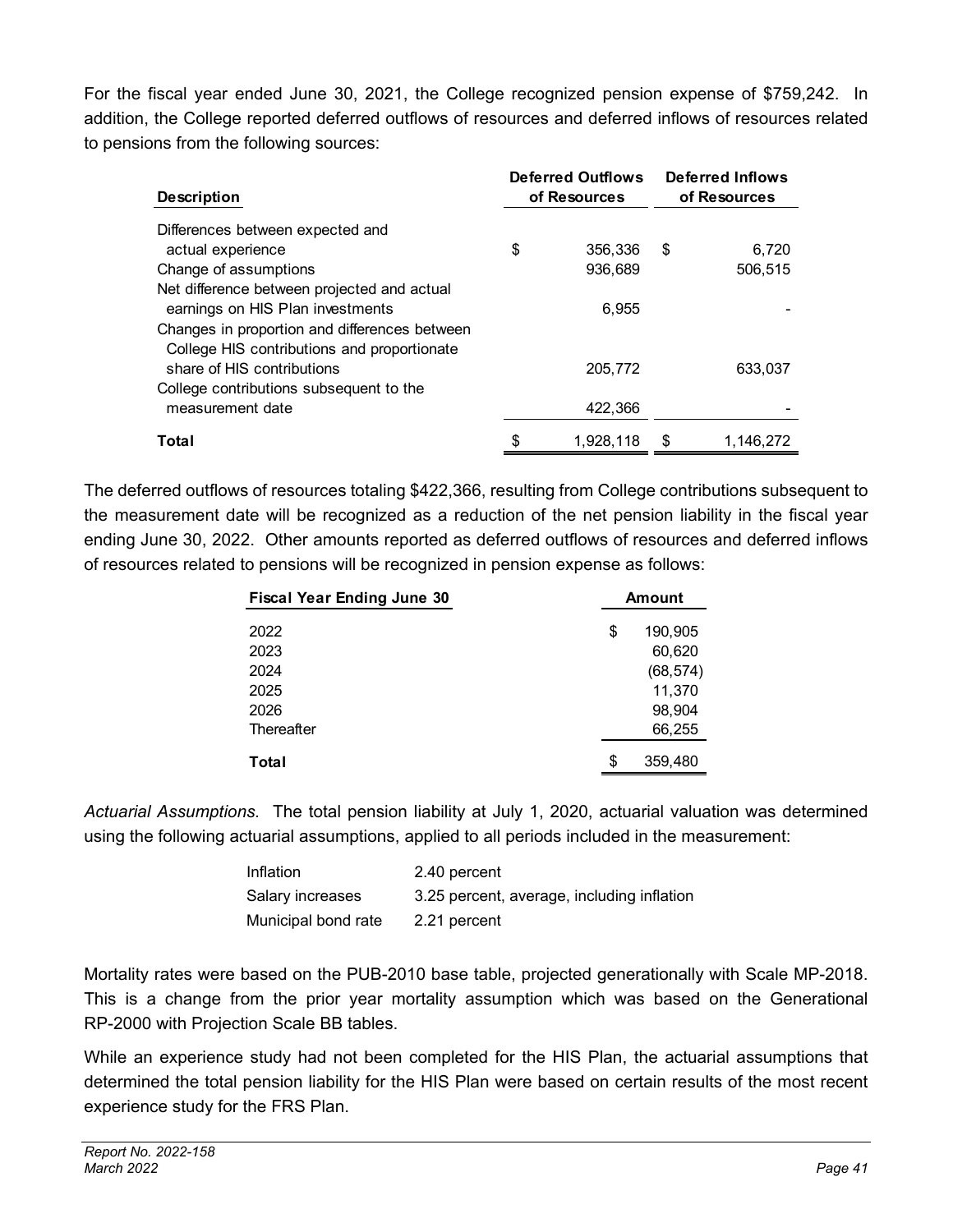*Discount Rate*. The discount rate used to measure the total pension liability was 2.21 percent. In general, the discount rate for calculating the total pension liability is equal to the single rate equivalent to discounting at the long-term expected rate of return for benefit payments prior to the projected depletion date. Because the HIS benefit is essentially funded on a pay-as-you-go basis, the depletion date is considered to be immediate, and the single equivalent discount rate is equal to the municipal bond rate selected by the plan sponsor. The Bond Buyer General Obligation 20-Bond Municipal Bond Index was adopted as the applicable municipal bond index. The discount rate used in the 2020 valuation was updated from 3.50 percent to 2.21 percent.

*Sensitivity of the College's Proportionate Share of the Net Pension Liability to Changes in the Discount Rate*. The following presents the College's proportionate share of the net pension liability calculated using the discount rate of 2.21 percent, as well as what the College's proportionate share of the net pension liability would be if it were calculated using a discount rate that is 1 percentage point lower (1.21 percent) or 1 percentage point higher (3.21 percent) than the current rate:

|                                                               | 1%              | Current              | 1%              |
|---------------------------------------------------------------|-----------------|----------------------|-----------------|
|                                                               | <b>Decrease</b> | <b>Discount Rate</b> | <b>Increase</b> |
|                                                               | $(1.21\%)$      | $(2.21\%)$           | $(3.21\%)$      |
| College's proportionate share<br>of the net pension liability | \$10,069,618    | \$8,711,079          | \$7,599,118     |

*Pension Plan Fiduciary Net Position*. Detailed information about the HIS Plan's fiduciary net position is available in the separately issued FRS Pension Plan and Other State Administered Systems Annual Comprehensive Financial Report.

# **11. Retirement Plans – Defined Contribution Pension Plans**

**FRS Investment Plan**. The SBA administers the defined contribution plan officially titled the FRS Investment Plan (Investment Plan). The Investment Plan is reported in the SBA's annual financial statements and in the State's Annual Comprehensive Financial Report.

As provided in Section 121.4501, Florida Statutes, eligible FRS members may elect to participate in the Investment Plan in lieu of the FRS defined benefit plan. College employees already participating in the State College System Optional Retirement Program or DROP are not eligible to participate in the Investment Plan. Employer and employee contributions are defined by law, but the ultimate benefit depends in part on the performance of investment funds. Service retirement benefits are based upon the value of the member's account upon retirement. Benefit terms, including contribution requirements, are established and may be amended by the Florida Legislature. The Investment Plan is funded with the same employer and employee contributions rates, that are based on salary and membership class (Regular Class, Senior Management Service Class, etc.), as the FRS defined benefit plan. Contributions are directed to individual member accounts and the individual members allocate contributions and account balances among various approved investment choices. Costs of administering the Investment Plan, including the FRS Financial Guidance Program, are funded through an employer contribution of 0.06 percent of payroll and by forfeited benefits of Investment Plan members. Allocations to the Investment Plan member accounts during the 2020-21 fiscal year were as follows: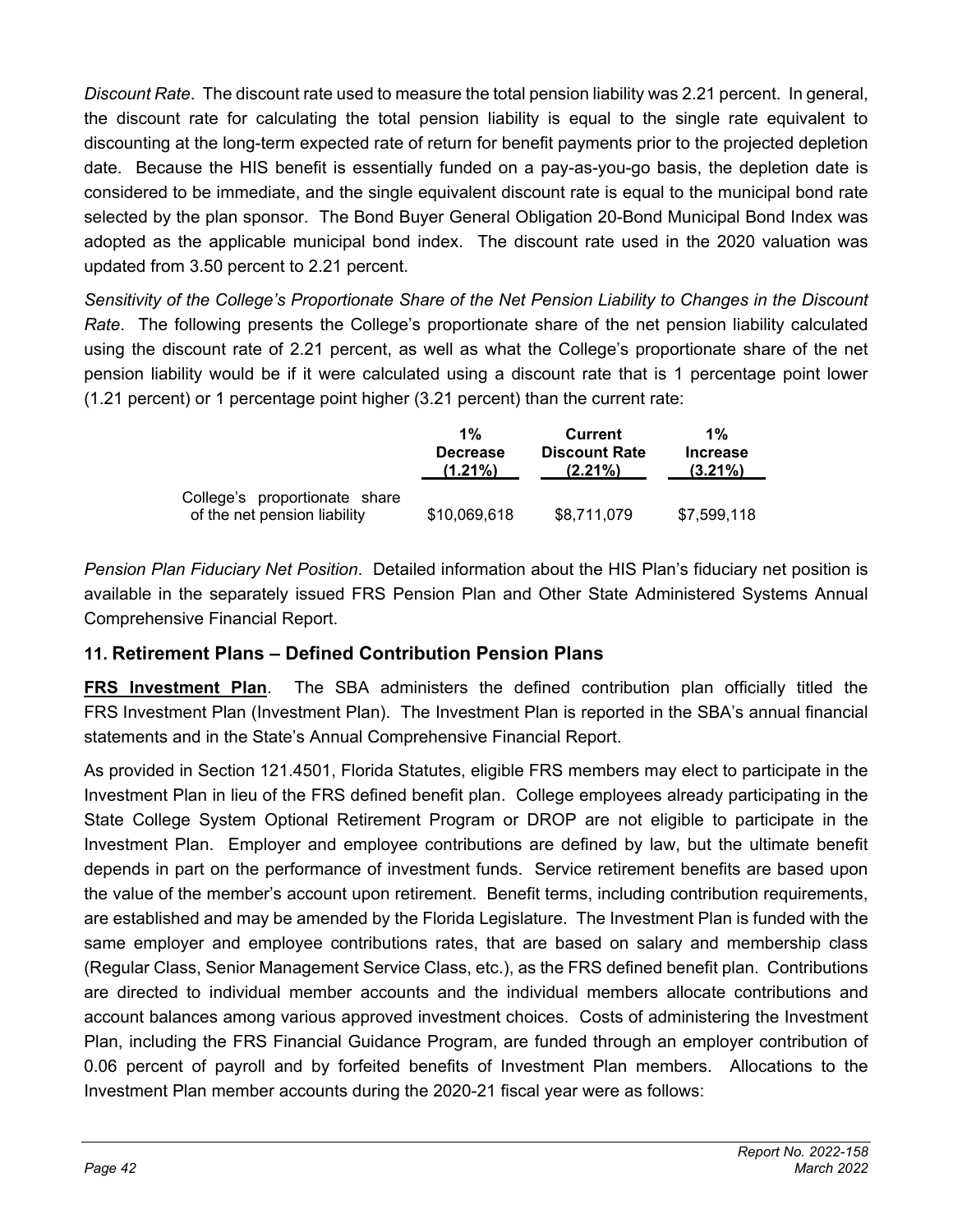|                                | Percent of   |  |
|--------------------------------|--------------|--|
|                                | Gross        |  |
| <b>Class</b>                   | Compensation |  |
| FRS, Regular                   | 6.30         |  |
| FRS, Senior Management Service | 7.67         |  |

For all membership classes, employees are immediately vested in their own contributions and are vested after 1 year of service for employer contributions and investment earnings regardless of membership class. If an accumulated benefit obligation for service credit originally earned under the FRS Pension Plan is transferred to the Investment Plan, the member must have the years of service required for FRS Pension Plan vesting (including the service credit represented by the transferred funds) to be vested for these funds and the earnings on the funds. Nonvested employer contributions are placed in a suspense account for up to 5 years. If the employee returns to FRS-covered employment within the 5-year period, the employee will regain control over their account. If the employee does not return within the 5-year period, the employee will forfeit the accumulated account balance. For the fiscal year ended June 30, 2021, the information for the amount of forfeitures was unavailable from the SBA; however, management believes that these amounts, if any, would be immaterial to the College.

After termination and applying to receive benefits, the member may roll over vested funds to another qualified plan, structure a periodic payment under the Investment Plan, receive a lump-sum distribution, leave the funds invested for future distribution, or any combination of these options. Disability coverage is provided in which the member may either transfer the account balance to the FRS Pension Plan when approved for disability retirement to receive guaranteed lifetime monthly benefits under the FRS Pension Plan or remain in the Investment Plan and rely upon that account balance for retirement income.

The College's Investment Plan pension expense totaled \$752,134 for the fiscal year ended June 30, 2021.

**State College System Optional Retirement Program**. Section 1012.875, Florida Statutes, provides for an Optional Retirement Program (Program) for eligible college instructors and administrators. The Program is designed to aid colleges in recruiting employees by offering more portability to employees not expected to remain in the FRS for 8 or more years.

The Program is a defined contribution plan, which provides full and immediate vesting of all contributions submitted to the participating companies on behalf of the participant. Employees in eligible positions can make an irrevocable election to participate in the Program, rather than the FRS, and purchase retirement and death benefits through contracts provided by certain insurance carriers. The employing college contributes 5.15 percent of the participant's salary to the participant's account and 3.44 percent to cover the unfunded actuarial liability of the FRS pension plan for a total of 8.59 percent, and employees contribute 3 percent of the employee's salary. Additionally, the employee may contribute, by payroll deduction, an amount not to exceed the percentage contributed by the college to the participant's annuity account. The contributions are invested in the company or companies selected by the participant to create a fund for the purchase of annuities at retirement.

The College's contributions to the Program totaled \$109,326 and employee contributions totaled \$63,685 for the 2020-21 fiscal year.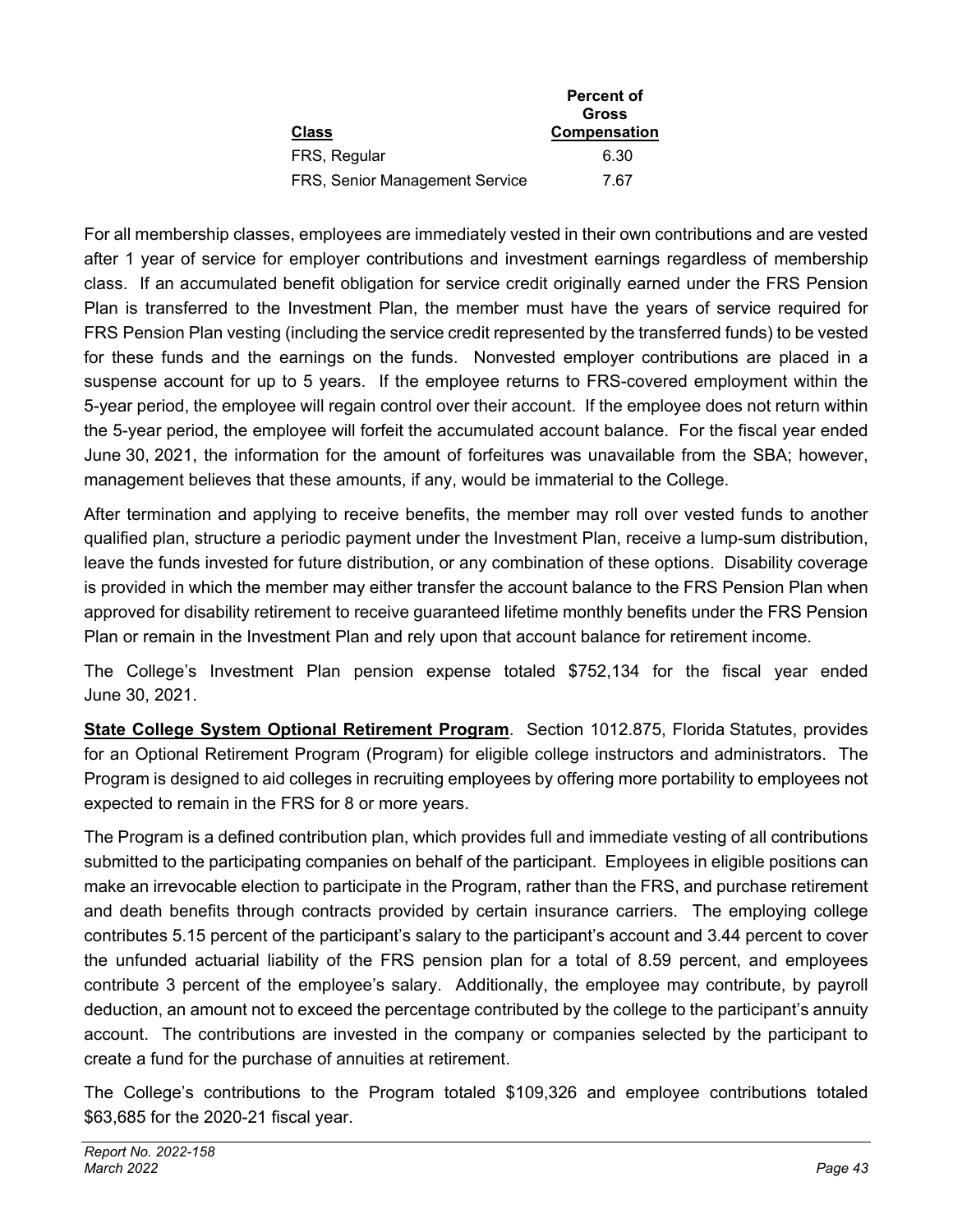**Senior Management Service Optional Annuity Program**. Section 121.055, Florida Statutes, created the Senior Management Service Optional Annuity Program (Annuity Program) as an optional retirement program for College employees who are members of the FRS Senior Management Service Class.

The Annuity Program is a defined contribution plan, which provides full and immediate vesting of all contributions submitted to the participating companies on behalf of the participant. College employees in eligible positions make an irrevocable election to participate in the Annuity Program in lieu of the Senior Management Service Class of FRS and purchase retirement and death benefits through contracts with participating provider companies. The College contributes 6.27 percent of the participant's salary to the participant's account and 19.18 percent to cover the unfunded actuarial liability of the FRS pension plan for a total of 25.45 percent, and employees contribute 3 percent of the employee's salary. Additionally, the employee may contribute, by salary reduction, an additional amount not to exceed the percentage contributed by the College. These contributions are invested in the companies selected by the employee to create a fund for the purchase of annuities at retirement.

There was one College participant during the 2020-21 fiscal year. The College's contributions to the Annuity Program totaled \$7,967 and employee contributions totaled \$2,867 for the 2020-21 fiscal year.

# **12. Construction Commitments**

The College's major construction commitments at June 30, 2021, were as follows: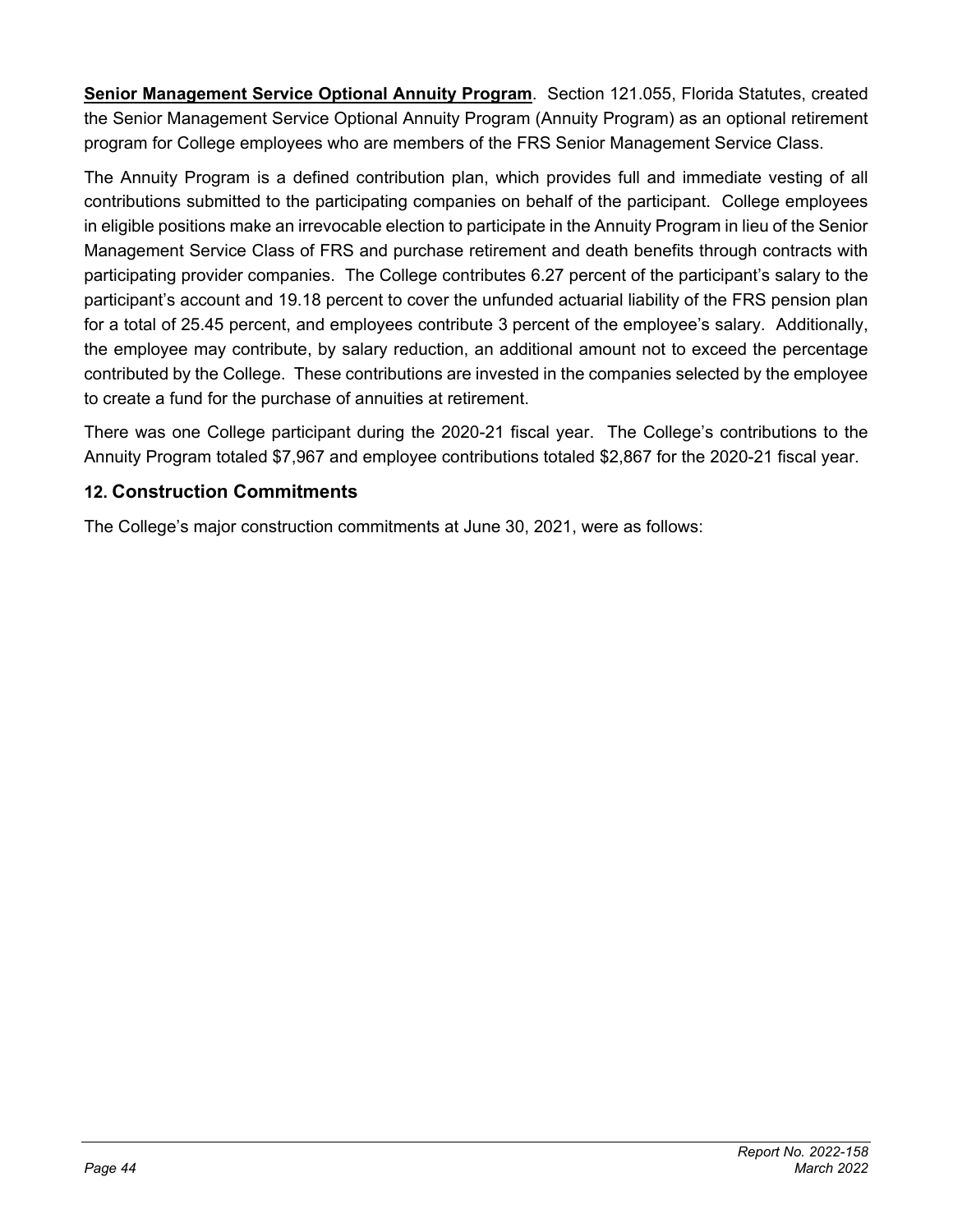|                                                      | <b>Total</b><br>Completed |                 | <b>Balance</b> |  |
|------------------------------------------------------|---------------------------|-----------------|----------------|--|
| <b>Project Description</b>                           | Commitment                | to Date         | Committed      |  |
| East Campus A Building Crack Repair                  |                           |                 |                |  |
| Architect                                            | \$<br>14,530              | 8,648<br>\$     | 5,882<br>\$    |  |
| <b>Construction Manager</b>                          | 196,416                   | 67,242          | 129,174        |  |
| West Campus Center for Advancement and               |                           |                 |                |  |
| <b>Administrative Services Building</b>              |                           |                 |                |  |
| Architect                                            | 407,346                   | 201,508         | 205,838        |  |
| Hernando County Joint Use Complex Master Plan        |                           |                 |                |  |
| Architect                                            | 30,000                    |                 | 30,000         |  |
| North and West Campus Air Filtration with            |                           |                 |                |  |
| <b>Bi-Polar lonization</b>                           |                           |                 |                |  |
| Architect                                            | 492,113                   |                 | 492,113        |  |
| Instructional Performing Arts Center Lighting        |                           |                 |                |  |
| Architect                                            | 47,724                    | 42,802          | 4,922          |  |
| West Campus M Building Roof                          |                           |                 |                |  |
| Architect                                            | 98,149                    | 60,934          | 37,215         |  |
| <b>Construction Manager</b>                          | 1,811,487                 | 1,784,361       | 27,126         |  |
| West Campus Walking Trail                            |                           |                 |                |  |
| Architect                                            | 45,454                    | 44,479          | 975            |  |
| <b>Construction Manager</b>                          | 893,355                   | 891,653         | 1,702          |  |
| West Campus Baseball Fields Master Plan<br>Architect | 17,000                    |                 | 17,000         |  |
| West Campus Lots 5 and 6 Drainage Replacement        |                           |                 |                |  |
| Architect                                            | 119,946                   | 117,746         | 2,200          |  |
| <b>Construction Manager</b>                          | 1,744,345                 | 1,734,386       | 9,959          |  |
| Instructional Performing Arts Center Entrance Sign   |                           |                 |                |  |
| Architect                                            | 21,192                    |                 | 21,192         |  |
| <b>Total</b>                                         | 5,939,057<br>S            | 4,953,759<br>\$ | 985,298<br>\$  |  |

# **13. Risk Management Programs**

The College is exposed to various risks of loss related to torts; theft of, damage to, and destruction of assets; errors and omissions; injuries to employees; and natural disasters. The College provided coverage for these risks primarily through the Florida College System Risk Management Consortium (Consortium), which was created under authority of Section 1001.64(27), Florida Statutes, by the boards of trustees of the Florida public colleges for the purpose of joining a cooperative effort to develop, implement, and participate in a coordinated Statewide college risk management program. The Consortium is self-sustaining through member assessments (premiums) and purchases excess insurance through commercial companies for claims in excess of specified amounts. Excess insurance from commercial companies provided coverage of up to \$110 million to February 28, 2021, and up to \$100 million from March 1, 2021, for property insurance. Insurance coverage obtained through the Consortium included fire and extended property, general and automobile liability, workers' compensation, health, life, and other liability coverage. Settled claims resulting from these risks have not exceeded commercial coverage in any of the past 3 fiscal years.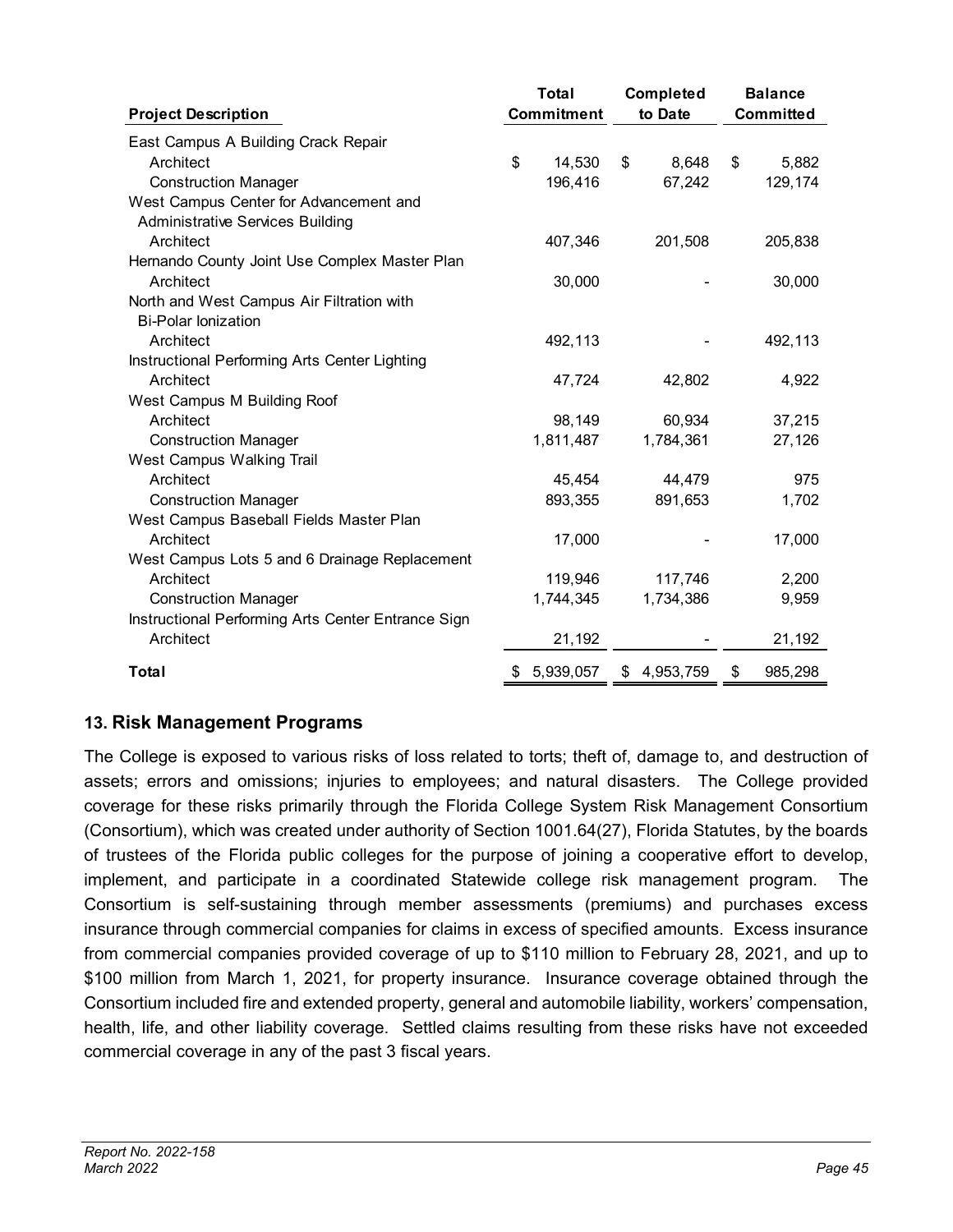# **14. Capital Credits**

The College participates in a nonprofit electrical cooperative, the Withlacoochee River Electric Cooperative, Inc., established under Chapter 425, Florida Statutes. In accordance with this statute, revenues in excess of operating expenses, unless otherwise determined by a vote of membership, are distributed by the Cooperative on a pro rata basis to its members' accounts. Capital credits are distributed only after the Cooperative meets a certain margin of profit required by the Rural Electrification Administration. At June 30, 2021, the accumulated credits to the College's account were \$1,106,792.

# **15. Functional Distribution of Operating Expenses**

The functional classification of an operating expense (instruction, academic support, etc.) is assigned to a department based on the nature of the activity, which represents the material portion of the activity attributable to the department. For example, activities of an academic department for which the primary departmental function is instruction may include some activities other than direct instruction such as public service. However, when the primary mission of the department consists of instructional program elements, all expenses of the department are reported under the instruction classification. The operating expenses on the statement of revenues, expenses, and changes in net position are presented by natural classifications. The following are those same expenses presented in functional classifications as recommended by NACUBO:

| <b>Functional Classification</b>   | <b>Amount</b> |
|------------------------------------|---------------|
| Instruction                        | \$19,285,844  |
| Academic Support                   | 6,743,559     |
| <b>Student Services</b>            | 9,040,324     |
| <b>Institutional Support</b>       | 11,305,980    |
| Operation and Maintenance of Plant | 12.166.154    |
| Scholarships and Waivers           | 15,240,453    |
| <b>Auxiliary Enterprises</b>       | 3,214,178     |
| Depreciation                       | 13,828,589    |
| <b>Total Operating Expenses</b>    | \$90.825.081  |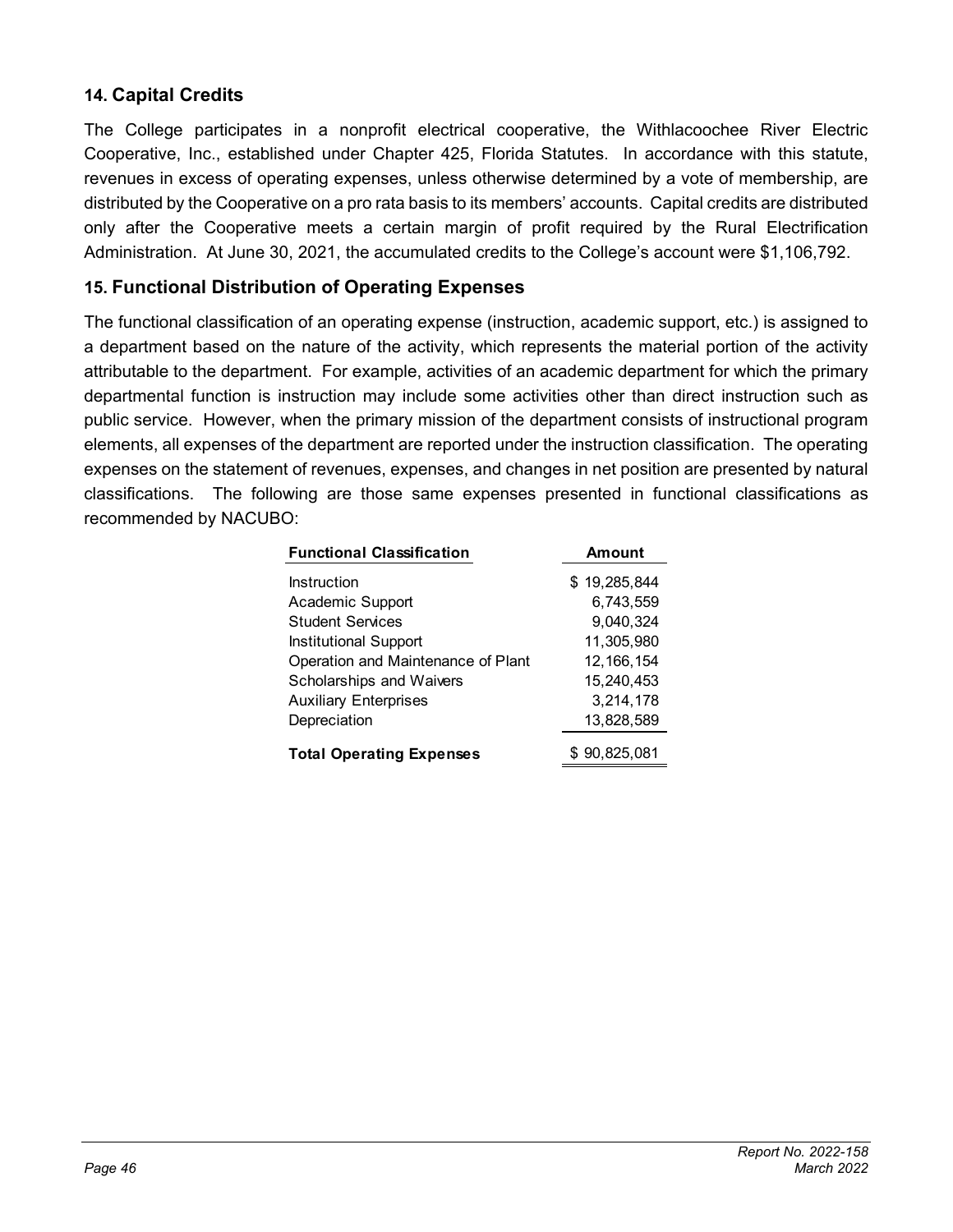# <span id="page-50-0"></span>*OTHER REQUIRED SUPPLEMENTARY INFORMATION*

|                                                                            | 2020 |              |    | 2019         | 2018          |     | 2017         |
|----------------------------------------------------------------------------|------|--------------|----|--------------|---------------|-----|--------------|
| <b>Total OPEB Liability</b>                                                |      |              |    |              |               |     |              |
| Service cost                                                               | \$   | 26,890       | \$ | 19,369       | \$<br>19,663  | \$  | 66,868       |
| <b>Interest</b>                                                            |      | 16,039       |    | 12,657       | 11,941        |     | 11,100       |
| Difference between expected and                                            |      |              |    |              |               |     |              |
| actual experience                                                          |      |              |    | 17,298       |               |     |              |
| Changes of assumptions or other inputs                                     |      | 6,703        |    | 72,583       | (10, 465)     |     | (19, 942)    |
| <b>Benefit Payments</b>                                                    |      | (8, 323)     |    | (26, 670)    | (32, 330)     |     | (58, 026)    |
| Net change in total OPEB liability                                         |      | 41,309       |    | 95,237       | (11, 191)     |     |              |
| Total OPEB Liability - beginning                                           |      | 435,496      |    | 340,259      | 351,450       |     | 351,450      |
| <b>Total OPEB Liability - ending</b>                                       | \$   | 476,805      | S. | 435,496      | \$<br>340,259 | \$. | 351,450      |
| Covered-Employee Payroll                                                   |      | \$21,758,476 |    | \$21,758,476 | \$29,424,883  |     | \$23,539,654 |
| <b>Total OPEB Liability as a percentage</b><br>of covered-employee payroll |      | 2.19%        |    | 2.00%        | 1.16%         |     | 1.49%        |

### **Schedule of Changes in the College's Total Other Postemployment Benefits Liability and Related Ratios**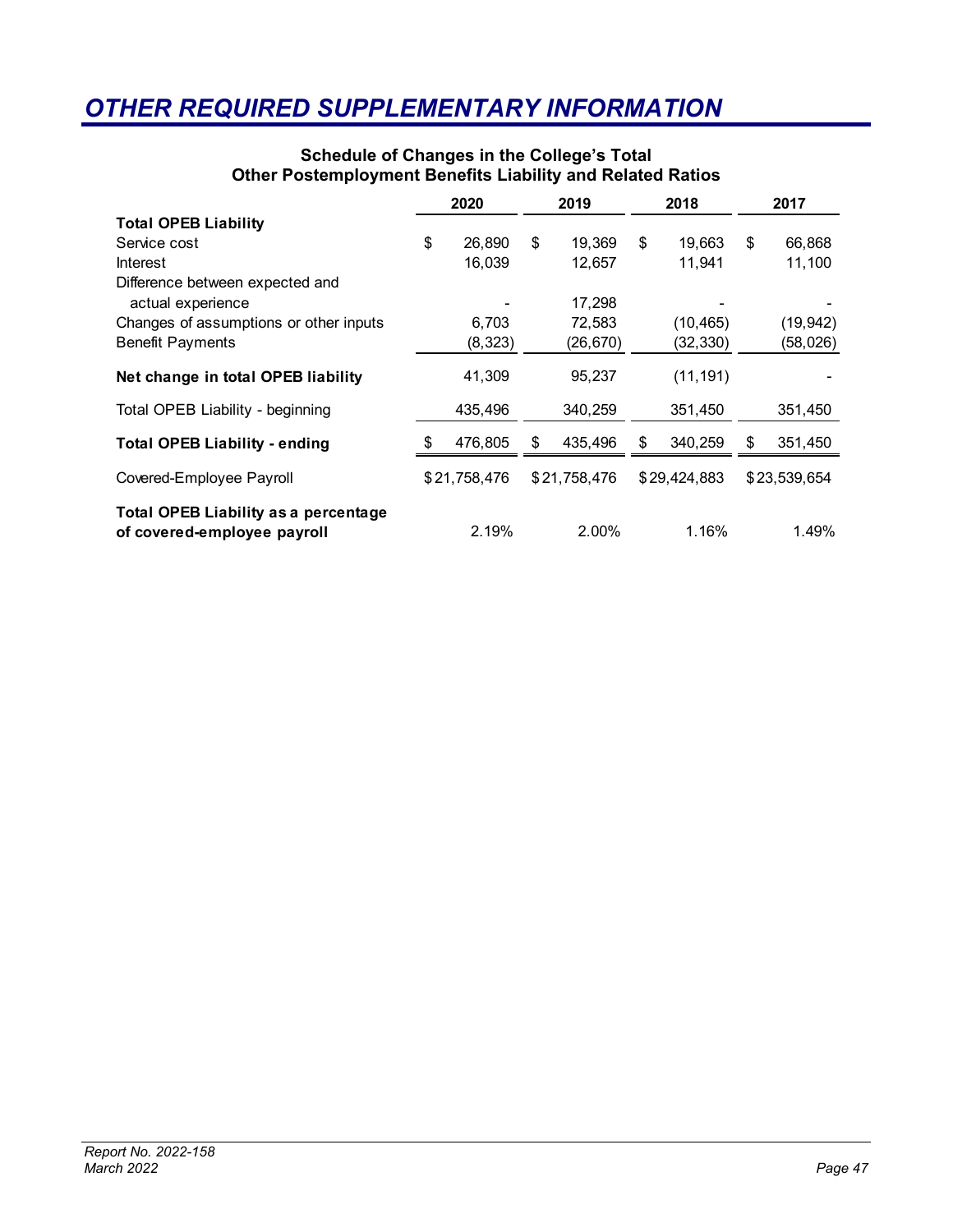### **Schedule of the College's Proportionate Share of the Net Pension Liability – Florida Retirement System Pension Plan**

<span id="page-51-0"></span>

|                                                                                                             | 2020(1)             |    | 2019(1)       | 2018(1)       | 2017(1)      |
|-------------------------------------------------------------------------------------------------------------|---------------------|----|---------------|---------------|--------------|
| College's proportion of the FRS<br>net pension liability<br>College's proportionate share of                | 0.052683273%        |    | 0.055713324%  | 0.055525118%  | 0.057836089% |
| the FRS net pension liability                                                                               | \$<br>22,834,228 \$ |    | 19,186,893 \$ | 16,724,454 \$ | 17,107,527   |
| College's covered payroll (2)                                                                               | \$<br>26,333,977    | -S | 26,524,075 \$ | 25,681,996 \$ | 26,336,408   |
| College's proportionate share of<br>the FRS net pension liability as a<br>percentage of its covered payroll | 86.71%              |    | 72.34%        | 65.12%        | 64.96%       |
| FRS Plan fiduciary net position as<br>a percentage of the FRS total<br>pension liability                    | 78.85%              |    | 82.61%        | 84.26%        | 83.89%       |

(1) The amounts presented for each fiscal year were determined as of June 30.

(2) Covered payroll includes defined benefit plan actives, investment plan members, State college system optional retirement plan members, and members in DROP because total employer contributions are determined on a uniform basis (blended rate) as required by Part III of Chapter 121, Florida Statutes.

### **Schedule of College Contributions – Florida Retirement System Pension Plan**

|                                                                             |    | 2021(1)       | 2020(1)                  | 2019(1)          |    | 2018(1)     |
|-----------------------------------------------------------------------------|----|---------------|--------------------------|------------------|----|-------------|
| <b>Contractually required FRS</b><br>contribution                           | \$ | 2,388,243 \$  | 1,992,556 \$             | 1,954,421        | -S | 1,779,735   |
| FRS contributions in relation to the<br>contractually required contribution |    | (2,388,243)   | (1,992,556)              | (1,954,421)      |    | (1,779,735) |
| FRS contribution deficiency<br>(excess)                                     |    |               | $\overline{\phantom{0}}$ |                  |    |             |
| College's covered payroll (2)                                               | S  | 26,032,046 \$ | 26,333,977               | \$<br>26,524,075 | \$ | 25,681,996  |
| FRS contributions as a percentage<br>of covered payroll                     |    | 9.17%         | 7.57%                    | 7 37%            |    | 6.93%       |

(1) The amounts presented for each fiscal year were determined as of June 30.

(2) Covered payroll includes defined benefit plan actives, investment plan members, State college system optional retirement plan members, and members in DROP because total employer contributions are determined on a uniform basis (blended rate) as required by Part III of Chapter 121, Florida Statutes.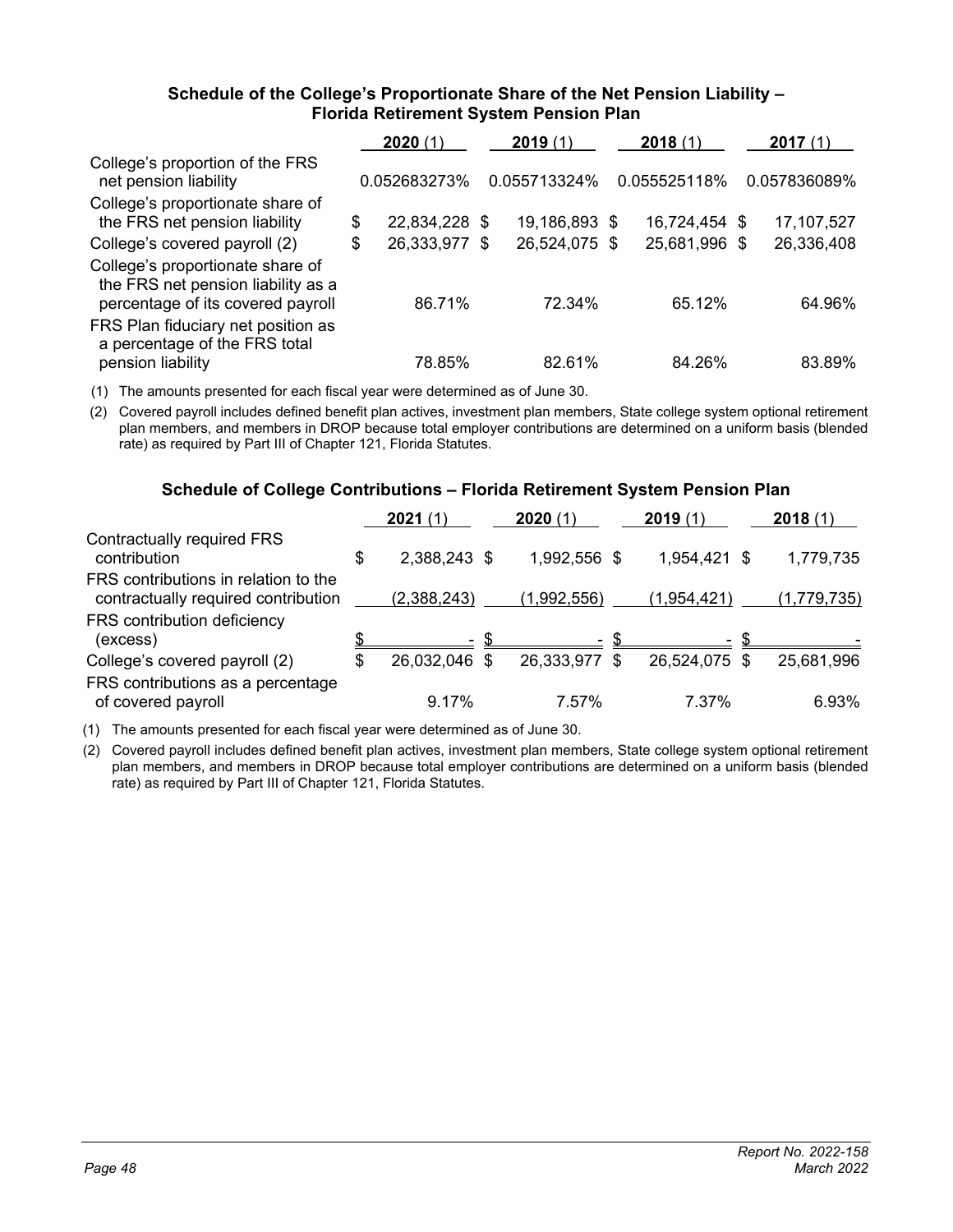| 2016(1) |               | 2015(1)       |      | 2014(1)       | 2013 (1 |              |  |  |  |
|---------|---------------|---------------|------|---------------|---------|--------------|--|--|--|
|         | 0.059134887%  | 0.061694177%  |      | 0.057753781%  |         | 0.048670666% |  |  |  |
| \$      | 14,931,605 \$ | 7,968,630     | - \$ | 3,523,830 \$  |         | 8,378,388    |  |  |  |
| \$      | 26,407,053 \$ | 25,914,778 \$ |      | 23,635,469 \$ |         | 21,039,301   |  |  |  |
|         | 56.54%        | 30.75%        |      | 14.91%        |         | 39.82%       |  |  |  |
|         | 84.88%        | 92.00%        |      | 96.09%        |         | 88.54%       |  |  |  |

|    | 2017 (1       | 2016 (1)      | 2015(1)       | 2014(1)     |
|----|---------------|---------------|---------------|-------------|
| \$ | 1,563,940 \$  | 1,744,156 \$  | 1,504,156 \$  | 1,265,053   |
|    | (1,563,940)   | (1,744,156)   | (1,504,156)   | (1,265,053) |
|    |               |               |               |             |
| \$ | 26,336,408 \$ | 26,407,053 \$ | 25,914,778 \$ | 23,635,469  |
|    | 5.94%         | 6.60%         | 5.80%         | 5.35%       |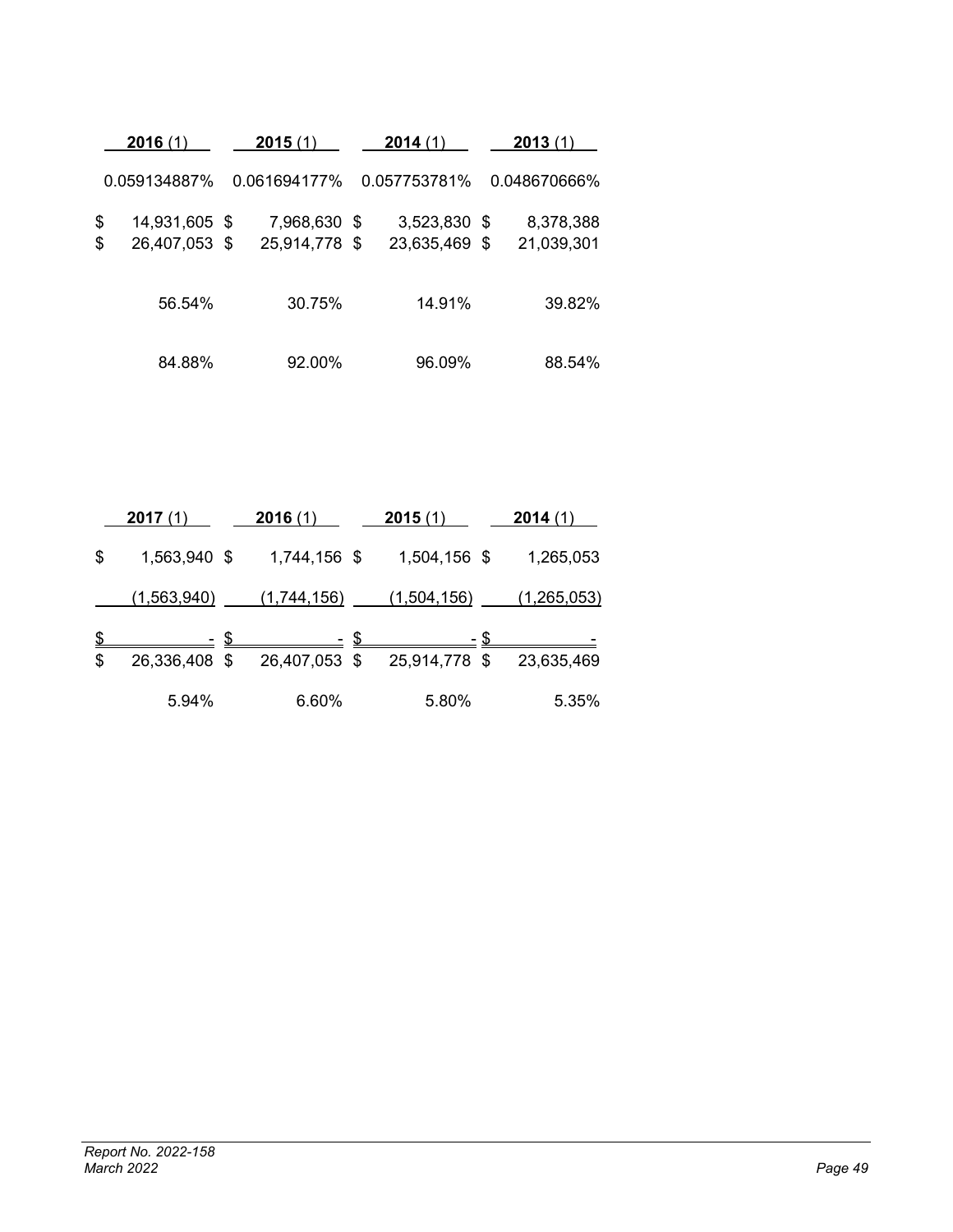### **Schedule of the College's Proportionate Share of the Net Pension Liability – Health Insurance Subsidy Pension Plan**

<span id="page-53-0"></span>

|                                                                                                             | 2020(1)             | 2019(1)       | 2018(1)       | 2017 (1      |
|-------------------------------------------------------------------------------------------------------------|---------------------|---------------|---------------|--------------|
| College's proportion of the HIS net<br>pension liability<br>College's proportionate share of                | 0.071344756%        | 0.074662721%  | 0.073283861%  | 0.077301096% |
| the HIS net pension liability                                                                               | \$<br>8,711,079 \$  | 8,354,011 \$  | 7,756,446 \$  | 8,265,390    |
| College's covered payroll (2)                                                                               | \$<br>25,014,431 \$ | 25,179,740 \$ | 24,096,980 \$ | 24,639,632   |
| College's proportionate share of<br>the HIS net pension liability as a<br>percentage of its covered payroll | 34.82%              | 33.18%        | 32.19%        | 33.55%       |
| HIS Plan fiduciary net position as<br>a percentage of the HIS total<br>pension liability                    | 3.00%               | 2.63%         | 2.15%         | 1.64%        |

(1) The amounts presented for each fiscal year were determined as of June 30.

(2) Covered payroll includes defined benefit plan actives, investment plan members, and members in DROP.

### **Schedule of College Contributions – Health Insurance Subsidy Pension Plan**

|                                                                    | 2021(1)             | 2020(1)       |      | 2019(1)       | 2018(1)    |
|--------------------------------------------------------------------|---------------------|---------------|------|---------------|------------|
| Contractually required HIS<br>contribution                         | \$<br>422,366 \$    | 437,144       | - \$ | 440,300 \$    | 426,321    |
| HIS contributions in relation to the<br>contractually required HIS |                     |               |      |               |            |
| contribution                                                       | (422, 366)          | (437, 144)    |      | (440,300)     | (426, 321) |
| HIS contribution deficiency                                        |                     |               |      |               |            |
| (excess)                                                           |                     |               |      |               |            |
| College's covered payroll (2)                                      | \$<br>24,356,116 \$ | 25,014,431 \$ |      | 25,179,740 \$ | 24,096,980 |
| HIS contributions as a percentage<br>of covered payroll            | 1.73%               | 1.75%         |      | 1.75%         | 1 77%      |

(1) The amounts presented for each fiscal year were determined as of June 30.

(2) Covered payroll includes defined benefit plan actives, investment plan members, and members in DROP.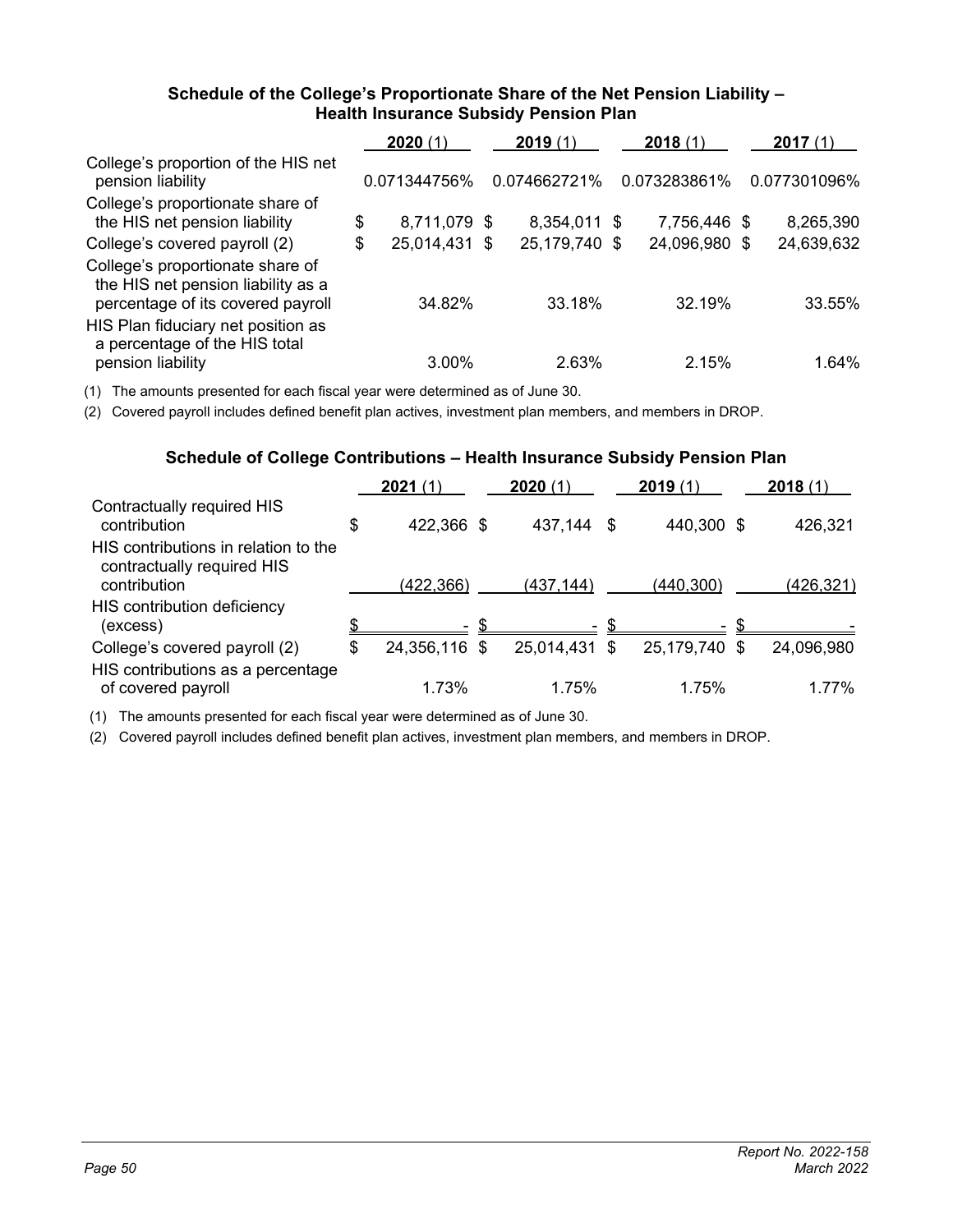|    | 2016(1)      |   | 2015(1)       | 2014(1)       | 2013 (1      |
|----|--------------|---|---------------|---------------|--------------|
|    | 0.079220723% |   | 0.079448582%  | 0.073779618%  | 0.066630531% |
| \$ | 9,232,847 \$ |   | 8,102,506 \$  | 6,898,574 \$  | 5,801,064    |
| \$ | 24,528,540   | S | 24,103,338 \$ | 22,038,581 \$ | 19,516,678   |
|    | 37.64%       |   | 33.62%        | 31.30%        | 29.72%       |
|    | 0.97%        |   | 0.50%         | $0.99\%$      | 1.78%        |

| 2017(1)             | 2016(1)       | 2015(1)       | 2014(1)    |
|---------------------|---------------|---------------|------------|
| \$<br>400,723 \$    | 354,702 \$    | 303,702 \$    | 252,744    |
| (400, 723)          | (354, 702)    | (303, 702)    | (252,744)  |
| - \$                |               | <b>S</b>      | - \$       |
| \$<br>24,639,632 \$ | 24,528,540 \$ | 24,103,338 \$ | 22,038,581 |
| 1.63%               | 1.45%         | 1.26%         | 1.15%      |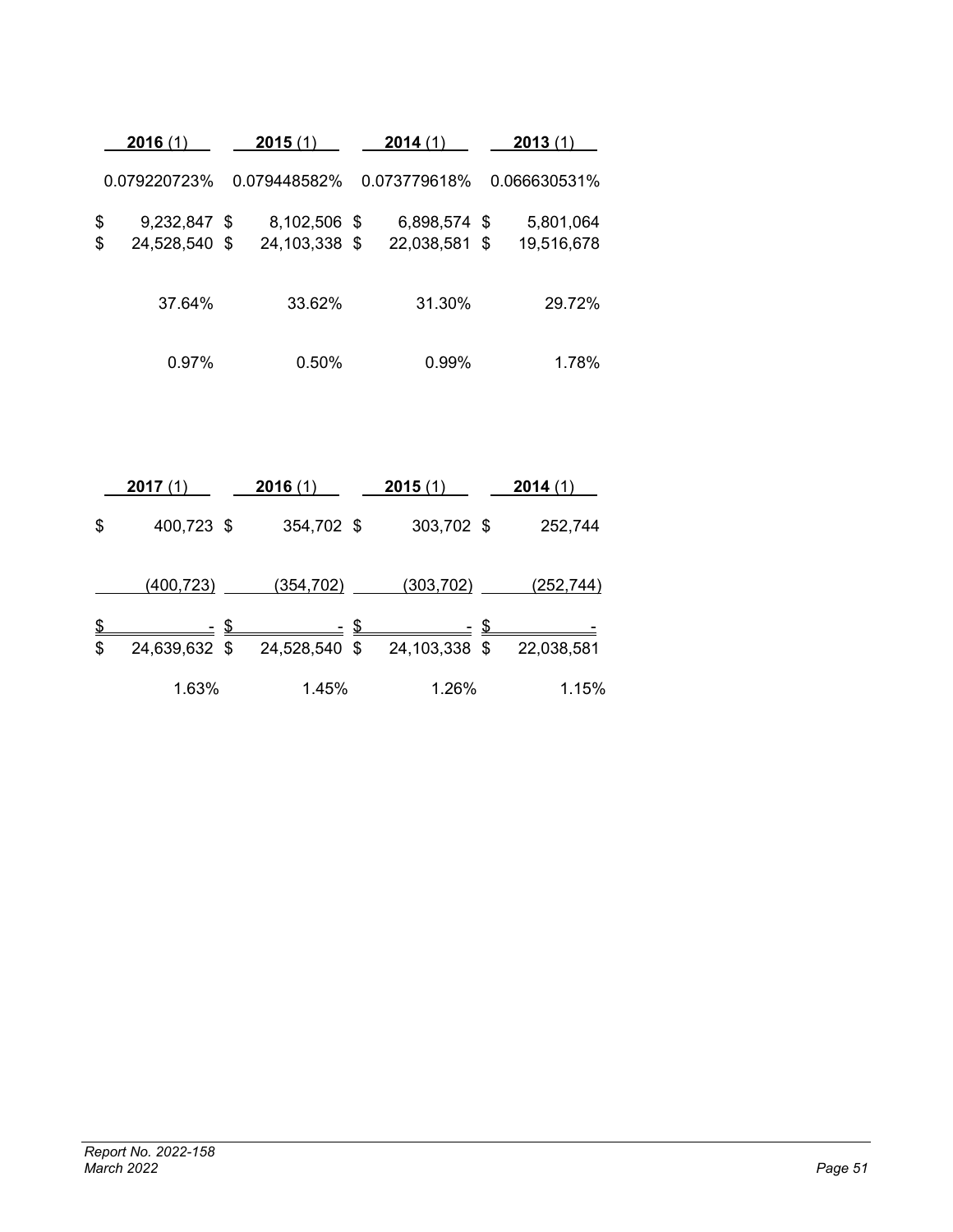# <span id="page-55-0"></span>**1. Schedule of Changes in the College's Total Other Postemployment Benefits Liability and Related Ratios**

No assets are accumulated in a trust that meet the criteria in paragraph 4 of GASB Statement No. 75 to pay related benefits.

*Changes of Assumptions*. The Municipal Bond Index rate decreased from 3.50 percent to 2.21 percent, and discount rate, mortality rates, retirement rates, termination rates, and salary increases were updated.

# **2. Schedule of Net Pension Liability and Schedule of Contributions – Florida Retirement System Pension Plan**

*Changes of Assumptions.* The long-term expected rate of return was decreased from 6.90 percent to 6.80 percent.

# **3. Schedule of Net Pension Liability and Schedule of Contributions – Health Insurance Subsidy Pension Plan**

*Changes of Assumptions.* The municipal rate used to determine total pension liability decreased from 3.50 percent to 2.21 percent, and the active member mortality assumption was updated.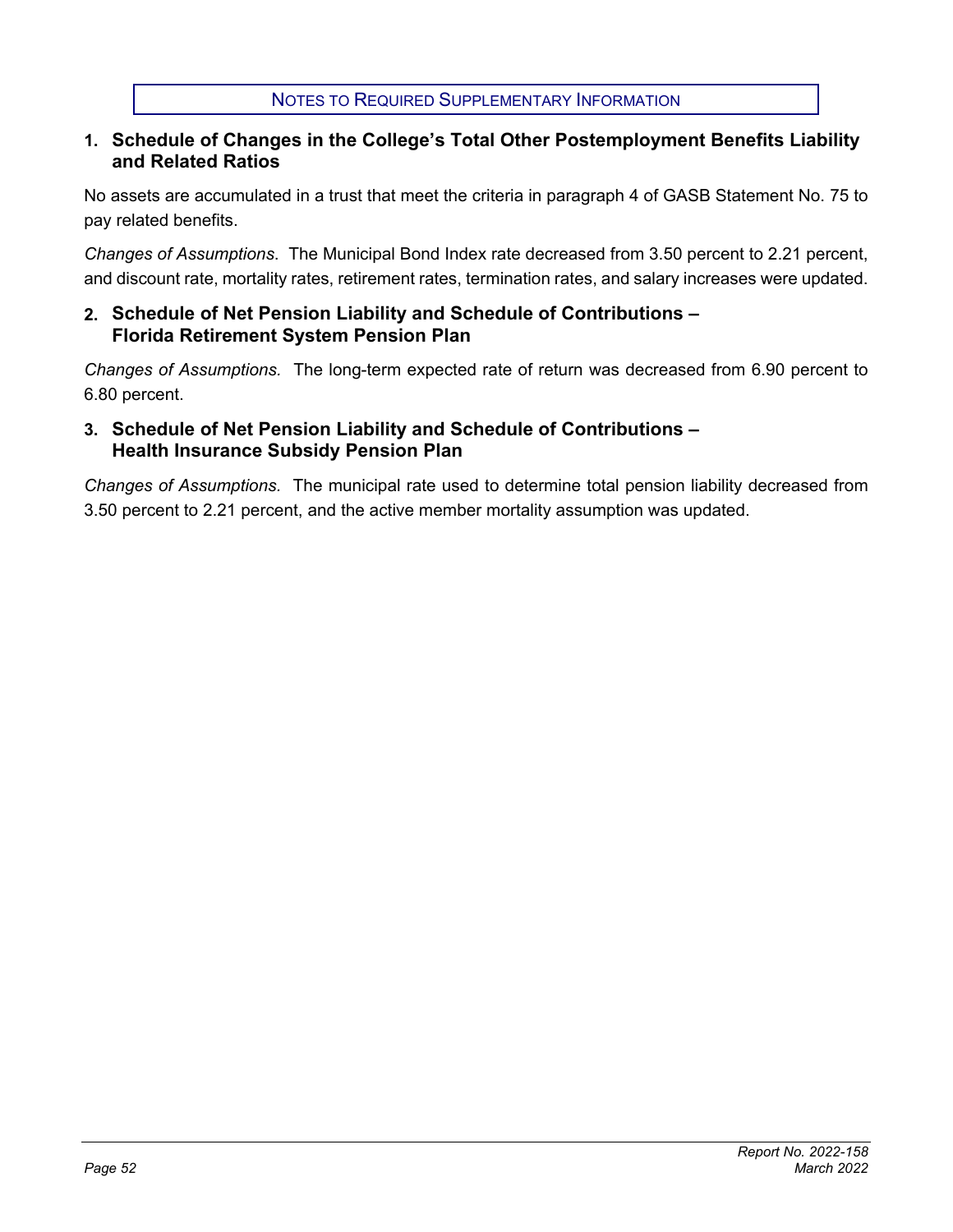<span id="page-56-0"></span>

Sherrill F. Norman, CPA Auditor General

# **AUDITOR GENERAL STATE OF FLORIDA**

Claude Denson Pepper Building, Suite G74 111 West Madison Street Tallahassee, Florida 32399-1450



Phone: (850) 412-2722 Fax: (850) 488-6975

The President of the Senate, the Speaker of the House of Representatives, and the Legislative Auditing Committee

# **INDEPENDENT AUDITOR'S REPORT ON INTERNAL CONTROL OVER FINANCIAL REPORTING AND ON COMPLIANCE AND OTHER MATTERS BASED ON AN AUDIT OF FINANCIAL STATEMENTS PERFORMED IN ACCORDANCE WITH** *GOVERNMENT AUDITING STANDARDS*

We have audited, in accordance with the auditing standards generally accepted in the United States of America and the standards applicable to financial audits contained in *Government Auditing Standards* issued by the Comptroller General of the United States, the financial statements of the Pasco-Hernando State College, a component unit of the State of Florida, and its discretely presented component unit as of and for the fiscal year ended June 30, 2021, and the related notes to the financial statements, which collectively comprise the College's basic financial statements, and have issued our report thereon dated March 21, 2022, included under the heading **INDEPENDENT AUDITOR'S REPORT**. Our report includes a reference to other auditors who audited the financial statements of the discretely presented component unit, as described in our report on the College's financial statements. This report does not include the results of the other auditors' testing of internal control over financial reporting or compliance and other matters that are reported on separately by those auditors.

# **Internal Control Over Financial Reporting**

In planning and performing our audit of the financial statements, we considered the College's internal control over financial reporting (internal control) as a basis for designing audit procedures that are appropriate in the circumstances for the purpose of expressing our opinions on the financial statements, but not for the purpose of expressing an opinion on the effectiveness of the College's internal control. Accordingly, we do not express an opinion on the effectiveness of the College's internal control.

A *deficiency in internal control* exists when the design or operation of a control does not allow management or employees, in the normal course of performing their assigned functions, to prevent, or detect and correct, misstatements on a timely basis. A *material weakness* is a deficiency, or a combination of deficiencies, in internal control such that there is a reasonable possibility that a material misstatement of the College's financial statements will not be prevented, or detected and corrected on a timely basis. A *significant deficiency* is a deficiency, or a combination of deficiencies, in internal control